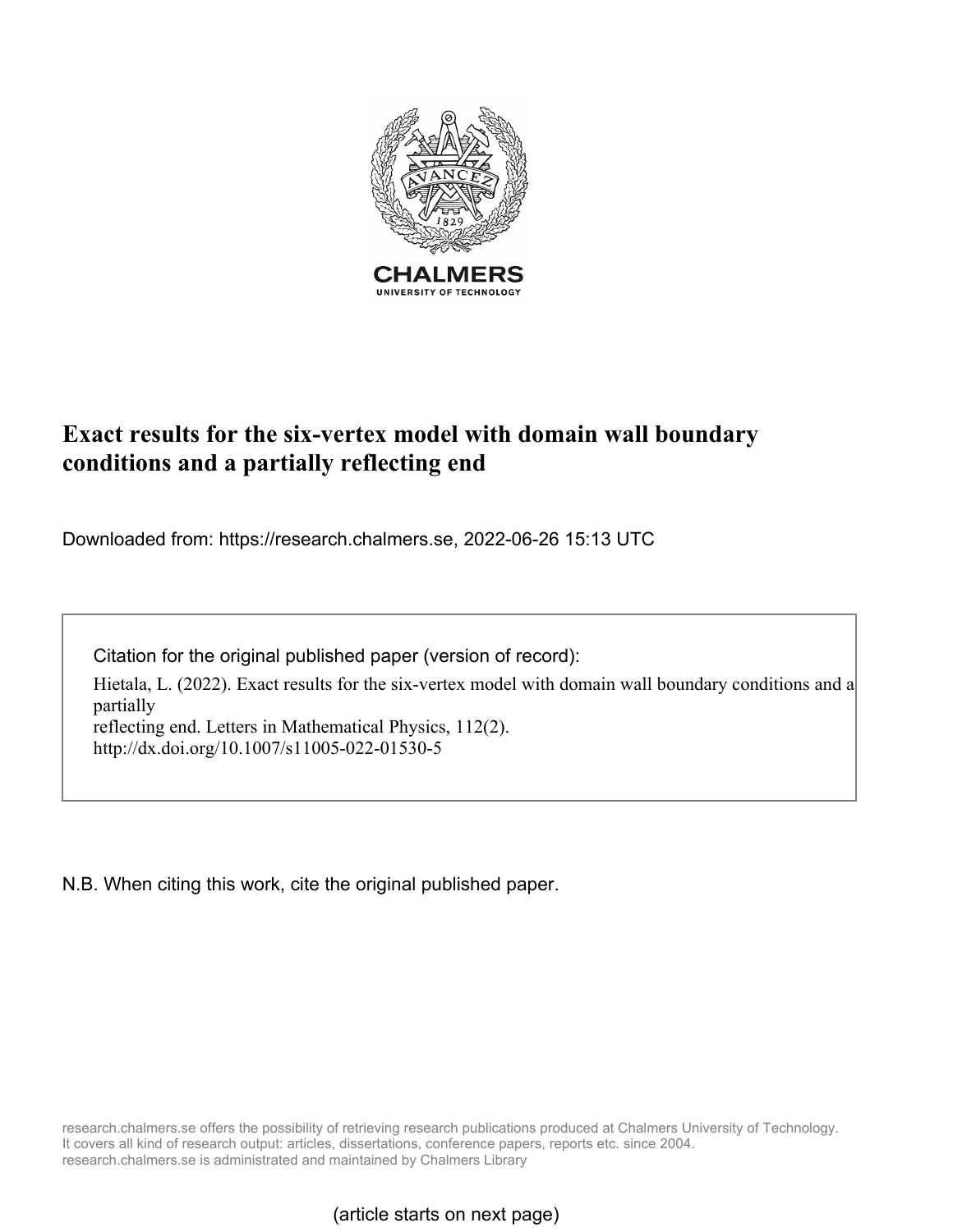

# **Exact results for the six-vertex model with domain wall boundary conditions and a partially reflecting end**

**Linnea Hietala1,[2](http://orcid.org/0000-0002-5483-1497)**

Received: 26 November 2021 / Revised: 21 February 2022 / Accepted: 23 February 2022 © The Author(s) 2022

# **Abstract**

The trigonometric six-vertex model with domain wall boundary conditions and one partially reflecting end on a lattice of size  $2n \times m$ ,  $m \leq n$ , is considered. The partition function is computed using the Izergin–Korepin method, generalizing the result of Foda and Zarembo from the rational to the trigonometric case. Thereafter, we specify the parameters in Kuperberg's way to get a formula for the number of states as a determinant of Wilson polynomials. We relate this to a new type of alternating sign matrices, similar to how the six-vertex model with domain wall boundary conditions is related to normal alternating sign matrices. In an appendix, we compute the partition function again, showing that it is also possible to find it with the method of Foda and Wheeler.

**Keywords** Six-vertex model · Domain wall boundary conditions · Reflecting end · Partition function · Triangular *K*-matrix

**Mathematics Subject Classification** 82B23 · 05A15 · 33C45

# **1 Introduction**

The first example of a six-vertex (6V) model was the ice-model, where all states have the same weight. This and some other special cases of the 6V model with periodic

Affiliation 1: I no longer work at this department.

 $\boxtimes$  Linnea Hietala linnea.hietala@math.uu.se

<sup>&</sup>lt;sup>1</sup> Department of Mathematical Sciences, Chalmers University of Technology and University of Gothenburg, 412 96 Gothenburg, Sweden

<sup>&</sup>lt;sup>2</sup> Department of Mathematics, Uppsala University, Box 480, 751 06 Uppsala, Sweden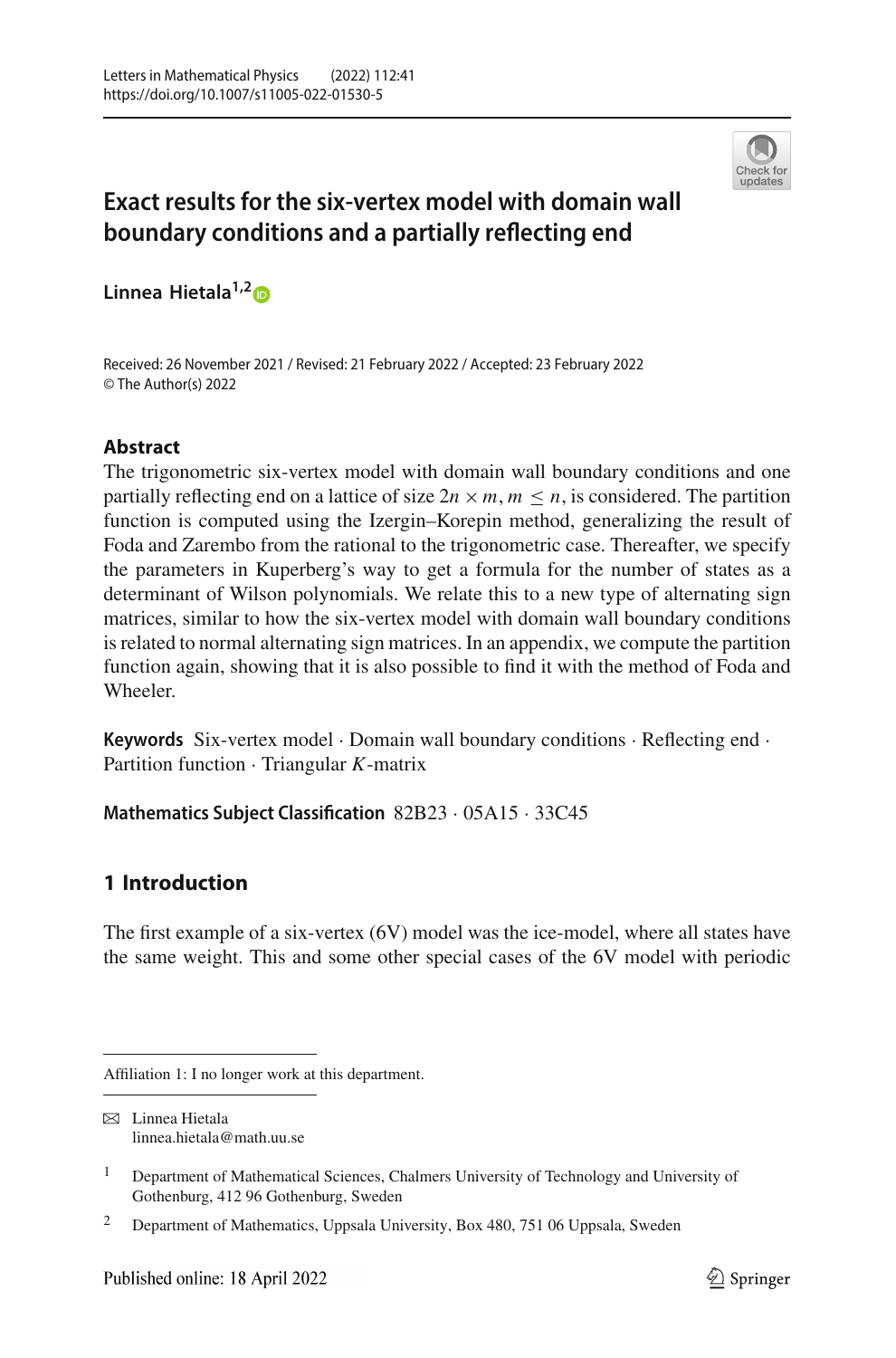boundary conditions were solved in 1967 by Lieb [\[1\]](#page-35-0). The same year, Sutherland [\[2\]](#page-35-1) solved the general case.

One of the first nontrivial examples of fixed boundaries were the domain wall boundary conditions (DWBC) [\[3](#page-35-2)]. In 1996, Zeilberger [\[4\]](#page-35-3) proved the alternating sign matrix conjecture of Mills, Robbins and Rumsey [\[5\]](#page-35-4), which gives a formula for the number of alternating sign matrices (ASMs). There is a bijection between the ASMs and the states of the 6V model with DWBC. Izergin [\[6,](#page-35-5) [7](#page-35-6)] showed that the partition function of the 6V model with DWBC can be expressed as a determinant, which Kuperberg [\[8\]](#page-35-7) used to give another proof of the alternating sign matrix conjecture.

Tsuchiya [\[9](#page-36-0)] used the Izergin–Korepin method to obtain a determinant formula for the partition function of the 6V model with one diagonal reflecting end and DWBC on the three other sides on a lattice of size  $2n \times n$ . Kuperberg [\[10\]](#page-36-1) used this to give a formula for the number of the corresponding UASMs. The UASMs are alternating sign matrices with U-turns on one side and generalize the vertically symmetric alternating sign matrices (VSASMs).

Foda and Wheeler [\[11](#page-36-2)] found a determinant formula for the partition function of the 6V model with partial DWBC on a lattice of size  $m \times n$ , which generalizes the determinant formula of Korepin and Izergin. Foda and Zarembo [\[12\]](#page-36-3) found the corresponding generalization of Tsuchiya's determinant formula in the rational case. They obtained a determinant formula for the rational 6V model on a lattice with  $2n \times m$  sites,  $m \leq n$ , with DWBC and where the reflecting end has a triangular *K*-matrix. These boundary conditions are called DWBC with a partially reflecting end. Pozsgay [\[13\]](#page-36-4) used the homogeneous limit of Tsuchiya's  $2n \times n$  determinant to compute overlaps (i.e. inner products) between (off-shell) Bethe states and certain simple product states, such as the Néel states. In a similar way, Foda and Zarembo used their rational  $2n \times m$  determinant formula to compute overlaps between Bethe states and more general objects which they call partial Néel states.

Foda and Wheeler commented that in the case of partial DWBC on a lattice of size  $n \times m$ , it is not obvious if and how one could count ASM-like objects with Kuperberg's specialization, due to phases that vary between different states, coming from the trigonometric weights. However, in the present paper, we find that in the case of DWBC and partial reflection, it is possible to count the states, since similar phases do not appear in this case. The reason for this is the alternating orientations of the lines.

Counting ASMs can be generalized to *x*-enumerations. In an *x*-enumeration of ASMs, each state is counted with a weight  $x<sup>k</sup>$ , where *k* is the number of  $-1$ 's in the ASM. A formula in the general case is not known, but in some special cases,  $x = 1, 2$ and 3, there are closed expressions [\[4](#page-35-3), [5](#page-35-4), [8](#page-35-7)]. Colomo and Pronko [\[14](#page-36-5)] obtained a simplified treatment of *x*-enumerations by rewriting the Hankel determinant representation of the partition function of the 6V model with DWBC in terms of orthogonal polynomials. The method can be used to find a formula for the *x*-enumerations for those *x* where the underlying orthogonal polynomials belong to the Askey scheme of hypergeometric orthogonal polynomials. This works for the 1-, 2- and 3-enumerations. In the original case of 1-enumerations, the orthogonal polynomials are continuous Hahn polynomials.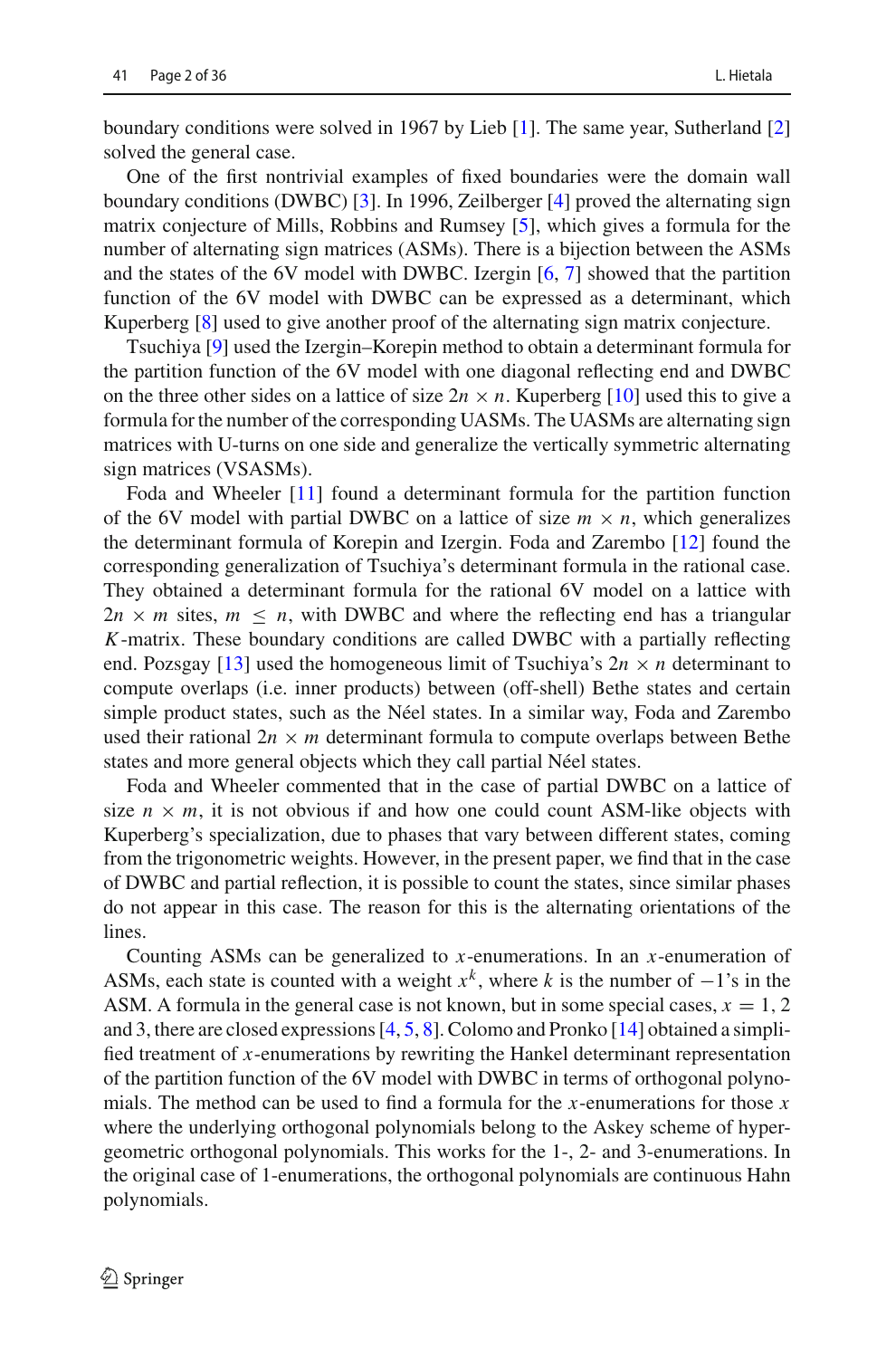In this paper, we study the trigonometric 6V model with DWBC on three sides and one partially reflecting end, on a lattice with  $2n \times m$  sites,  $m \leq n$ . We first find a determinant formula for the partition function. Then we specialize the parameters in Kuperberg's manner to finally find a formula that counts the number of states of the model.

At first, in Sect. [2,](#page-3-0) we introduce the model. In Sect. [3](#page-6-0) we follow the Izergin–Korepin method to obtain a determinant formula for the partition function in Theorem [3.5,](#page-10-0) i.e. the trigonometric generalization of what Foda and Zarembo did in the rational case. The alternative method of Foda and Wheeler to find the determinant formula is presented in "Appendix A".

In Sect. [4,](#page-13-0) we find a formula for the number of states in terms of the partition function. We connect this to the enumeration of a type of generalized UASMs. The objective of Sect. [5](#page-17-0) is to specialize the parameters in the determinant formula in Kuperberg's way. We rewrite the partition function following the ideas of Colomo and Pronko [\[14\]](#page-36-5). The determinant can be represented by a matrix consisting of a Hankel matrix part and a Vandermonde matrix part, and the underlying orthogonal polynomials are Wilson polynomials. Then in Theorem [5.1,](#page-26-0) we finally write down a determinant formula counting the number of states of the 6V model with DWBC and one partially reflecting end.

## <span id="page-3-0"></span>**2 Preliminaries**

Consider a square lattice with  $2n \times m$  lines, where the horizontal lines are connected pairwise at the left side, as in Fig. [1.](#page-3-1) Each such pair of horizontal lines can be thought of as one single line turning at a wall on the left side. We assign a spin  $\pm 1$  to each edge. A lattice with a spin assigned to each edge is called a state.

In order to assign weights to the states, we give each line an orientation. We choose a positive direction, which goes upwards for the vertical lines, to the left for the lower part

<span id="page-3-1"></span>

 $\mathcal{L}$  Springer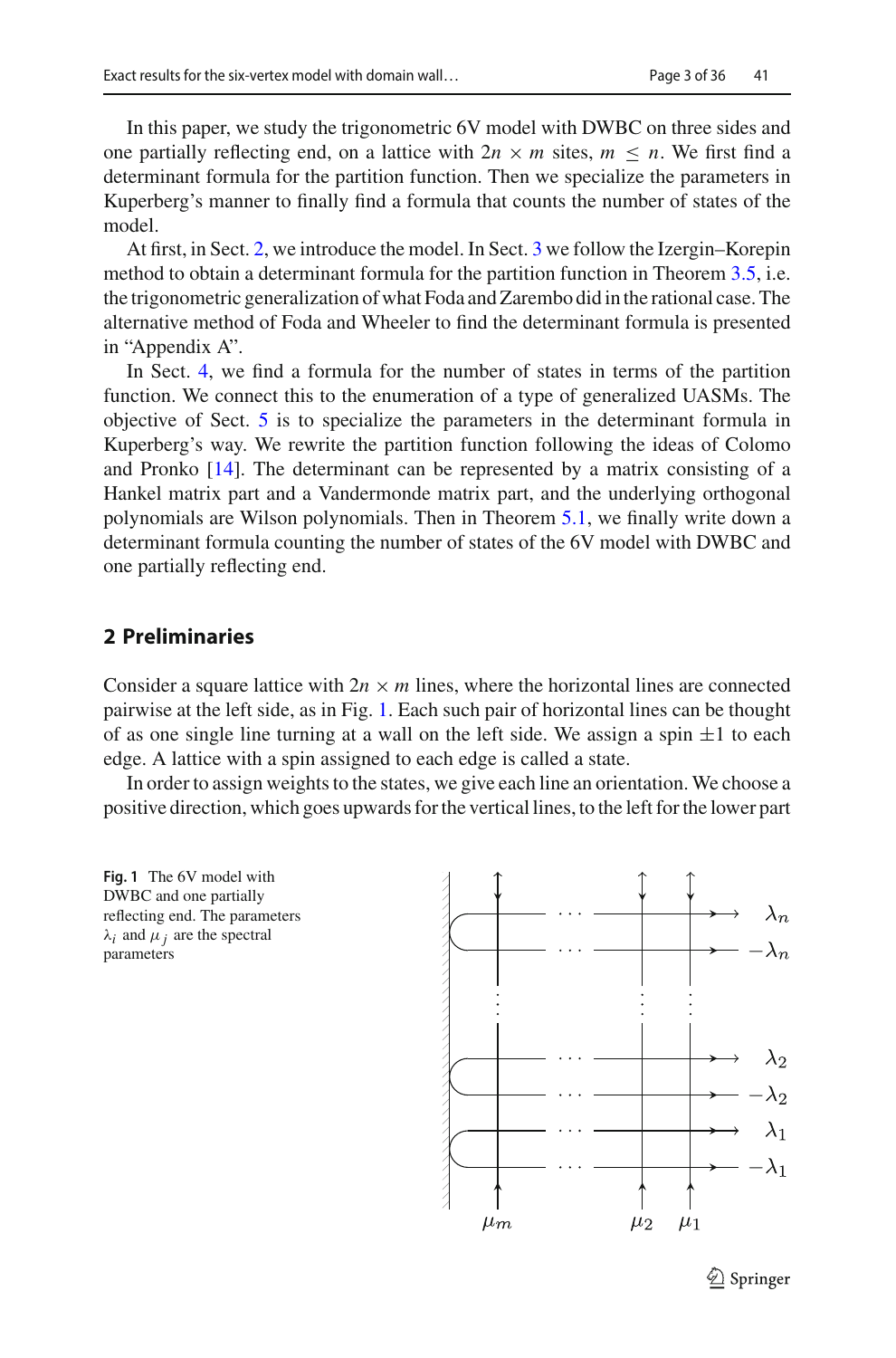

<span id="page-4-0"></span>**Fig. 2** The possible vertices and their vertex weights for the 6V model. The orientation of the lines through a vertex is indicated with an arrow in the end of each line. Given the orientation up and to the right, the spins are indicated by an arrow halfway the edge, where right and up are positive spins, and left and down are negative spins. The vertex weights also depend on the spectral parameters  $\lambda$  and  $\mu$ . In a state of the 6V model with reflecting end, the oriented vertices are tilted 90 degrees counterclockwise on every second row

of the horizontal double line, and to the right for the upper part. The positive direction is indicated by an arrow at the end of a line. Graphically,  $spin +1$  corresponds to an arrow pointing in the positive direction of the line, and spin −1 corresponds to an arrow pointing in the opposite direction. At each vertex, the so-called ice rule must hold, which demands that two arrows must be pointing inwards to the vertex and two arrows must be pointing outwards. Because of the ice rule, there are only six types of possible vertices, see Fig. [2.](#page-4-0)

To each vertical line, we assign a spectral parameter  $\mu_i$ , and to each horizontal double line, we assign a spectral parameter which is −λ*<sup>i</sup>* on the lower part of the double line and shifts to  $\lambda_i$  on the upper part. In Fig. [1,](#page-3-1) we write these parameters at the lines. Also define a fixed boundary parameter  $\zeta \in \mathbb{C}$ , associated with the reflecting wall at the turns.

Define  $f(x) = 2 \sinh(x)$  and let  $\gamma \notin 2\pi i \mathbb{Z}$  be a fixed parameter. Then define local weights

<span id="page-4-1"></span>
$$
a_{\pm}(\lambda) = 1, \quad b_{\pm}(\lambda) = e^{\mp \gamma} \frac{f(\lambda)}{f(\lambda + \gamma)}, \quad c_{\pm}(\lambda) = e^{\pm \lambda} \frac{f(\gamma)}{f(\lambda + \gamma)}, \tag{1}
$$

$$
k_{\pm}(\lambda, \zeta) = e^{\zeta \mp \lambda} f(\zeta \pm \lambda), \quad k_c(\lambda, \zeta) = \varphi f(2\lambda), \tag{2}
$$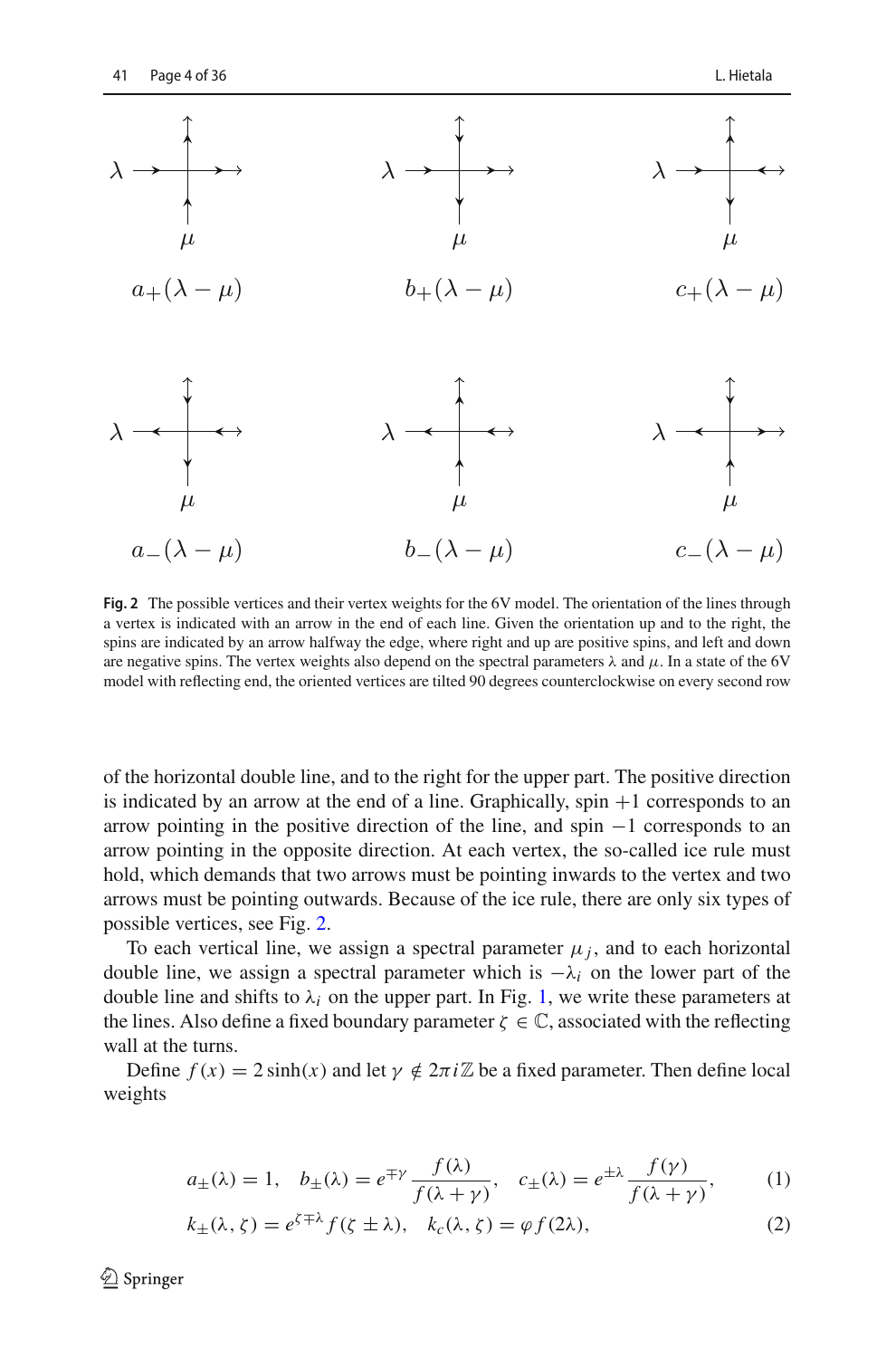

<span id="page-5-0"></span>**Fig. 3** The possible boundary configurations and boundary weights for the triangular reflecting end. The weights depend on the spectral parameter  $\lambda$  as well as on a boundary parameter  $\zeta$ 

to each vertex and each turn as in Figs. [2](#page-4-0) and [3.](#page-5-0) Here  $\varphi$  is a fixed number. We call the turns  $k_{\pm}$  a 'positive' and 'negative' turn, respectively, and  $k_c$  can be seen as a turn with creation of arrows. These choices of weights satisfy the Yang–Baxter equation and the reflection equation with a triangular *K*-matrix where  $k_c(\lambda, \zeta)$  is an off-diagonal element (see Sect. [2.1\)](#page-6-1). Observe that  $k_c$  does not depend on  $\zeta$ , and for  $\varphi = 0$ , we have diagonal reflection. Sometimes, we will refer to a 'w vertex', where w is one of  $a_{\pm}$ ,  $b_{\pm}$ or  $c_{+}$ , meaning a vertex with spin configurations corresponding to weight  $w(\lambda)$ , for some  $\lambda$ . Similarly, a ' $k_{\pm}$  turn' or ' $k_c$  turn' will refer to a turn with weight  $k_{\pm}(\lambda, \zeta)$  or  $k_c(\lambda, \zeta)$ , respectively. The terms 'positive' or 'negative turn' will sometimes also be used to refer to a  $k_{+}$  turn, respectively.

The local weight at a vertex with the positive directions up and to the right depends on the spins of the surrounding edges, as well as on the difference between the spectral parameters on the incoming lines from the left and the bottom. Because of the reflecting ends, we need to differentiate between the vertices on the left-oriented and the right-oriented horizontal lines. The vertices in the right-oriented rows are depicted in Fig. [2,](#page-4-0) and the vertices in the left-oriented rows are the same, tilted 90 degrees coun-terclockwise, as in Fig. [4b](#page-6-2). The (local) weight of the vertex in Fig. [4a](#page-6-2) is  $w(\lambda_i - \mu_i)$ , and for the vertex in Fig. [4b](#page-6-2), the weight is  $w(\mu_i - (-\lambda_i)) = w(\lambda_i + \mu_i)$ , where w is one of  $a_+, b_+$  or  $c_+$ . The (local) boundary weight at each turn depends on the spin on the turning edge, but also on the spectral parameter  $\lambda_i$  of the line going through the turn, and on the fixed boundary parameter ζ, as in Fig. [3.](#page-5-0) The weight of a state is the product of all local weights of the vertices and the turns.

On the three sides without reflecting end, we impose the domain wall boundary conditions, with outgoing spin arrows to the right and ingoing arrows on the upper and lower boundaries. The ice rule implies that  $n \geq m$  and that there are  $n - m$  turns of type  $k_c$ .

The model described above is the six-vertex (6V) model of size  $2n \times m$  with DWBC and one partially reflecting end. We want to find a determinant formula for the partition function

<span id="page-5-1"></span>
$$
Z_{n,m}(\lambda, \mu) = \sum_{\text{state}} \text{weight}(\text{state}) \tag{3}
$$

of this model, generalizing Tsuchiya's [\[9\]](#page-36-0) partition function for  $m = n$ . This also generalizes the results of Foda and Zarembo [\[12\]](#page-36-3) from the rational to the trigonometric case.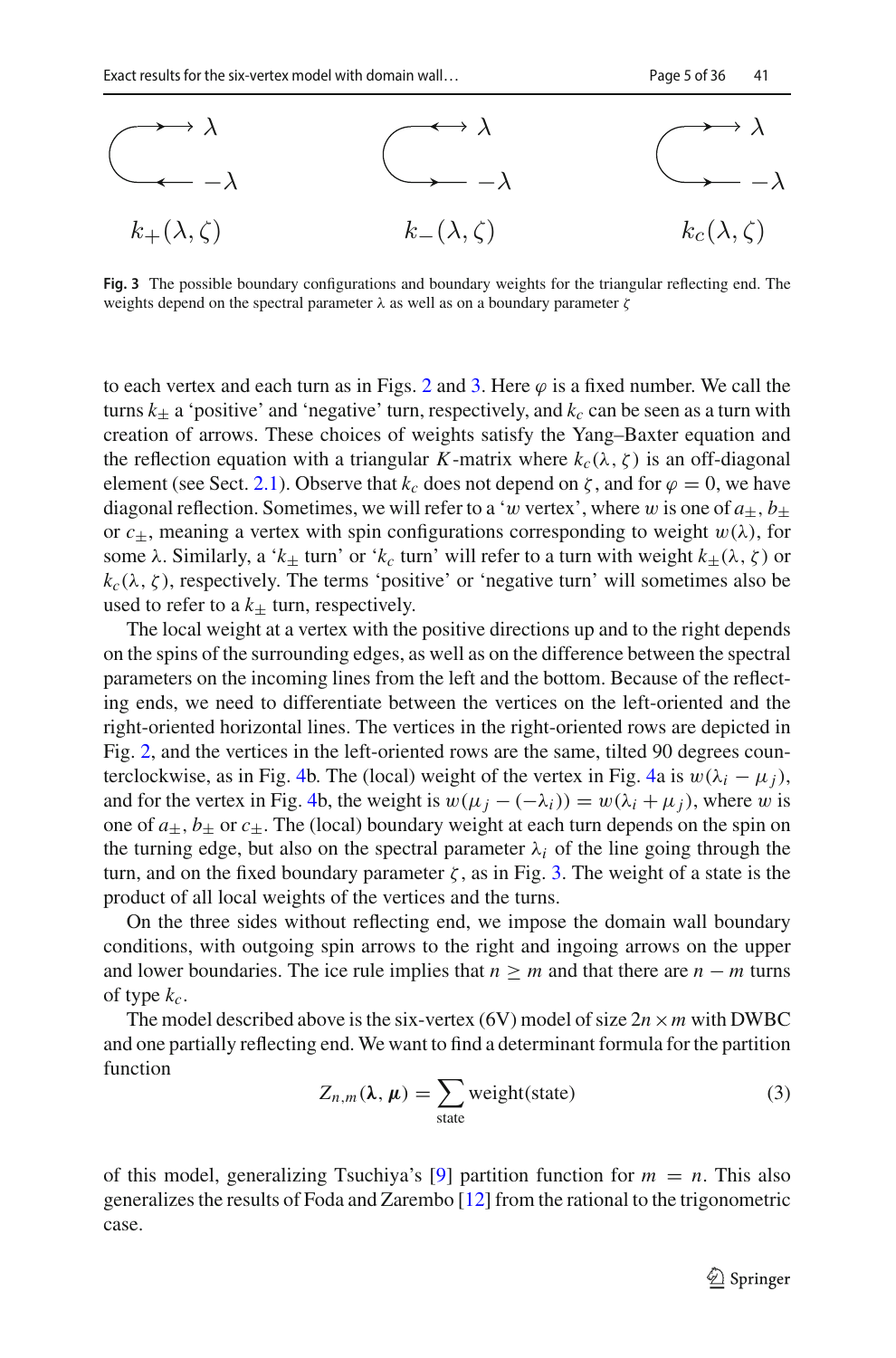<span id="page-6-2"></span>

#### <span id="page-6-1"></span>**2.1 The Yang–Baxter equation and the reflection equation**

Define *V* as a two-dimensional complex vector space. To each line of the lattice, we associate a copy of *V*. Given a parameter  $\lambda \in \mathbb{C}$ , define operators  $R(\lambda) \in \text{End}(V \otimes V)$ by

$$
R(\lambda) = \begin{pmatrix} a_{+}(\lambda) & 0 & 0 & 0 \\ 0 & b_{+}(\lambda) & c_{-}(\lambda) & 0 \\ 0 & c_{+}(\lambda) & b_{-}(\lambda) & 0 \\ 0 & 0 & 0 & a_{-}(\lambda) \end{pmatrix},
$$

with the weights parametrized as in [\(1\)](#page-4-1). The operator is called the *R*-matrix and satisfies the Yang–Baxter equation (YBE) on  $V_1 \otimes V_2 \otimes V_3$  (where  $V_i$  are copies of *V*), i.e.

$$
R_{12}(\lambda_1 - \lambda_2)R_{13}(\lambda_1 - \lambda_3)R_{23}(\lambda_2 - \lambda_3) = R_{23}(\lambda_2 - \lambda_3)R_{13}(\lambda_1 - \lambda_3)R_{12}(\lambda_1 - \lambda_2),
$$

where the indices indicate on which spaces the *R*-matrix acts, e.g.

$$
R_{12}(\lambda_1-\lambda_2)=R(\lambda_1-\lambda_2)\otimes \mathrm{Id},
$$

and similarly for  $R_{23}$  and  $R_{13}$ . The YBE is depicted in Fig. [5.](#page-7-0)

To describe the reflecting boundary, define a triangular operator  $K(\lambda, \zeta) \in \text{End}(V)$ , by

$$
K(\lambda, \zeta) = \begin{pmatrix} k_+(\lambda, \zeta) & k_c(\lambda, \zeta) \\ 0 & k_-(\lambda, \zeta) \end{pmatrix},
$$

with entries parametrized as in [\(2\)](#page-4-1). The operator is called the *K*-matrix and satisfies the reflection equation for the above *R*-matrix on  $V_0 \otimes V_{0}$  [\[15\]](#page-36-6), i.e.

$$
R_{00'}(\lambda - \lambda')K_0(\lambda, \zeta)R_{0'0}(\lambda + \lambda')K_{0'}(\lambda', \zeta)
$$
  
=  $K_{0'}(\lambda', \zeta)R_{00'}(\lambda + \lambda')K_0(\lambda, \zeta)R_{0'0}(\lambda - \lambda'),$ 

where  $K_0(\lambda, \zeta) = K(\lambda, \zeta) \otimes \text{Id}$  and  $K_{0'}(\lambda, \zeta) = \text{Id} \otimes K(\lambda, \zeta)$ , see Fig. [6.](#page-7-1)

#### <span id="page-6-0"></span>**3 Izergin–Korepin method**

Foda and Zarembo [\[12\]](#page-36-3) used the Izergin–Korepin method [\[3,](#page-35-2) [6](#page-35-5)] to find the partition function [\(3\)](#page-5-1) in the rational case, i.e. where  $f(x) = x$ , which in turn means that all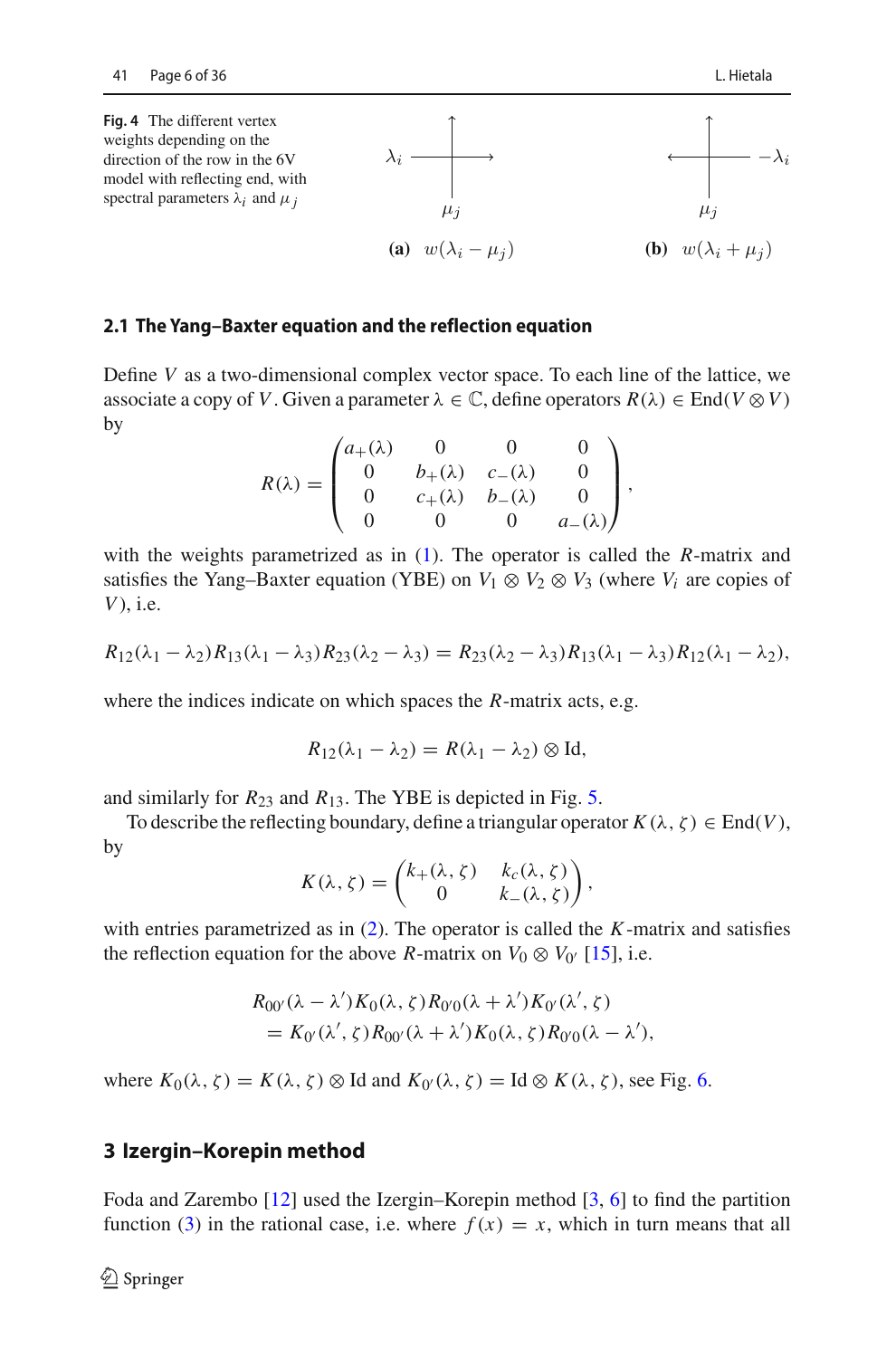<span id="page-7-0"></span>

<span id="page-7-1"></span>



<span id="page-7-3"></span>weights are rational. We follow the Izergin–Korepin procedure to find the determinant formula for the partition function in the trigonometric case.

**Lemma 3.1**  $Z_{n,m}(\lambda, \mu)$  *is symmetric in*  $\lambda_i$  *and*  $\mu_j$  *separately.* 

To prove this, we will use the so-called train argument.

**Proof** Consider two adjacent vertical lines with spectral parameters  $\mu$  and  $\mu'$ . Insert an extra vertex below the lattice, as in Fig. [7.](#page-7-2) Since we have DWBC, this will be a

<span id="page-7-2"></span>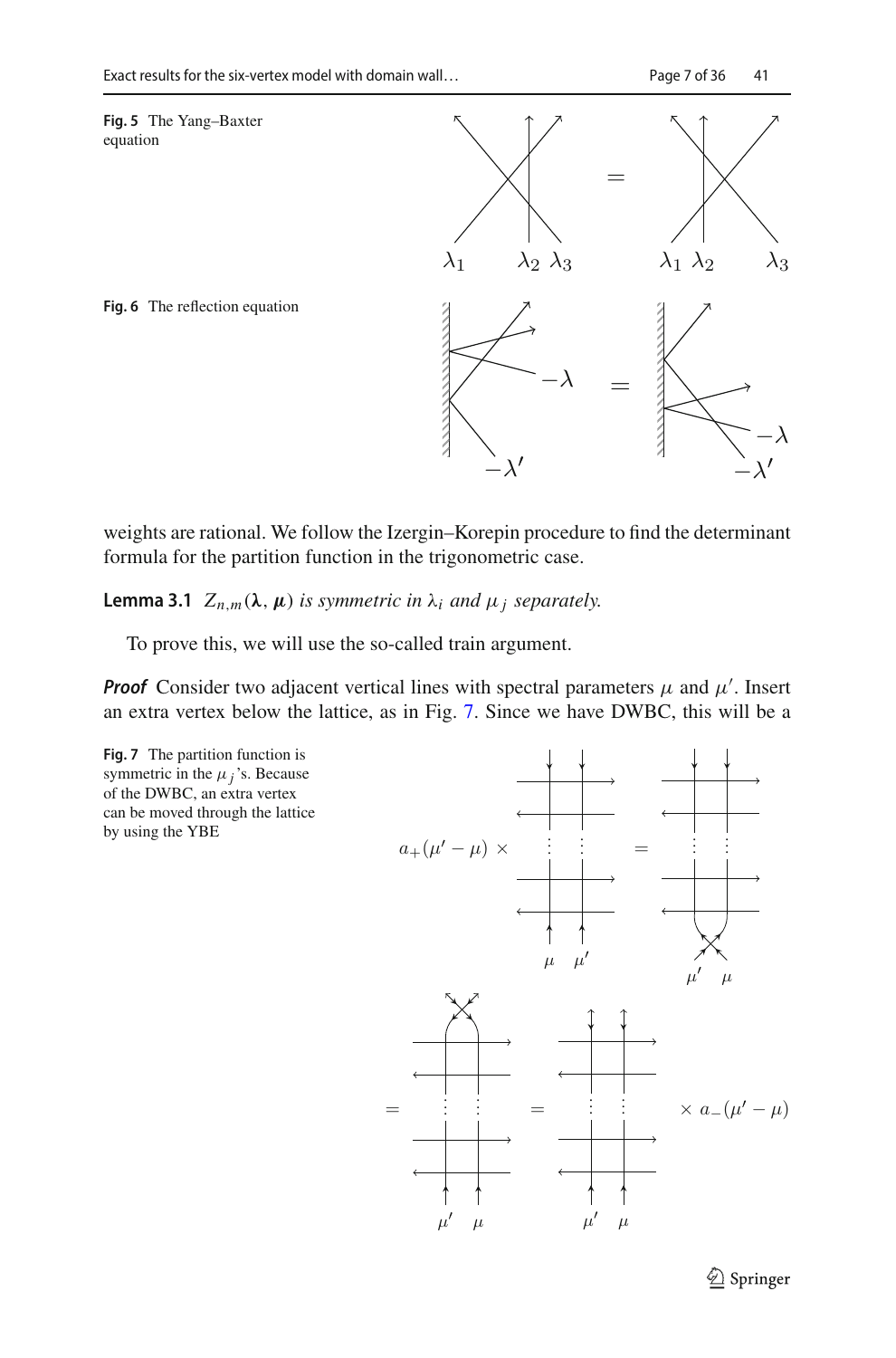

<span id="page-8-0"></span>**Fig. 8** The partition function is symmetric in the  $\lambda_i$ 's. Two adjacent double rows can switch places by adding extra vertices that can be moved through the lattice by using the YBE and the reflection equation. The triple arrows should be understood as *n* vertical arrows

vertex with weight  $a_+(\mu - \mu')$ . By the YBE, the extra vertex can be moved through the whole lattice to end up on the top, where it can be removed. On the top, the extra vertex has the weight  $a_-(\mu - \mu')$ . Since  $a_+(\mu) = a_-(\mu) \neq 0$  for all  $\mu$ , these factors cancel. Hence, this procedure switches  $\mu$  and  $\mu'$ .

To prove the symmetry in the  $\lambda_i$ 's, we add two extra vertices on the right, as in Fig. [8.](#page-8-0) The vertices can then be pulled through each other in a similar way as before, using the YBE and the reflection equation. Because of the boundary conditions and the ice rule, the extra vertices give rise to two extra factors on each side of the equation, see Fig. [8.](#page-8-0) Again since  $a_+(\lambda) = a_-(\lambda) \neq 0$ , the extra factors cancel. In this manner, we can pairwise switch spectral parameters on adjacent lines, which proves the lemma. 

<span id="page-8-1"></span>**Lemma 3.2** *For any*  $1 \leq j \leq m$ *, the function* 

$$
e^{(2n-2)\mu_j}\prod_{i=1}^n\prod_{j=1}^m\left[f(\lambda_i+\mu_j+\gamma)f(\lambda_i-\mu_j+\gamma)\right]Z_{n,m}(\lambda,\mu)
$$

*is a polynomial of degree*  $2n - 1$  *in e*<sup> $2\mu$ *j*</sup>.

*Proof* Multiply each vertex weight [\(1\)](#page-4-1) by  $f(\lambda + \gamma)$ . This is the same as to multiply the partition function by

$$
\prod_{i=1}^n \prod_{j=1}^m \left[ f(\lambda_i + \mu_j + \gamma) f(\lambda_i - \mu_j + \gamma) \right].
$$

Then, the new weights are

$$
\hat{a}_{\pm}(\lambda) = f(\lambda + \gamma), \quad \hat{b}_{\pm}(\lambda) = e^{\mp \gamma} f(\lambda), \quad \hat{c}_{\pm}(\lambda) = e^{\pm \lambda} f(\gamma).
$$

 $\textcircled{2}$  Springer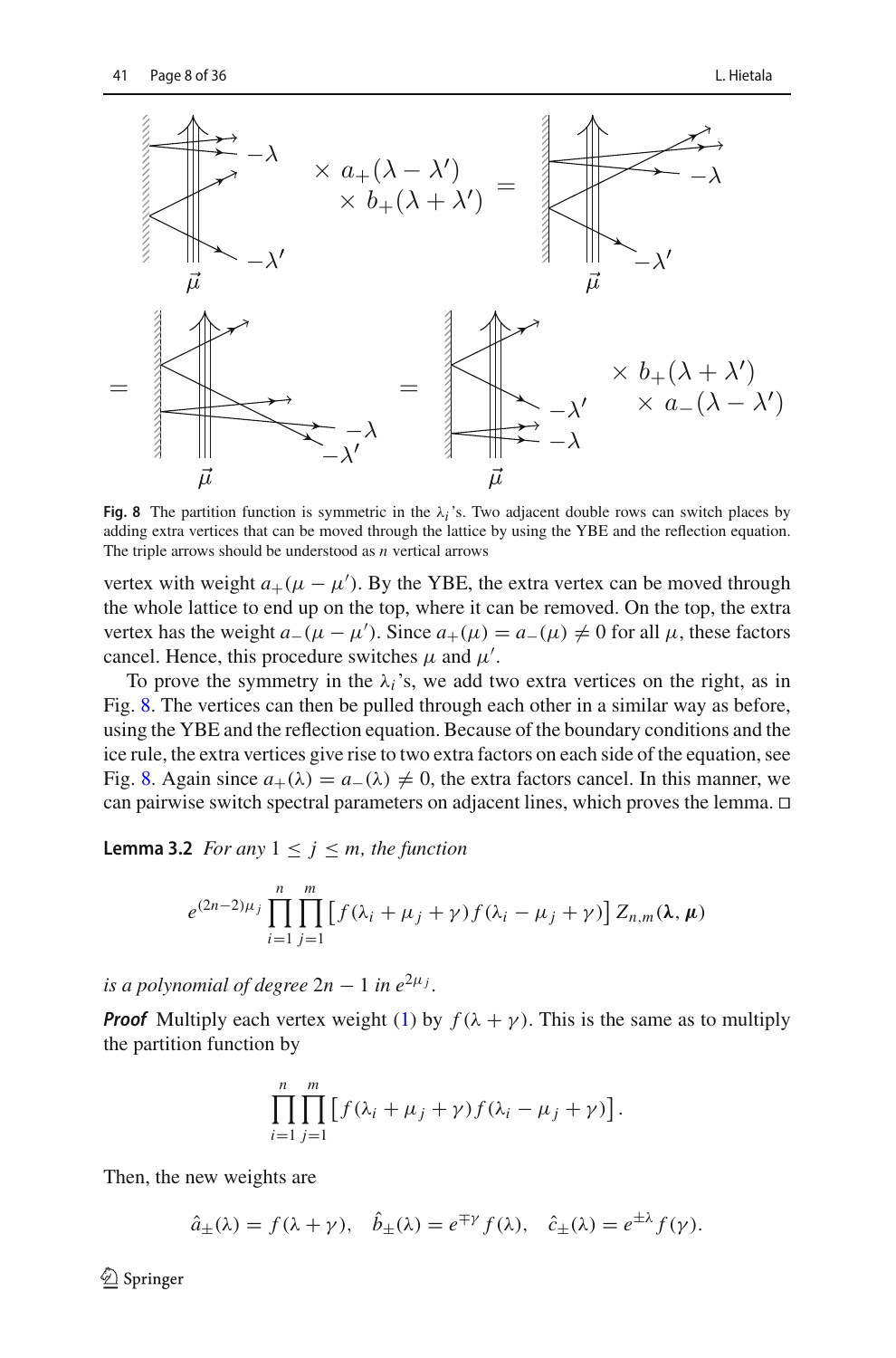For a given *j*, all vertices involving  $\mu_i$  lie along the same vertical line. Along a vertical line, the spin must be changed at least once from up spin on the bottom of the lattice to down spin on the top. Each vertical line thus contains at least one  $\hat{c}_+(\lambda + \mu)$  or one  $\hat{c}_-(\lambda - \mu)$  vertex, since these are the only combinations changing the spin in this way, see Fig. [2.](#page-4-0) These weights each contain a factor  $e^{\mu_j}$ . Each additional  $\hat{c}_\pm$  vertex yields a factor  $e^{\pm \mu_j}$ . Each  $\hat{a}_\pm$  and  $\hat{b}_\pm$  vertex gives rise to a factor  $e^{\mu_j + x} - e^{-\mu_j - x}$ , where *x* possibly contains  $\lambda_i$  and  $\gamma$ . There can be a maximum of  $2n - 1$  vertices of type  $\hat{a}_{\pm}$  and  $b_{\pm}$  involving  $\mu_j$ . We multiply  $\Pi^n - \Pi^m$   $f(\lambda + \mu + \lambda) f(\lambda - \mu + \lambda) |Z - (\lambda - \mu) |_{\text{two}}(2n - 2)\mu_j$  to get a poly- $\prod_{i=1}^{n} \prod_{j=1}^{m} \left[ f(\lambda_i + \mu_j + \gamma) f(\lambda_i - \mu_j + \gamma) \right] Z_{n,m}(\lambda, \mu)$  by  $e^{(2n-2)\mu_j}$  to get a polynomial of degree  $2n - 1$  in  $e^{2\mu_j}$ .

<span id="page-9-0"></span>**Lemma 3.3**  $Z_{n,m}(\lambda, \mu)$  *satisfies recurrence relations when setting*  $\mu_k = \pm \lambda_l$ *, namely,* 

$$
Z_{n,m}(\lambda,\mu)|_{\mu_k=\pm\lambda_l}=e^{-n\gamma}e^{\zeta\pm\lambda_l}f(\zeta\mp\lambda_l)\prod_{i=1}^n\frac{f(\lambda_i+\lambda_l)}{f(\lambda_i+\lambda_l+\gamma)}Z_{n-1,m-1}(\hat{\lambda}_l,\hat{\mu}_k),
$$

*where*

$$
\hat{\lambda}_l=(\lambda_1,\ldots,\hat{\lambda}_l,\ldots,\lambda_n), \qquad \hat{\mu}_k=(\mu_1,\ldots,\hat{\mu}_k,\ldots,\mu_m),
$$

*and*  $\hat{\lambda}_l$  *indicates that the variable*  $\lambda_l$  *is omitted, and similarly*  $\hat{\mu}_k$  *indicates that the variable* μ*<sup>k</sup> is omitted.*

*Proof* The vertices marked with a dot in Fig. [9](#page-10-1) can only be  $b_+$  or  $c_{\pm}$  vertices, because of the ice rule and the DWBC. Specialize  $\mu_1 = -\lambda_1$  as in the left lattice. Now if the vertex at the bottom right is of type  $b_{+}$ , it has zero weight and does not contribute to the partition function. Hence, the vertex must be a  $c_{+}$  vertex. Then, the ice rule determines the spins on the two horizontal bottom lines and the rightmost vertical line, i.e. the vertices within the frozen region (the area marked with a dotted line) are determined uniquely. The part of the lattice outside the frozen region is then a lattice of size  $2(n-1) \times (m-1)$  with DWBC. This yields a recursion relation for the partition function. Likewise, specializing  $\mu_1 = \lambda_n$ , as in the right lattice, forces the vertex marked with a dot to be a *c*<sup>−</sup> vertex, and the ice rule determines the rest of the vertex weights within the frozen region. Lemma [3.1](#page-7-3) yields that the recursion relations hold for  $\mu_k = \pm \lambda_l$  for any  $1 \le l \le n, 1 \le k \le m$ .

<span id="page-9-1"></span>**Lemma 3.4** *For m* = 0*, the partition function is* 

$$
Z_{n,0}(\lambda) = \varphi^n \prod_{i=1}^n f(2\lambda_i).
$$

*Proof* For  $m = 0$ , there are no vertical lines. In this case, the partition function is just a product of *n* turns of type  $k_c$ .

Because of the ice rule,  $n \geq m$ , so  $n = 0$  is only possible if the system has no lines at all. It makes little sense to think of a system with no lines, but for the sake of the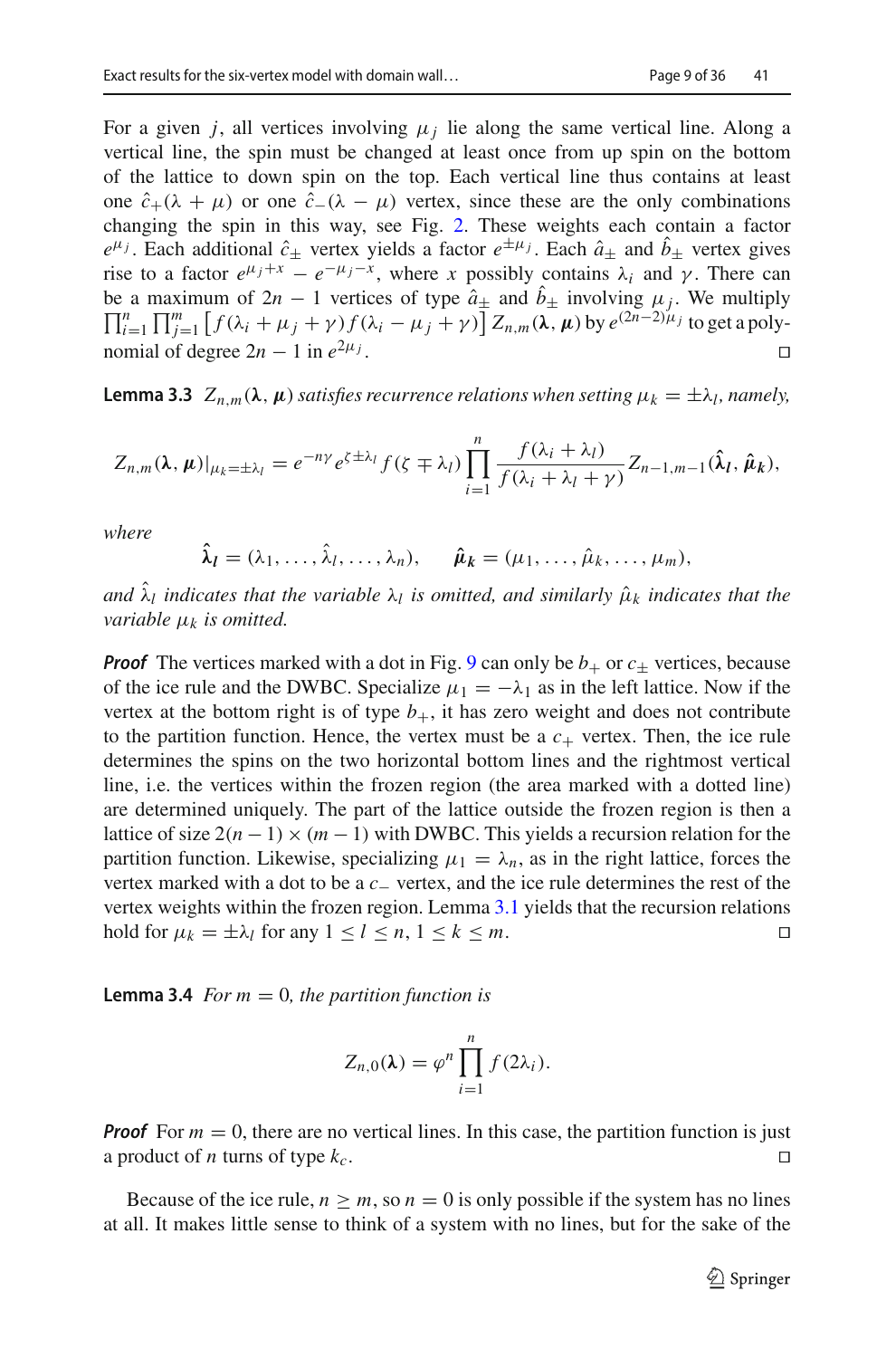

<span id="page-10-1"></span>**Fig. 9** Specializing  $\mu_j = \pm \lambda_i$  determines the vertices inside the frozen region (the area marked with a dotted line). The part of the lattice outside the frozen region is then a lattice of size  $2(n-1)\times(m-1)$  with DWBC. This yields a recursion relation for the partition function

following induction argument, we define  $Z_{0,0} = 1$  as the empty product, which is in line with the above lemma.

Lemmas [3.2,](#page-8-1) [3.3](#page-9-0) and [3.4](#page-9-1) together determine  $Z_{n,m}(\lambda, \mu)$ . A polynomial of degree 2*n*−1 is uniquely determined by its values in 2*n* distinct points. Starting from the case  $m = 0$ , we can hence establish  $Z_{n,m}(\lambda, \mu)$  as a function of  $\mu_j$  by induction, using Lemma [3.3.](#page-9-0)

<span id="page-10-0"></span>**Theorem 3.5** *For the 6V model with DWBC and a partially reflecting end on a lattice of size*  $2n \times m$ *,*  $m \leq n$ *, the partition function is* 

$$
Z_{n,m}(\lambda, \mu) = \varphi^{n-m} e^{\left(\binom{m}{2} - nm\right) \gamma} f(\gamma)^m \prod_{i=1}^m \left[ e^{\mu_i + \zeta} f(\mu_i - \zeta) \right] \prod_{i=1}^n f(2\lambda_i)
$$
  
 
$$
\times \frac{\prod_{i=1}^n \prod_{j=1}^m \left[ f(\mu_j + \lambda_i) f(\mu_j - \lambda_i) \right]}{\prod_{1 \le i < j \le m} \left[ f(\mu_j + \mu_i) f(\mu_j - \mu_i) \right] \prod_{1 \le i < j \le n} \left[ f(\lambda_i - \lambda_j) f(\lambda_i + \lambda_j + \gamma) \right]}
$$
  
 
$$
\times \det_{1 \le i, j \le n} M,
$$
  
(4)

*where*  $M$  *is an n*  $\times$  *n matrix with* 

<span id="page-10-2"></span>
$$
M_{ij} = \begin{cases} F(\lambda_i, \mu_j), & \text{if } i \leq m, \\ h((n-i)(2\lambda_j + \gamma)), & \text{if } m < i < n, \\ 1, & \text{if } i = n \text{ and } m \neq n, \end{cases}
$$

*where*

$$
F(\lambda_i, \mu_j) = \frac{1}{f(\mu_j + \lambda_i) f(\mu_j - \lambda_i) f(\mu_j + (\lambda_i + \gamma)) f(\mu_j - (\lambda_i + \gamma))},
$$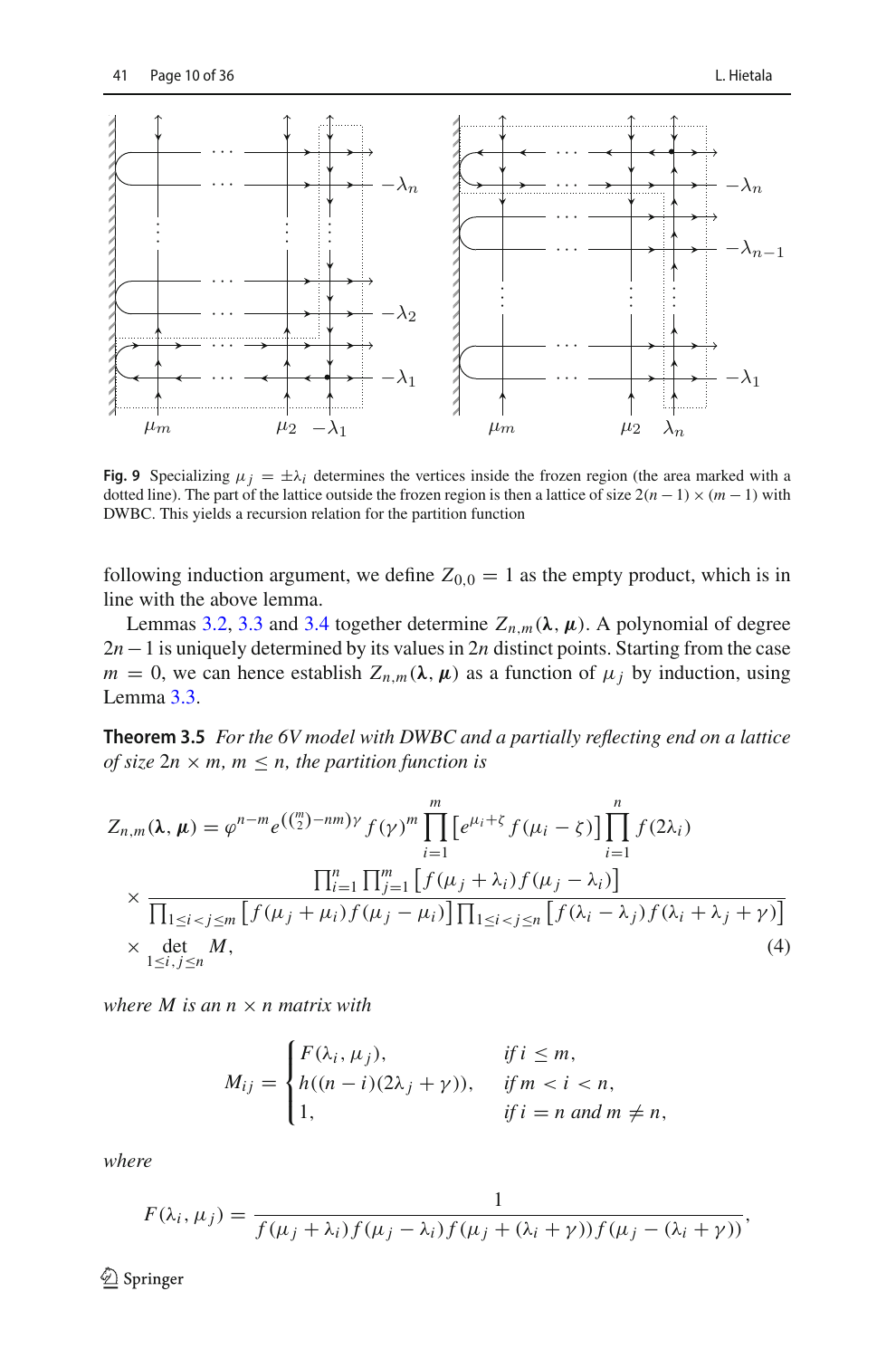$f(x) = 2 \sinh(x)$  *and*  $h(x) = 2 \cosh(x)$ *.* 

To prove this, it is enough to check that the right-hand side of [\(4\)](#page-10-2) satisfies the properties stated in Lemmas [3.1](#page-7-3) through [3.4.](#page-9-1)

*Proof* Let  $\tilde{Z}_{n,m}(\lambda,\mu)$  be the right-hand side of [\(4\)](#page-10-2). The symmetry in the  $\lambda_i$ 's and  $\mu_i$ 's is obvious, so the condition in Lemma [3.1](#page-7-3) holds for [\(4\)](#page-10-2). Proving that the statements in Lemmas [3.3](#page-9-0) and [3.4](#page-9-1) hold for [\(4\)](#page-10-2) is straightforward: put  $\lambda_l = \mu_k$  into (4). Then all terms with  $f(\mu_k - \lambda_l) = 0$  vanish. The only terms left are the terms coming from the part of the determinant containing  $f(\mu_k - \lambda_l)$ , since the corresponding factor from the numerator cancels. The terms left are

$$
Z_{n,m}(\lambda, \mu)|_{\mu_k=\lambda_l}
$$
\n
$$
= \frac{(-1)^{k+l}e^{-ny}f(\gamma)e^{\mu_k+\zeta}f(\mu_k-\zeta)f(2\lambda_l)}{f(\mu_k+(\lambda_l+\gamma))f(\mu_k-(\lambda_l+\gamma))}
$$
\n
$$
\times \prod_{\substack{1 \le i \le n \\ i \ne l}} [f(\mu_k+\lambda_i)f(\mu_k-\lambda_i)] \prod_{\substack{1 \le j \le m \\ j \ne k}} [f(\mu_j+\lambda_l)f(\mu_j-\lambda_l)]
$$
\n
$$
\times \frac{1}{\prod_{1 \le i < l} [f(\lambda_i-\lambda_l)f(\lambda_i+\lambda_l+\gamma)] \prod_{l < i \le n} [f(\lambda_l-\lambda_i)f(\lambda_l+\lambda_i+\gamma)]}
$$
\n
$$
\times \frac{1}{\prod_{1 \le i < k} [f(\mu_k+\mu_i)f(\mu_k-\mu_i)] \prod_{k < i \le m} [f(\mu_i+\mu_k)f(\mu_i-\mu_k)]}
$$
\n
$$
\times \tilde{Z}_{n-1,m-1}(\hat{\lambda}_l, \hat{\mu}_k).
$$

Simplifying this, we can conclude that the recurrence relation in Lemma [3.3](#page-9-0) holds. The proof is similar for  $\tilde{Z}_{n,m}(\lambda, \mu)|_{\mu_k=-\lambda_l}$ .

For  $m = 0$ , the right-hand side of [\(4\)](#page-10-2) is

$$
\tilde{Z}_{n,0}(\lambda) = \frac{\varphi^n \prod_{i=1}^n f(2\lambda_i)}{\prod_{1 \leq i < j \leq n} \left[ f(\lambda_i - \lambda_j) f(\lambda_i + \lambda_j + \gamma) \right]} \det_{1 \leq i,j \leq n} M,
$$

where *M* is an  $n \times n$  matrix with

$$
M_{ij} = \begin{cases} h((n-i)(2\lambda_j + \gamma)), & \text{for } 1 \le i \le n-1, \\ 1, & \text{for } i = n. \end{cases}
$$

Now let

$$
D = \prod_{1 \le i < j \le n} \left[ f(\lambda_i - \lambda_j) f(\lambda_i + \lambda_j + \gamma) \right]
$$

and put  $y_i = h(2\lambda_i + \gamma)$ . Then, we can write  $D = \prod_{1 \le i < j \le n} (y_i - y_j)$ . By row operations, we can rewrite det *M* as a determinant of a Vandermonde matrix  $\tilde{M}_{ij}$  =  $y_j^{n-i}$ . The determinant of a Vandermonde matrix is exactly *D*. Hence, the condition in Lemma [3.4](#page-9-1) holds.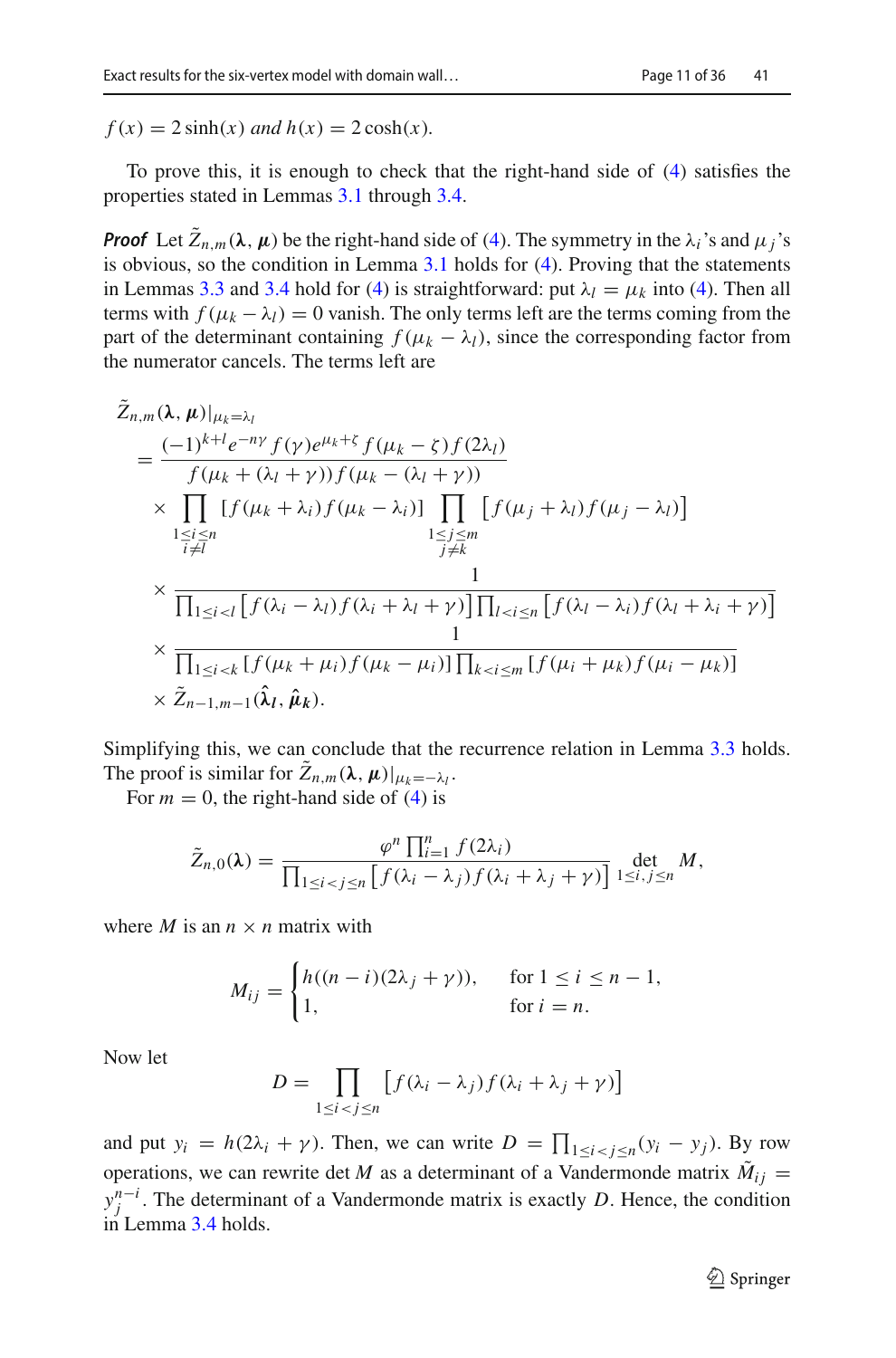The only thing left is to prove the condition of Lemma [3.2.](#page-8-1) Observe that both the determinant and the denominator of [\(4\)](#page-10-2) are 0 when  $\mu_i = \pm \mu_i$ . It is easy to see that  $e^{2(m-1)\mu_i}$  times the denominator is a polynomial of order  $2(m-1)$  in  $e^{2\mu_i}$  and is hence determined by its value in  $2(m - 1)$  points (except for a constant factor). Since the determinant and the denominator share zeroes, the denominator is a factor in the determinant. This proves that  $\bar{Z}_{n,m}(\lambda, \mu)$  is a Laurent polynomial in  $e^{\mu_i}$ . To determine the order, we check what happens with the determinant when  $\mu_i \to \infty$ . For this part of the proof, let  $x_i = e^{-2\mu_i}$  and  $y_i = h(2\lambda_i + \gamma)$ . Let

$$
\hat{F}(x_i, y_j) = \frac{1}{f(\mu_i + \lambda_j) f(\mu_i - \lambda_j) f(\mu_i + (\lambda_j + \gamma)) f(\mu_i - (\lambda_j + \gamma))}.
$$

Then, each entry of the determinant involving  $\mu_i$  is

$$
\hat{F}(x_i, y_j) = \frac{x_i^2}{(1 - e^{-\gamma}x_iy_j + e^{-2\gamma}x_i^2)(1 - e^{\gamma}x_iy_j + e^{2\gamma}x_i^2)}.
$$

We can see that  $y_i$  always stands together with  $x_i$ , so in the Taylor series expansion, the power of  $x_i$  is always bigger than the power of  $y_j$ . The Taylor series expansion around  $x_i = 0$  is

$$
\hat{F}(x_i, y_j) = x_i^2 \left( \sum_{\substack{l \le n-m-1 \\ l \le k}} A_{k,l} x_i^k y_j^l + \sum_{\substack{n-m \le l \\ l \le k}} A_{k,l} x_i^k y_j^l \right),
$$

for some constants  $A_{k,l}$ . The sum on the left can be written in terms of the last  $n - m$ rows of the matrix. Hence in the determinant, the left sum can be removed by row operations, and we can change the entries  $\hat{F}(x_i, y_i)$  in the determinant to

$$
x_i^2 \sum_{l=n-m}^k A_{k,l} x_i^k y_j^l.
$$

Letting  $x_i \to 0$  (i.e. letting  $\mu_i \to \infty$ ),  $A_{n-m,n-m} x_i^{n-m+2} y_j^{n-m}$  is the leading term of the determinant, so the degree of the determinant in the variable  $e^{2\mu_i}$  is  $m - n - 2$ . The degree of  $e^{(2n-2)\mu_i} \prod_{i=1}^n \prod_{j=1}^m [f(\lambda_i + \mu_j + \gamma) f(\lambda_i - \mu_j + \gamma)] \tilde{Z}_{n,m}(\lambda, \mu)$  in  $e^{2\mu_i}$  is

 $3n - m + 1 + \deg_{e^2}(\det M) = 2n - 1$ 

which proves the condition in Lemma [3.2.](#page-8-1)  $\Box$ 

For  $m = n$ , the determinant formula in Theorem [3.5](#page-10-0) coincides with Tsuchiya's determinant formula.

In [\[12\]](#page-36-3), another way to find the partition function is suggested, by starting from Tsuchiya's determinant for  $2n \times n$  lattices and step by step removing the extra vertical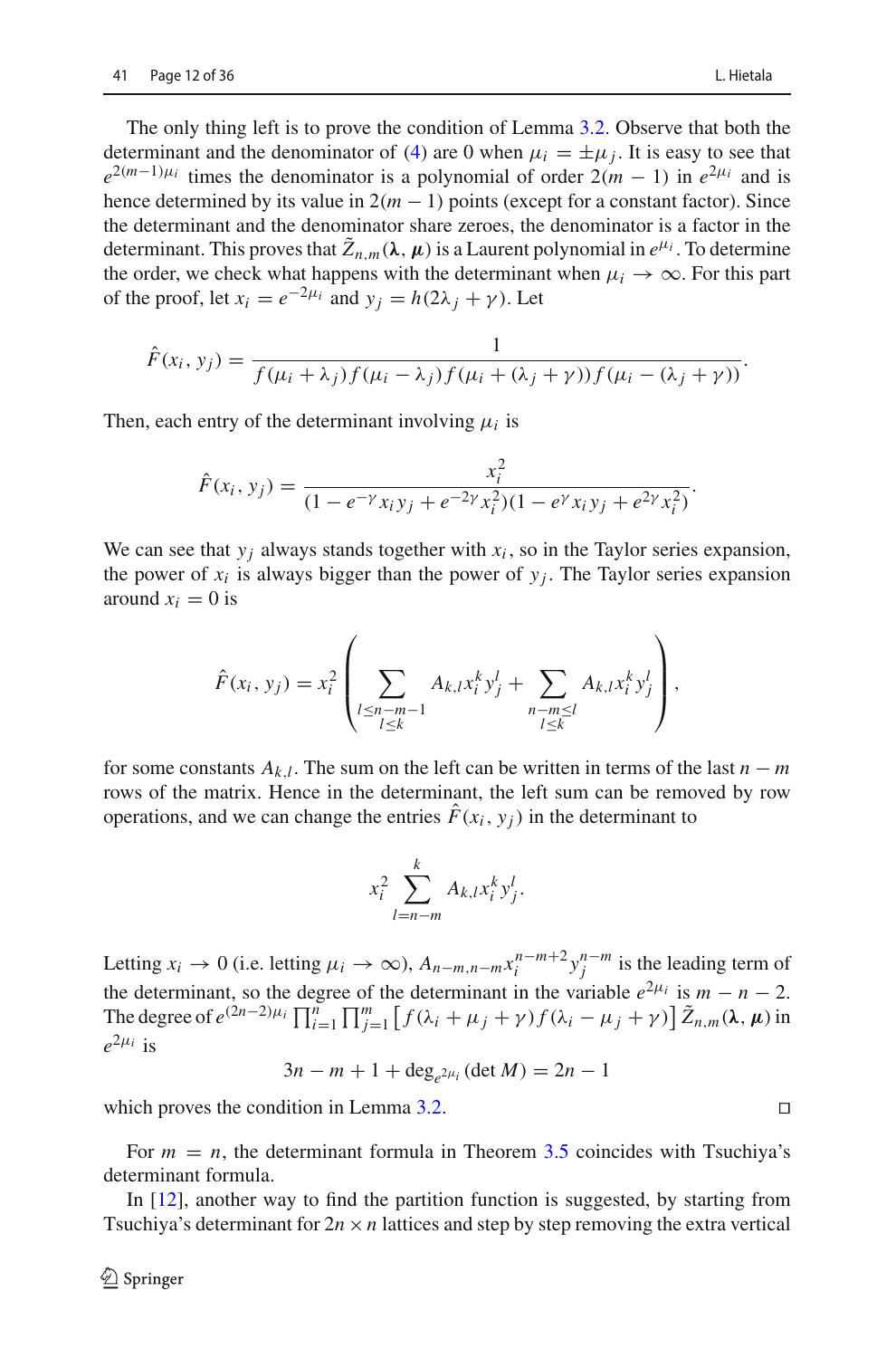lines by letting the corresponding variables  $\mu_j \to \infty$ , following Foda and Wheeler [\[11](#page-36-2)]. We prove Theorem [3.5](#page-10-0) with this method in "Appendix A".

#### <span id="page-13-0"></span>**4 Kuperberg's specialization of the parameters**

In this section, we specialize the parameters in the definition of the partition function [\(3\)](#page-5-1). By doing this, we find a way to count the total number of states of the model in terms of the partition function.

<span id="page-13-4"></span>First, we will state and prove the  $2n \times m$  generalization of Lemma 3.1 in [\[16](#page-36-7)]. For any given state, let  $v(w)$  denote the number of vertices of type w.

**Lemma 4.1** *For any given state of the 6V model with DWBC and one partially reflecting end on a* 2*n* × *m lattice, we have*

$$
\nu(b_+) - \nu(b_-) = \binom{n+1}{2} - \binom{n-m+1}{2} \quad \text{and} \quad \nu(c_+) - \nu(c_-) = m - 2\nu(k_-).
$$

*Proof* We follow the same reasoning as in [\[16](#page-36-7)]. For the first result, we count the number of different spin arrows. To be able to keep track of the arrow flow through the system, in particular where the arrows go up and down, we think of a  $k_{+}$  turn as one left, one up and one right arrow, and likewise we think of a *k*<sup>−</sup> turn as one right, one down and one left arrow. To get the number of up arrows, we count the number of the different vertices and turns with up arrows, and similarly for the down arrows. To not count the edges twice, we count the vertices on every second row and add the edges from the boundaries. Hence, we get two different equations, depending on which rows we choose to count. Denote by  $w^N$  a vertex of type w on the upper part of a double line and similarly  $w^S$  for a vertex of type w on the lower part (N for north, S for south). We get the equations

<span id="page-13-1"></span>
$$
\nu(\uparrow) = 2\nu(a_+^S) + 2\nu(b_+^S) + \nu(c_+^S) + \nu(c_-^S) + \nu(k_+),\tag{5}
$$

$$
\nu(\uparrow) = 2\nu(a_+^N) + 2\nu(b_-^N) + \nu(c_+^N) + \nu(c_-^N) + \nu(k_+) + m,\tag{6}
$$

$$
\nu(\downarrow) = 2\nu(a_-^S) + 2\nu(b_-^S) + \nu(c_+^S) + \nu(c_-^S) + \nu(k_-) + m,\tag{7}
$$

and

<span id="page-13-2"></span>
$$
\nu(\downarrow) = 2\nu(a_{-}^{N}) + 2\nu(b_{+}^{N}) + \nu(c_{+}^{N}) + \nu(c_{-}^{N}) + \nu(k_{-}).
$$
\n(8)

To get the number of left arrows, we count the number of the different vertices with left arrows, plus the number of all  $k_+$  and  $k_-$  turns, then divide everything by two. The number of left arrows is

<span id="page-13-3"></span>
$$
\nu(\leftarrow) = \nu(a_{-}^{N}) + \nu(b_{-}^{N}) + \nu(a_{+}^{S}) + \nu(b_{-}^{S}) + \frac{\nu(c_{+}) + \nu(c_{-}) + \nu(k_{+}) + \nu(k_{-})}{2}.
$$
 (9)

 $\mathcal{D}$  Springer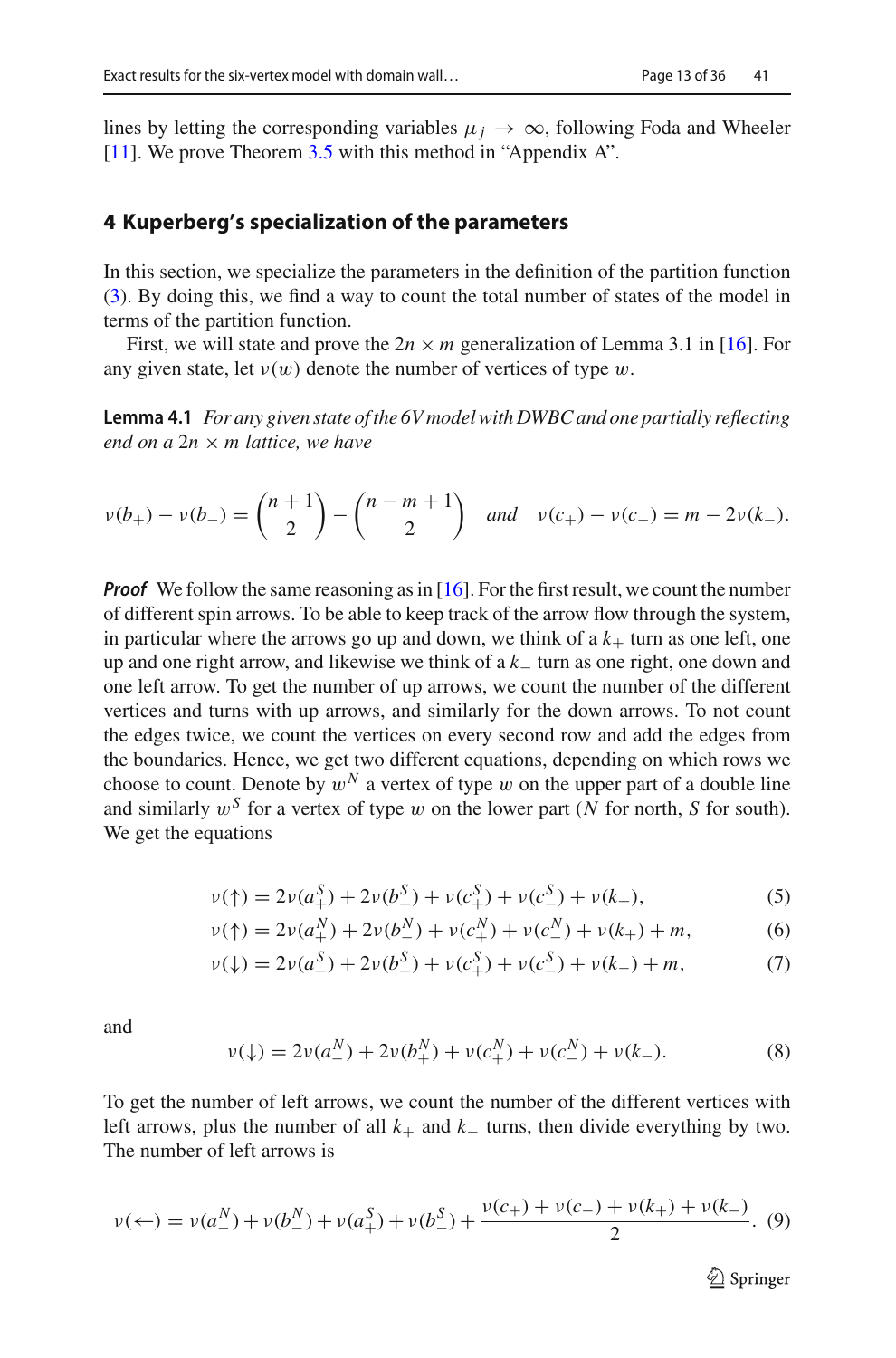Similary, the number of right arrows is

$$
\nu(\rightarrow) = \nu(a_+^N) + \nu(b_+^N) + \nu(a_-^S) + \nu(b_+^S) + \frac{\nu(c_+) + \nu(c_-) + \nu(k_+) + \nu(k_-)}{2}
$$
  
+  $\nu(k_c) + n$ . (10)

Adding Eqs.  $(5)$ ,  $(8)$  and two times  $(10)$ , and subtracting  $(7)$ ,  $(6)$  and two times  $(9)$ yields

<span id="page-14-1"></span><span id="page-14-0"></span>
$$
4[\nu(b_+) - \nu(b_-)] = 2\nu(\to) - 2\nu(\leftarrow) - 2n + 2m - 2\nu(k_c). \tag{11}
$$

With the given boundary conditions, we have  $v(k_c) = n - m$ , and furthermore, we must have  $v(\rightarrow) = 2n(m+1) - \frac{m(m+1)}{2}$  and  $v(\leftarrow) = \frac{m(m+1)}{2}$  to satisfy the ice rule. Insert this into  $(11)$ . The first part of the lemma follows.

For the second part of the lemma, we observe that at  $a \, k_+$  double row, the upper part of the double line starts and ends with a right arrow, and the lower part of the line starts with a left arrow and ends with a right arrow. The only vertex types that can change the arrows are the  $c_{\pm}$  vertices. Hence at each  $k_{+}$  double row,

$$
\nu(c_+^S) = \nu(c_-^S) + 1
$$
 and  $\nu(c_+^N) = \nu(c_-^N)$ ,

and similarly at each *k*<sup>−</sup> double row,

$$
\nu(c^S_+) = \nu(c^S_-)
$$
 and  $\nu(c^N_+) = \nu(c^N_-) - 1$ .

At a  $k_c$  double row, each row starts and ends with right arrows, so

<span id="page-14-2"></span>
$$
\nu(c_+^S) = \nu(c_-^S)
$$
 and  $\nu(c_+^N) = \nu(c_-^N)$ .

Since  $v(c_{+}) = v(c_{-})$  on the  $k_c$  rows, we only need to consider the  $k_{+}$  and  $k_{-}$  rows. There are *m* rows of this type. Hence, we get the sum  $v(c_{+}) = v(c_{-}) + m - 2v(k_{-})$ , which is the second result of the lemma. which is the second result of the lemma. 

Furthermore, we can count the number of  $a_{\pm}$  vertices.

**Corollary 4.2** *For any given state of the 6V model with DWBC and one partially reflecting end on a* 2*n* × *m lattice, the number of vertices of type a (i.e. a*<sup>+</sup> *and a*<sup>−</sup> *together) is*

$$
\nu(a) = mn + \binom{m}{2} - m + 2[\nu(k_-) - \nu(b_-) - \nu(c_-)].
$$

*Proof* We have that  $v(a) = 2mn - v(b) - v(c)$ . Use Lemma [4.1](#page-13-4) to compute  $v(b)$  in terms of  $v(b_-)$ , and  $v(c)$  in terms of  $v(c_-)$ .

Now let  $\gamma = 4\pi i/3$  so that  $e^{\gamma}$  becomes a third root of 1. Then, let  $\lambda_i \rightarrow \gamma$  and  $\mu_j \to 0$  in the partition function  $Z_{n,m}(\lambda, \mu)$ . In this limit, the weights [\(1\)](#page-4-1) and [\(2\)](#page-4-1) are

$$
a_{\pm}(\gamma) = 1,
$$
  $b_{+}(\gamma) = c_{-}(\gamma) = -e^{-\gamma},$   $b_{-}(\gamma) = c_{+}(\gamma) = -e^{\gamma} f(\gamma),$   
\n $k_{+}(\gamma) = e^{2\zeta} - e^{-2\gamma},$   $k_{-}(\gamma) = e^{2\zeta} - e^{2\gamma},$   $k_{c}(\gamma) = \varphi f(2\gamma),$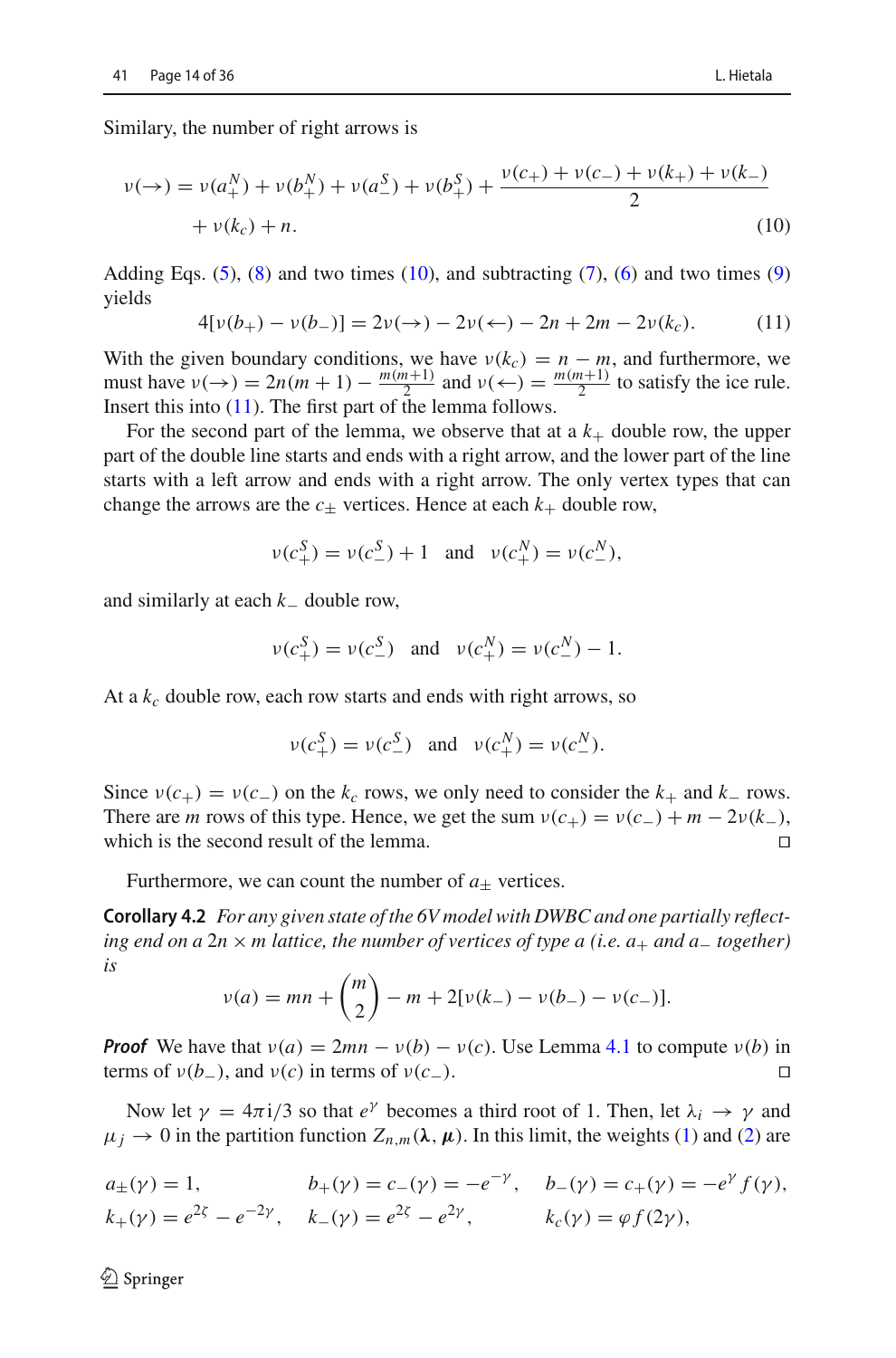$$
Z_{n,m}(\gamma,\ldots,\gamma,0,\ldots,0) = \sum_{\text{states}} a_{+}(\gamma)^{\nu(a_{+})} a_{-}(\gamma)^{\nu(a_{-})} b_{+}(\gamma)^{\nu(b_{+})} b_{-}(\gamma)^{\nu(b_{-})}
$$

$$
\times c_{+}(\gamma)^{\nu(c_{+})} c_{-}(\gamma)^{\nu(c_{-})} k_{+}(\gamma)^{\nu(k_{+})} k_{-}(\gamma)^{\nu(k_{-})} k_{c}(\gamma)^{\nu(k_{c})}.
$$

Here we have used that for  $\gamma = 4\pi i/3$ , it holds that  $f(2\gamma) = -f(\gamma)$ . Inserting the expressions for the weights and using Lemma [4.1](#page-13-4) and Corollary [4.2,](#page-14-2) the partition function can be computed to be:

$$
Z_{n,m}(\gamma,\ldots,\gamma,0,\ldots,0) = (-1)^{\binom{m}{2}-nm+n} \varphi^{n-m} e^{\left(\binom{m+1}{2}-nm\right)\gamma} f(\gamma)^{n-m}
$$

$$
\times \sum_{k=0}^{m} N_k (e^{2\zeta} - e^{-2\gamma})^k \left(\frac{e^{2\zeta} - e^{2\gamma}}{e^{2\gamma}}\right)^{m-k},
$$

where  $N_k$  is the number of states with  $v(k_+) = k$ , i.e. where k is the number of  $k_+$ turns. Let  $Z_{n,m,k}(\lambda, \mu)$  be the partition function for the same model where the number of  $k_{+}$  turns is fixed to  $v(k_{+}) = k$ . Then,

$$
N_k = (-1)^{\binom{m}{2} - nm + n} \varphi^{m-n} e^{\binom{nm - \binom{m+1}{2}} \gamma} f(\gamma)^{m-n}
$$
  
 
$$
\times \left( \frac{1}{e^{2\zeta} - e^{-2\gamma}} \right)^k \left( \frac{e^{2\gamma}}{e^{2\zeta} - e^{2\gamma}} \right)^{m-k} Z_{n,m,k}(\gamma, \dots, \gamma, 0, \dots, 0). \tag{12}
$$

Finally,

<span id="page-15-1"></span><span id="page-15-0"></span>
$$
A(m,n) := \sum_{k=0}^{m} N_k \tag{13}
$$

counts the total number of states of the model.

#### <span id="page-15-2"></span>**4.1 Connection to alternating sign matrices**

By specializing the parameters in the partition function for the 6V model with DWBC (without reflecting end), Kuperberg [\[8](#page-35-7)] was able to count the number of alternating sign matrices (ASMs). ASMs are matrices where the entries consist of 1,  $-1$  and 0, such that the nonzero elements in each row and each column alternate in sign and such that the sum of the elements of any row or any column is 1. Hence, the first and last nonzero element of each row and each column is always 1.

In the case of DWBC and partially reflecting end, we also get a bijection to a type of ASM-like objects. Consider matrices of size  $2n \times m$ ,  $m \leq n$ , consisting of elements 0, −1 and 1. Vertically and horizontally the nonzero elements alternate in sign. The sum of the elements of each column is 1, as for ASMs. Horizontally connect the rows pairwise on the left edge to form a double row as in Fig. [10.](#page-16-0) A double row may consist of only zeroes. If a row has any nonzero elements, the rightmost of these must be 1. Furthermore, the sum of the entries in a double row must be 0 or 1. Equivalently,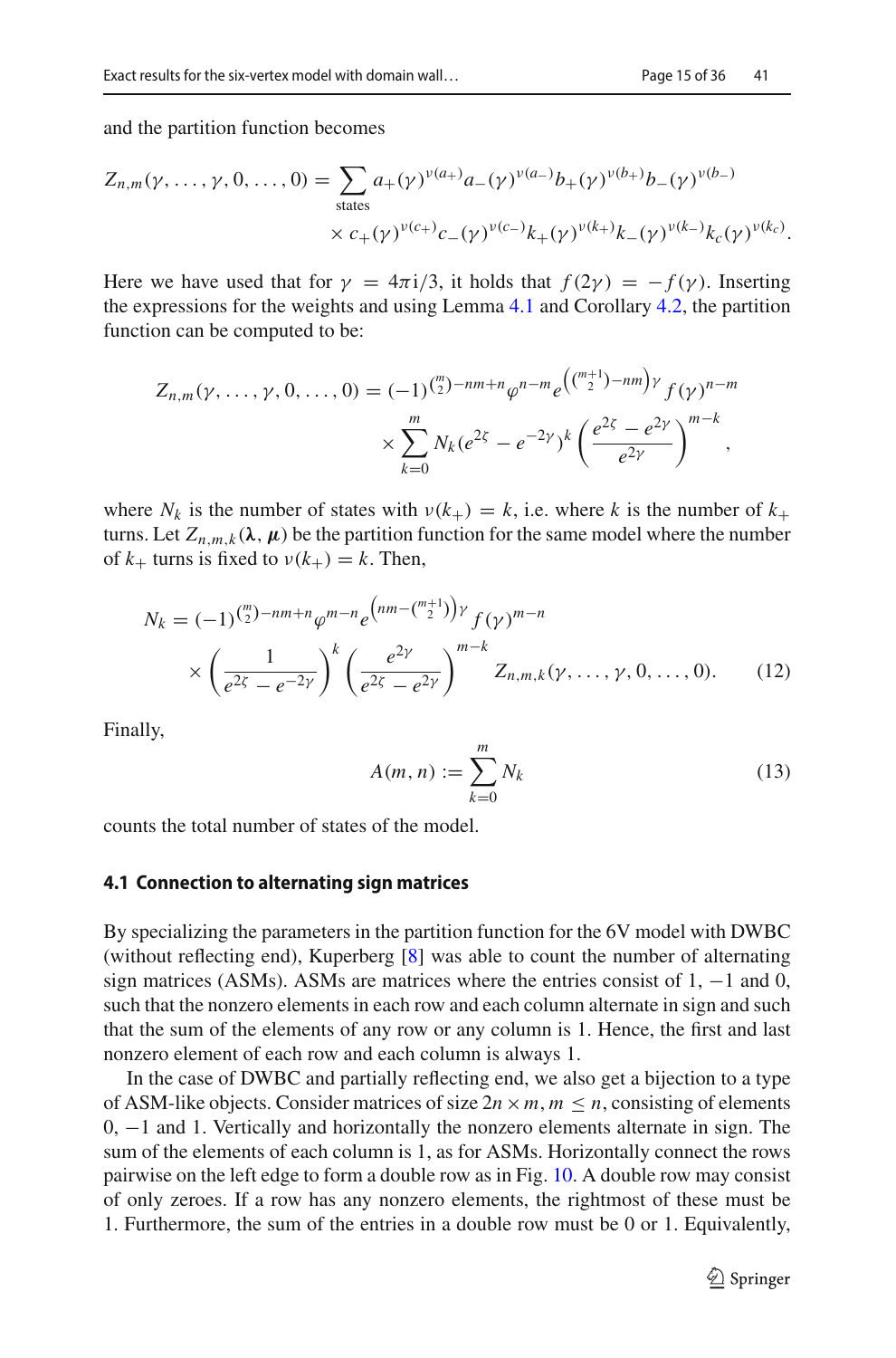|                                                 |                                                         | $\begin{matrix} 1 \\ 0 \end{matrix}$             |                                                        |
|-------------------------------------------------|---------------------------------------------------------|--------------------------------------------------|--------------------------------------------------------|
| $1 \quad 0$                                     | $\begin{smallmatrix} 1 & 0 \\ 0 & 0 \end{smallmatrix}$  | $\overline{0}$<br>$\theta$                       |                                                        |
| $\overline{0}$<br>$\overline{0}$                |                                                         |                                                  |                                                        |
| $-11$                                           | $\begin{smallmatrix} 0 & 0 \\ -1 & 1 \end{smallmatrix}$ |                                                  | $\begin{smallmatrix} 0 & 1 \\ 1 & 0 \end{smallmatrix}$ |
| $\begin{array}{ccc} 0 & 0 \\ 1 & 0 \end{array}$ |                                                         | $\begin{pmatrix} 0 & -1 \\ -1 & 1 \end{pmatrix}$ |                                                        |
|                                                 | $\begin{array}{cc} 1 & 0 \\ 0 & 0 \end{array}$          | $\overline{0}$                                   |                                                        |
| $\boldsymbol{0}$                                |                                                         |                                                  |                                                        |

<span id="page-16-0"></span>**Fig. 10** The three matrices on the left are counted by  $A(m, n)$ , whereas the rightmost matrix does not correspond to a state in the model considered in this paper

 $\setminus$ 

 $\sqrt{ }$ 

←→

<span id="page-16-1"></span>



<span id="page-16-2"></span>**Proposition 4.3** *The expression*  $A(m, n)$  *yields the number of matrices of size*  $2n \times m$ , *m* ≤ *n, described above.*

*Proof* There is a bijection between the states of the 6V model and matrices consisting of 0, 1 and  $-1$  [\[8\]](#page-35-7) (see Fig. [11\)](#page-16-1), where  $a_{+}$  and  $b_{+}$  correspond to 0 in the matrix, and in the case of reflecting end, a *c*<sup>−</sup> vertex in the upper part of a double row corresponds to 1, and  $c_+$  corresponds to −1. On the lower part of a double row,  $c_+$  corresponds to 1, and *c*<sup>−</sup> corresponds to −1. Due to the ice rule and the boundary conditions, the rest of the vertices are determined uniquely.

The fact that there are more rows than columns allows for rows without  $c_{\pm}$  vertices, corresponding to rows with only zeroes in the matrix. If there are any  $c_{+}$  vertices on the lower part of a double row, *k*<sup>−</sup> and *kc* turns on that double row force the leftmost *c*+ vertex to be *c*−, corresponding to  $-1$  in the matrix, whereas a  $k_{+}$  turn forces it to be  $c_{+}$ , corresponding to 1 in the matrix. Similarly, if there are any  $c_{+}$  vertices on the upper part of the double row,  $k_{+}$  and  $k_{c}$  force the leftmost nonzero element in the matrix to be −1, and *k*<sup>−</sup> yields that the leftmost nonzero matrix element is 1. In this way, we can see that both rows cannot have 1 as their leftmost nonzero element. In a similar way, the DWBC impose that if a row has any nonzero element, then the rightmost of them must be 1.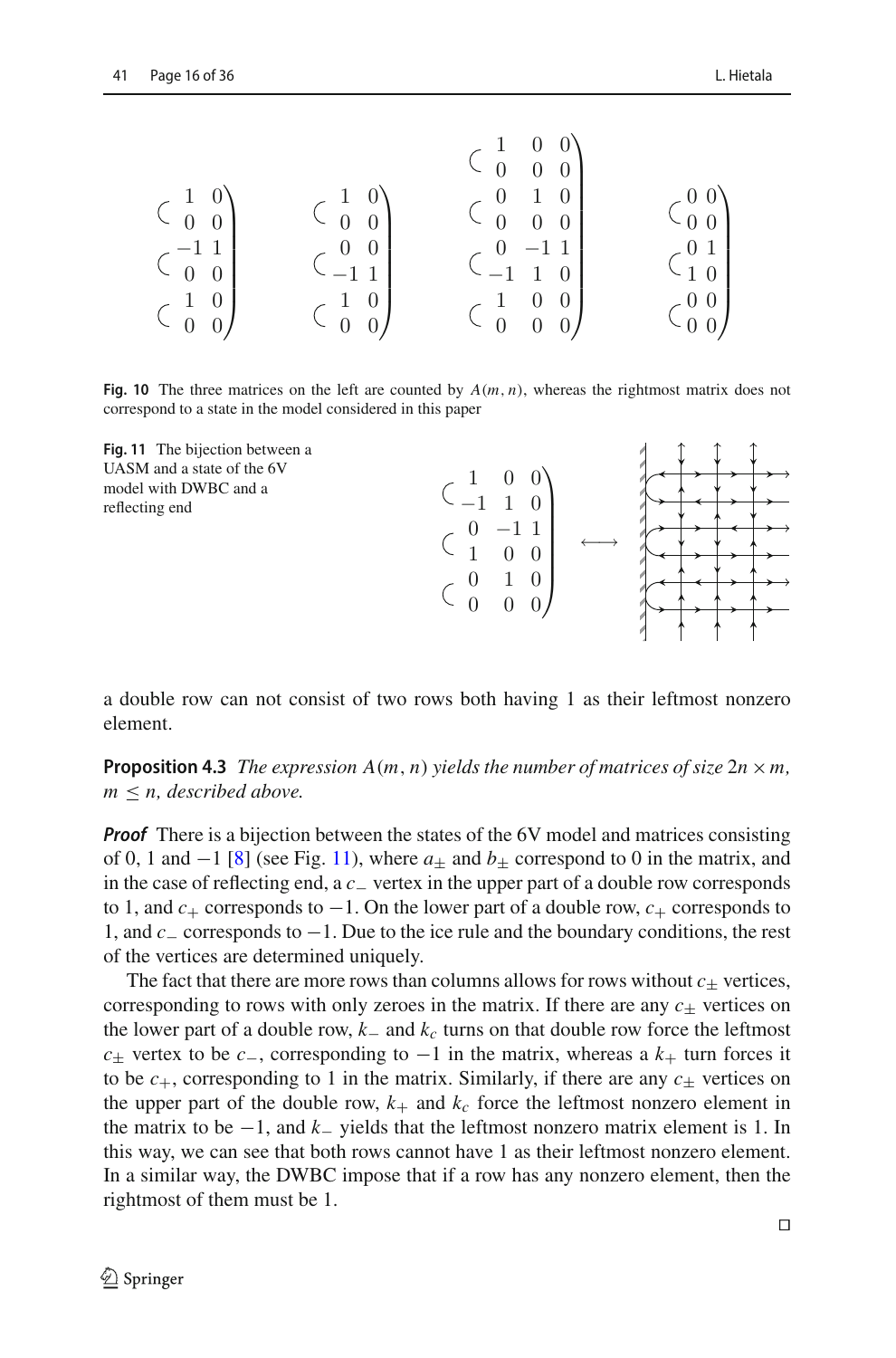From the discussion above, it follows that  $N_k$  [\(12\)](#page-15-0) counts the number of matrices equivalent to states of the 6V model with exactly *k* positive turns. In the case  $m = n$ , the sum of the elements in each double row must be 1, and  $A(m, n)$  counts the number of UASMs [\[10\]](#page-36-1). The case where  $m = n$  and  $k = 0$  corresponds to VSASMs.

#### <span id="page-17-0"></span>**5 Specialization in the determinant**

In this section, we specialize the parameters in the determinant formula in the same way as in the previous section. We show that with this specialization of the variables, the partition function can be written as a determinant of Wilson polynomials, and finally we use this together with the results from the previous section to give a formula for the number of states of the model.

#### **5.1 Moments and orthogonal polynomials**

We start by rewriting the determinant formula of the partition function [\(4\)](#page-10-2). Let  $x_i$  $\lambda_i - \gamma$  and  $y_i = \mu_i$ . In the previous section, we let  $\lambda_i \to \gamma$  and  $\mu_i \to 0$ , which corresponds to letting  $x_i \rightarrow 0$  and  $y_i \rightarrow 0$ . For  $1 \le i \le n$ , multiply column *i* of the determinant by  $f(2x_i)$  and for  $1 \leq j \leq m$ , multiply row *j* of the determinant by  $f(2y_i)$ . Then specify  $\gamma = 4\pi i/3$ . By row operations on the lower part of the determinant, we can then rewrite the partition function as

$$
Z_{n,m}(x_1 + \gamma, ..., x_n + \gamma, y_1, ..., y_m)
$$
  
\n
$$
= \varphi^{n-m} e^{\left(\binom{m}{2} - nm\right)\gamma} f(\gamma)^m \frac{\prod_{i=1}^m \left[e^{y_i + \zeta} f(y_i - \zeta)\right] \prod_{i=1}^n f(2x_i + 2\gamma)}{\prod_{i=1}^n f(2x_i) \prod_{j=1}^m f(2y_j)}
$$
  
\n
$$
\times \frac{\prod_{i=1}^n \prod_{j=1}^m \left[f(y_j + (x_i + \gamma))f(y_j - (x_i + \gamma))\right]}{\prod_{1 \le i < j \le m} \left[f(y_j + y_i)f(y_j - y_i)\right] \prod_{1 \le i < j \le n} \left[f(x_i + x_j)f(x_i - x_j)\right]}
$$
  
\n
$$
\times \det_{1 \le i, j \le n} \tilde{M},
$$
\n(14)

where

<span id="page-17-1"></span>
$$
\tilde{M}_{ij} = \begin{cases} g(x_j, y_i), & \text{for } 1 \le i \le m, \\ f(2(n-i+1)x_j), & \text{for } m+1 \le i \le n, \end{cases}
$$

with

$$
g(x, y) = \frac{f(2x) f(2y)}{f(y + (x + \gamma))f(y - (x + \gamma))f(y + (x + 2\gamma))f(y - (x + 2\gamma))}.
$$

It is apparent that  $f(x) = \sinh x$  and  $g(x, y)$  are odd functions. Furthermore,  $x = 0$ is a zero of  $f(x)$ , and  $x = 0$  and  $y = 0$  are zeroes of  $g(x, y)$ . Hence, we can write the functions as  $f(x) = x \hat{f}(x^2)$  and  $g(x, y) = xy \hat{g}(x^2, y^2)$ , where  $\hat{f}$  and  $\hat{g}$  are analytic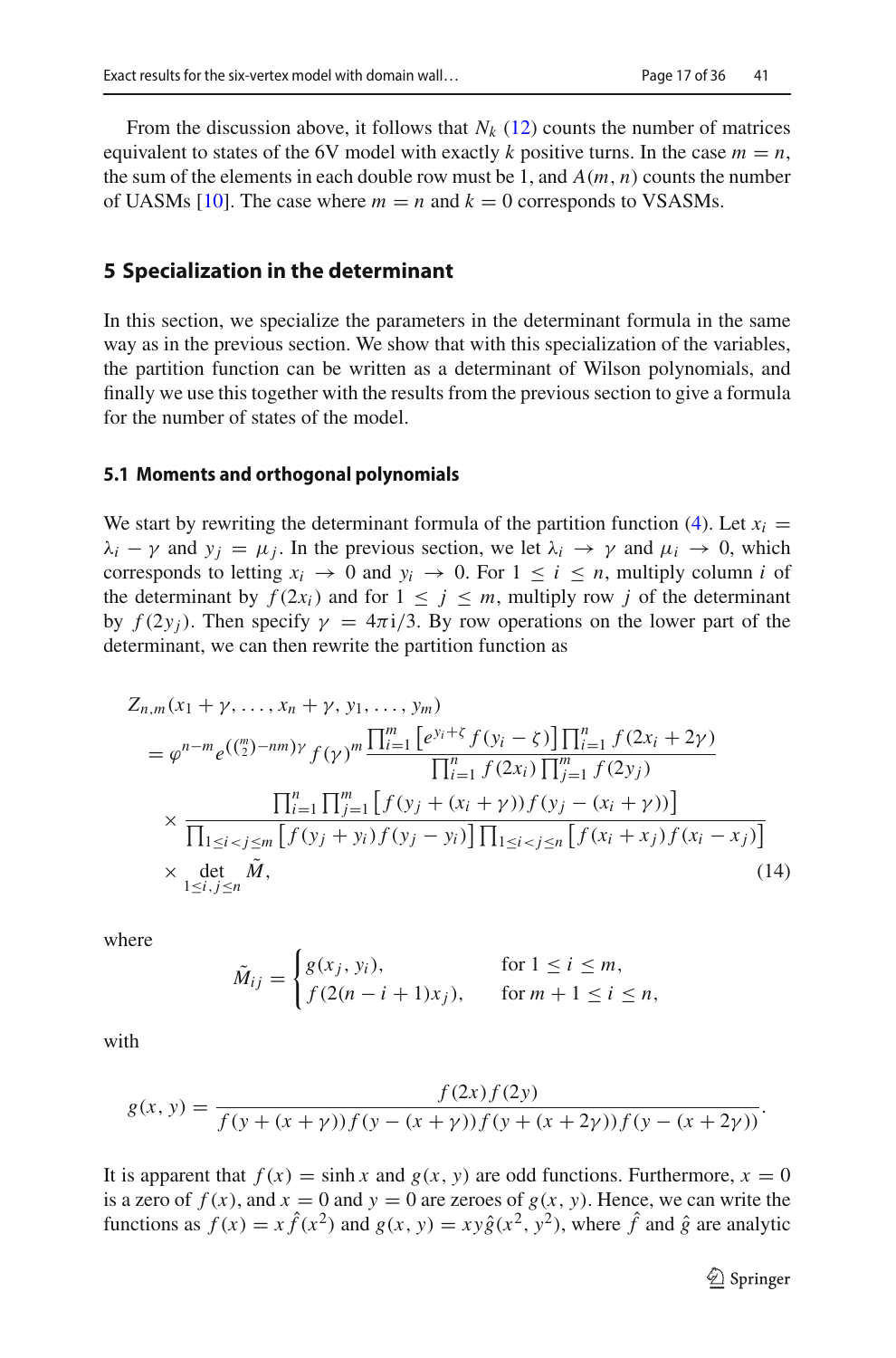at  $x = y = 0$ . The partition function [\(14\)](#page-17-1) can thus be written:

$$
Z_{n,m}(x_1 + \gamma, \dots, x_n + \gamma, y_1, \dots, y_m)
$$
  
=  $2^{n-m}(n-m)!\,\varphi^{n-m}e^{\left(\binom{m}{2}-nm\right)\gamma}f(\gamma)^m$   
 $\times \frac{\prod_{i=1}^m \left[e^{y_i + \zeta}f(y_i - \zeta)\right] \prod_{i=1}^n f(2x_i + 2\gamma)}{\prod_{i=1}^n f(2x_i) \prod_{j=1}^m f(2y_j)}$   
 $\times \frac{\prod_{i=1}^n \prod_{j=1}^m \left[f(y_j + (x_i + \gamma))f(y_j - (x_i + \gamma))\right] \prod_{j=1}^n x_j \prod_{k=1}^m y_k}{\prod_{1 \le i < j \le m} \left[f(y_j + y_i)f(y_j - y_i)\right] \prod_{1 \le i < j \le n} \left[f(x_i + x_j)f(x_i - x_j)\right]}$   
 $\times \det_{1 \le i, j \le n} \hat{M},$ 

where

$$
\hat{M}_{ij} = \begin{cases}\n\hat{g}(x_j^2, y_i^2), & \text{for } 1 \le i \le m, \\
\hat{f}((2(n-i+1)x_j)^2), & \text{for } m+1 \le i \le n.\n\end{cases}
$$

Now regard  $x_i^2$  and  $y_j^2$  as our variables. Then in the limit where all  $x_i$ ,  $y_j \to 0$ , the determinant can be written in terms of partial derivatives. Subtract the first column from the second and divide by  $x_2^2 - x_1^2$ ; then in the limit  $x_i \to 0$ , this equals the first partial derivative. Similarly for the *k*th column, subtract the (*k* − 1)th-order Taylor series expansion of each entry around  $x_k^2 = 0$ , which in the limit is a sum of the first *k* − 1 columns. Then divide by  $\prod_{i=1}^{k-1} (x_k^2 - x_i^2) / k!$ . By l'Hôpital's rule, this limit equals the  $(k - 1)$ th partial derivative. A similar argument for the first *m* rows lets us write the entries as partial derivatives in  $y_i^2$  as well. The method is described in detail in [\[7](#page-35-6)]. Hence in the limit, the partition function equals

$$
Z_{n,m}(\gamma,...,\gamma,0,...,0)
$$
\n
$$
= \lim_{x_i,y_j \to 0} 2^{n-m} (n-m)! \, \varphi^{n-m} e^{\left(\binom{m}{2} - nm\right) \gamma} f(\gamma)^m
$$
\n
$$
\times \frac{\prod_{i=1}^m \left[ e^{y_i + \zeta} f(y_i - \zeta) \right] \prod_{i=1}^n f(2x_i + 2\gamma)}{\prod_{i=1}^n f(2x_i) \prod_{j=1}^m f(2y_j)}
$$
\n
$$
\times \frac{\prod_{i=1}^n \prod_{j=1}^m \left[ f(y_j + (x_i + \gamma)) f(y_j - (x_i + \gamma)) \right] \prod_{j=1}^n x_j \prod_{i=1}^m y_i}{\prod_{1 \le i < j \le m} \left[ f(y_j + y_i) f(y_j - y_i) \right] \prod_{1 \le i < j \le n} \left[ f(x_i + x_j) f(x_i - x_j) \right]}
$$
\n
$$
\times \frac{\prod_{1 \le i < j \le n} (x_j^2 - x_i^2) \prod_{1 \le i < j \le m} (y_j^2 - y_i^2)}{\prod_{i=1}^n (i-1)! \prod_{j=1}^m (j-1)!}
$$

 $\mathcal{D}$  Springer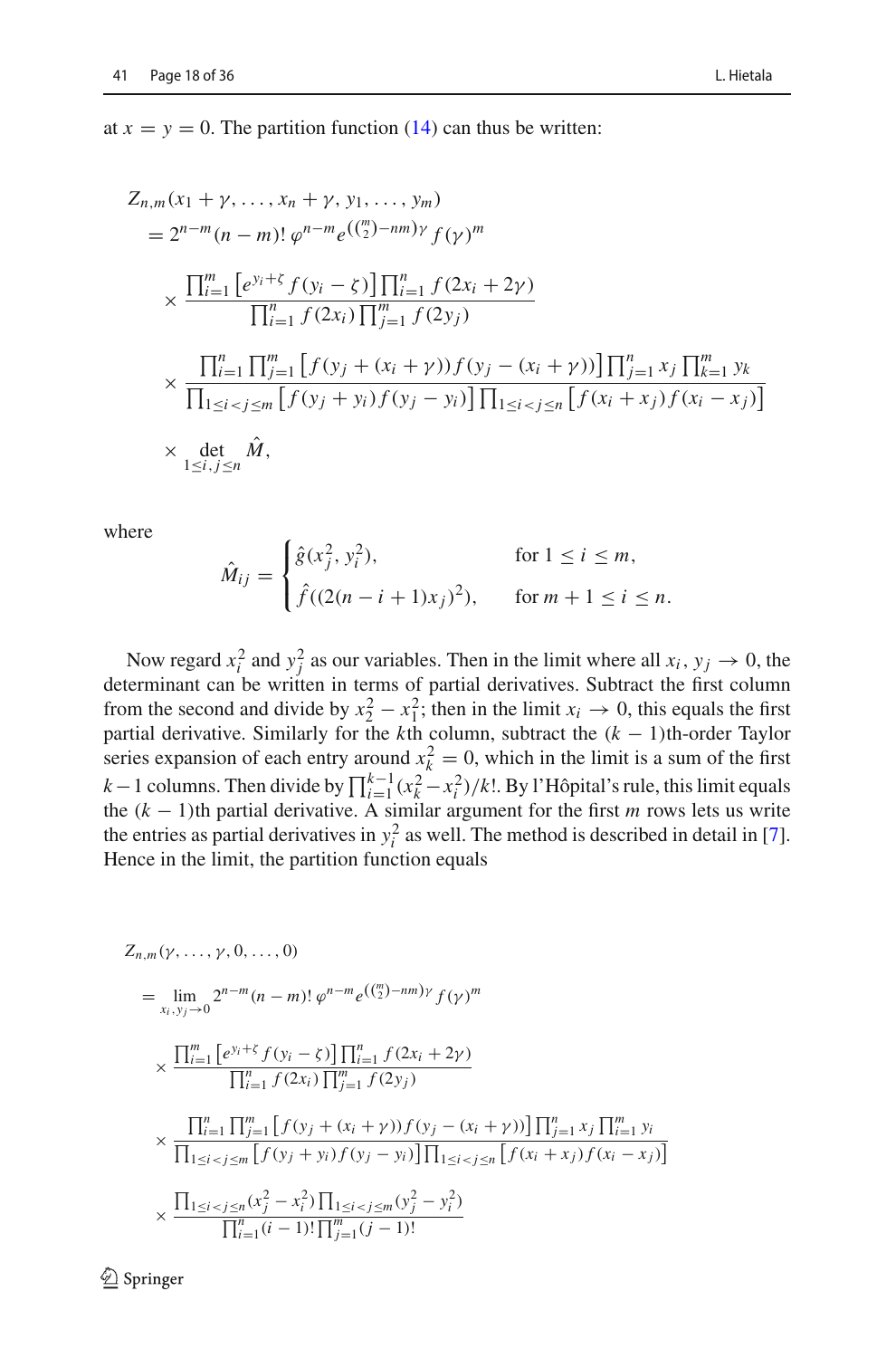.

$$
\times \det \begin{pmatrix} \hat{g}(x_1^2, y_1^2) & \frac{\partial}{\partial x_2^2} \hat{g}(x_2^2, y_1^2) & \cdots & \frac{\partial^{n-1}}{\partial x_n^{2(n-1)}} \hat{g}(x_n^2, y_1^2) \\ \frac{\partial}{\partial y_2^2} \hat{g}(x_1^2, y_2^2) & \frac{\partial^2}{\partial x_2^2 y_2^2} \hat{g}(x_2^2, y_2^2) & \cdots & \frac{\partial^n}{\partial x_n^{2(n-1)}} y_2^2 \hat{g}(x_n^2, y_2^2) \\ \vdots & \vdots & \ddots & \vdots \\ \frac{\partial^{m-1}}{\partial y_m^{2(m-1)}} \hat{g}(x_1^2, y_m^2) & \frac{\partial^m}{\partial x_2^2 y_m^{2(m-1)}} \hat{g}(x_2^2, y_m^2) & \cdots & \frac{\partial^{n+m-2}}{\partial x_n^{2(n-1)}} \hat{g}(x_n^2, y_m^2) \\ \hat{f}((2(n-m)x_1)^2) & \frac{\partial}{\partial x_2^2} \hat{f}((2(n-m)x_2)^2) & \cdots & \frac{\partial^{n-1}}{\partial x_n^{2(n-1)}} \hat{f}((2(n-m)x_n)^2) \\ \vdots & \vdots & \ddots & \vdots \\ \hat{f}((2x_1)^2) & \frac{\partial}{\partial x_2^2} \hat{f}((2x_2)^2) & \cdots & \frac{\partial^{n-1}}{\partial x_n^{2(n-1)}} \hat{f}((2x_n)^2) \end{pmatrix}
$$

To cancel the zeroes in the denominators, the prefactors can be simplified by

$$
\lim_{x_i, y_j \to 0} \left( \frac{\prod_{i=1}^n x_i \prod_{j=1}^m y_j}{\prod_{i=1}^n f(2x_i) \prod_{j=1}^m f(2y_j)} \times \frac{\prod_{1 \le i < j \le n} (x_j^2 - x_i^2) \prod_{1 \le i < j \le m} (y_j^2 - y_i^2)}{\prod_{1 \le i < j \le n} \left[ f(x_i + x_j) f(x_i - x_j) \right] \prod_{1 \le i < j \le m} \left[ f(y_j + y_i) f(y_j - y_i) \right]} \right) = \frac{(-1)^{\binom{n}{2}}}{2^{n^2 + n + m^2 + m}}.
$$

Moreover,

$$
f(2lx) = 4lx \left( 1 + \frac{(2lx)^2}{3!} + \frac{(2lx)^4}{5!} + \cdots \right),
$$

so

$$
\hat{f}(x) = 2\left(1 + \frac{x}{3!} + \frac{x^2}{5!} + \cdots\right),
$$

and

$$
\frac{\partial^k}{\partial x^{2k}} \hat{f}((2lx)^2)|_{x=0} = \frac{2(2l)^{2k}k!}{(2k+1)!}.
$$

For  $\gamma = 4\pi i/3$ ,

$$
g(x, y) = \frac{f(x - y)}{f(3x - 3y)} - \frac{f(x + y)}{f(3x + 3y)}.
$$

Following [\[14](#page-36-5)], we use Fourier transforms to see that

$$
\frac{f(x)}{f(3x)} = \frac{1}{2\sqrt{3}} \int_{-\infty}^{\infty} e^{-ixt} \frac{\sinh(\pi t/6)}{\sinh(\pi t/2)} dt.
$$

From this, it follows that

$$
\frac{f(x - y)}{f(3x - 3y)} - \frac{f(x + y)}{f(3x + 3y)} = \frac{2}{\sqrt{3}} \int_0^\infty \sin(xt) \sin(yt) \frac{\sinh(\pi t/6)}{\sinh(\pi t/2)} dt.
$$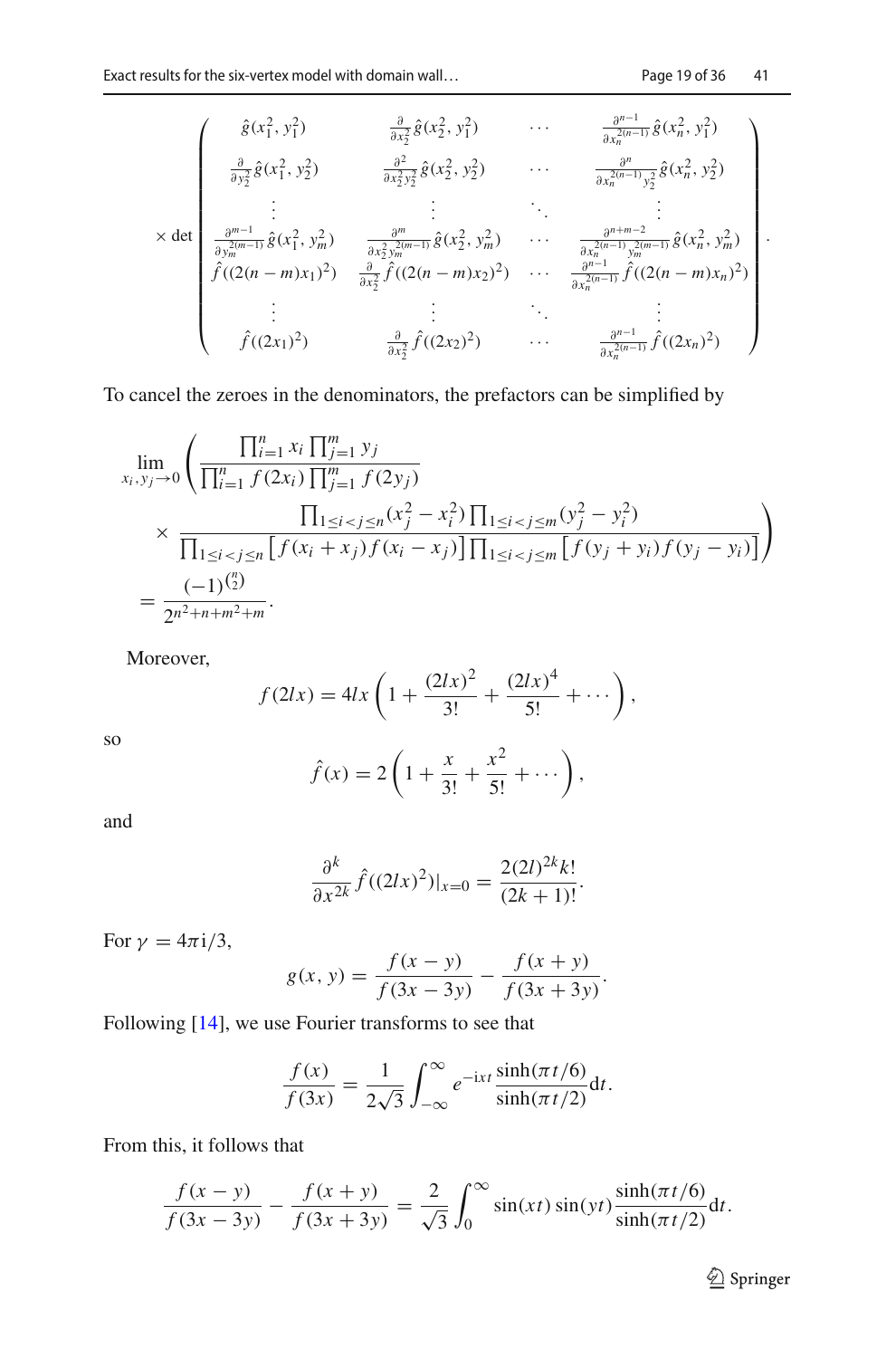By Taylor expansion and Lebesgue's dominated convergence theorem, we get

$$
g(x, y) = xy \frac{2}{\sqrt{3}} \sum_{k,l=0}^{\infty} \left( \frac{(-1)^{k+l} x^{2k} y^{2l}}{(2k+1)!(2l+1)!} \int_0^{\infty} t^{2k+2l+2} \frac{\sinh(\pi t/6)}{\sinh(\pi t/2)} dt \right),
$$

for  $|x|, |y| < \pi/3$ , so

$$
\hat{g}(x^2, y^2) = \frac{2}{\sqrt{3}} \sum_{k,l=0}^{\infty} \left( \frac{(-1)^{k+l} x^{2k} y^{2l}}{(2k+1)!(2l+1)!} \int_0^{\infty} t^{2k+2l+2} \frac{\sinh(\pi t/6)}{\sinh(\pi t/2)} dt \right).
$$

Hence,

$$
\frac{\partial^{k+l}}{\partial x^{2k}y^{2l}} \hat{g}(x^2, y^2)\Big|_{x=y=0}
$$
  
= 
$$
\frac{2(-1)^{k+l}k!l!}{\sqrt{3}(2k+1)!(2l+1)!} \int_0^\infty t^{2k+2l+2} \frac{\sinh(\pi t/6)}{\sinh(\pi t/2)} dt.
$$

Let *ck* denote the moment

$$
c_k = \int t^k \mathrm{d}\mu(t),
$$

where

$$
\int f(t) d\mu(t) = \int_0^\infty f(t^2) t^2 \frac{\sinh(\pi t/6)}{\sinh(\pi t/2)} dt.
$$

The corresponding inner product is

$$
\langle p(t), q(t) \rangle = \int_0^\infty p(t^2) q(t^2) t^2 \frac{\sinh(\pi t/6)}{\sinh(\pi t/2)} dt,
$$

for polynomials *p* and *q*.

In the limit  $x_i$ ,  $y_j \rightarrow 0$ , the partition function thus equals

$$
Z_{n,m}(\gamma, \ldots, \gamma, 0, \ldots, 0) = (-1)^{\binom{n}{2}+mn} \prod_{i=1}^{n} \frac{1}{(2i-1)!} \prod_{j=1}^{m} \frac{1}{(2j-1)!}
$$
  

$$
\times \frac{2^{n-2m-m^2-n^2}}{3^{m/2}} (n-m)! \varphi^{n-m} e^{\left(\binom{m}{2}-mn\right)\gamma} f(\gamma)^{m+2mn} f(2\gamma)^n (1-e^{2\zeta})^m
$$
  

$$
-c_1 \qquad \cdots \qquad (-1)^{n+1} c_{n-1}
$$
  

$$
\vdots \qquad \vdots \qquad \cdots \qquad (-1)^{n+2} c_n
$$
  

$$
\vdots \qquad \vdots \qquad \cdots \qquad (-1)^{n+2} c_{n+m-2}
$$
  

$$
1 \qquad (2(n-m))^2 \qquad \cdots \qquad (2(n-m))^{2(n-1)}
$$
  

$$
\vdots \qquad \vdots \qquad \ddots \qquad \vdots
$$
  

$$
1 \qquad \qquad 2^2 \qquad \cdots \qquad 2^{2(n-1)}
$$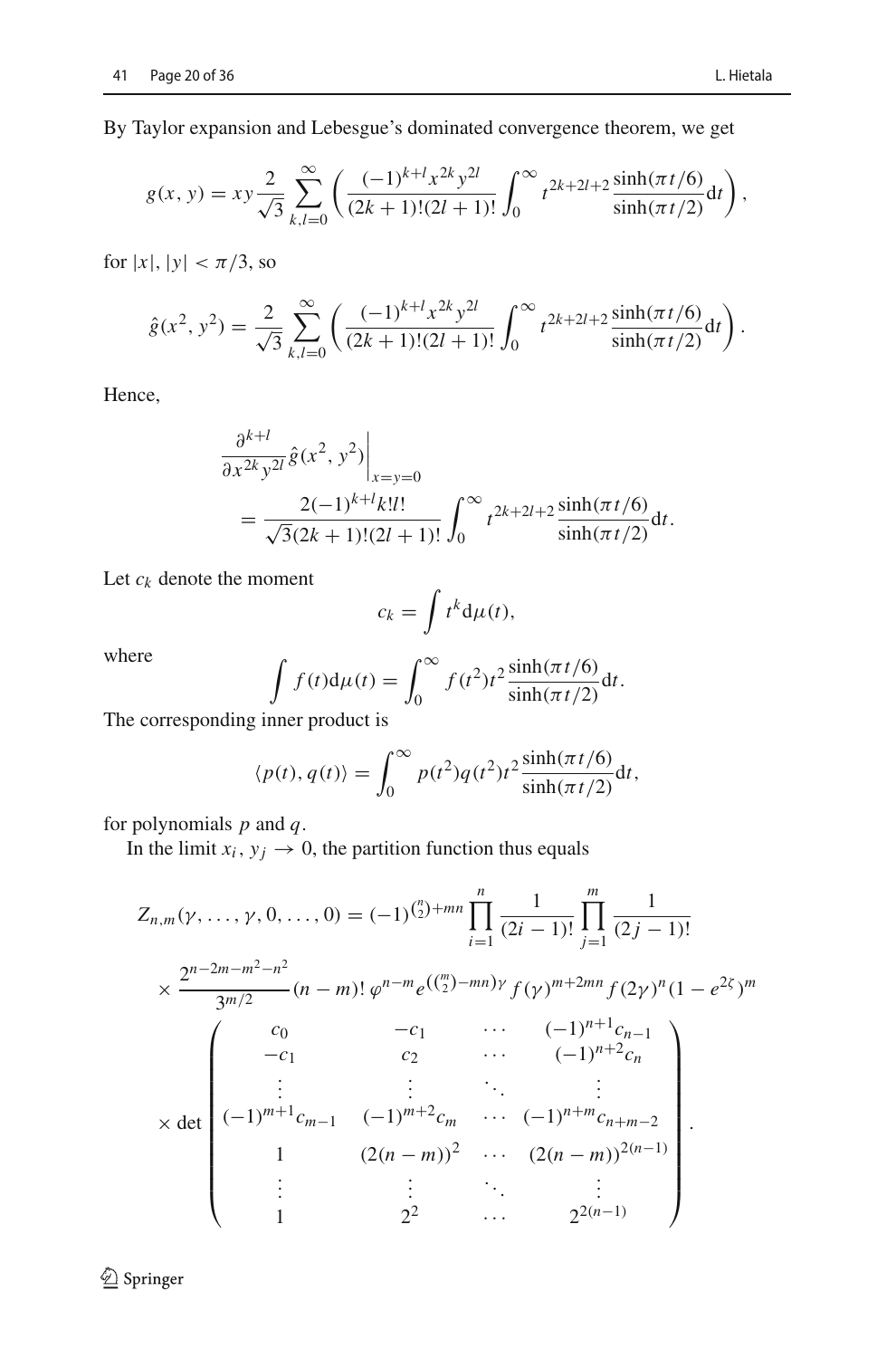We can write the entries  $c_k$  in terms of inner products. Since

$$
(-1)^{\frac{n(n-1)}{2} + \left\lfloor \frac{n}{2} \right\rfloor} = 1
$$

for all  $n$ , the partition function above becomes

$$
Z_{n,m}(\gamma, \ldots, \gamma, 0, \ldots, 0) = (-1)^{mn-m(m-1)/2} \prod_{i=1}^{n} \frac{1}{(2i-1)!} \prod_{j=1}^{m} \frac{1}{(2j-1)!}
$$
  
\n
$$
\times \frac{2^{n-2m-m^2-n^2}}{3^{m/2}} (n-m)! \varphi^{n-m} e^{\left(\binom{m}{2}-nm\right)\gamma} f(\gamma)^{2mn+m} f(2\gamma)^n (1-e^{2\zeta})^m
$$
  
\n
$$
\begin{pmatrix} \langle 1, 1 \rangle & \langle t, 1 \rangle & \cdots & \langle t^{n-1}, 1 \rangle \\ \langle 1, t \rangle & \langle t, t \rangle & \cdots & \langle t^{n-1}, t \rangle \\ \vdots & \vdots & \ddots & \vdots \\ \langle 1, t^{m-1} \rangle & \langle t, t^{m-1} \rangle & \cdots & \langle t^{n-1}, t^{m-1} \rangle \\ 1 & -(2(n-m))^2 \cdots (-1)^{n-1} (2(n-m))^{2(n-1)} \\ \vdots & \vdots & \ddots & \vdots \\ 1 & -2^2 & \cdots & (-1)^{n-1} 2^{2(n-1)} \end{pmatrix}.
$$

Similar determinants show up, for example, in [\[14](#page-36-5)]. By row and column operations, the determinant can be rewritten, and the partition function is

$$
Z_{n,m}(\gamma, \ldots, \gamma, 0, \ldots, 0) = (-1)^{mn-m(m-1)/2} \prod_{j=1}^{n} \frac{1}{(2j-1)!} \prod_{j=1}^{m} \frac{1}{(2j-1)!}
$$
  
\n
$$
\times \frac{2^{n-2m-m^2-n^2}}{3^{m/2}} (n-m)! \varphi^{n-m} e^{\left(\frac{m}{2}\right-nm\right) \gamma} f(\gamma)^{2mn+m} f(2\gamma)^n (1 - e^{2\zeta})^m
$$
  
\n
$$
\begin{pmatrix} \langle p_0(t), q_0(t) \rangle & \langle p_1(t), q_0(t) \rangle & \cdots & \langle p_{n-1}(t), q_0(t) \rangle \\ \langle p_0(t), q_1(t) \rangle & \langle p_1(t), q_1(t) \rangle & \cdots & \langle p_{n-1}(t), q_1(t) \rangle \\ \vdots & \vdots & \ddots & \vdots \\ \langle p_0(t), q_{m-1}(t) \rangle & \langle p_1(t), q_{m-1}(t) \rangle & \cdots & \langle p_{n-1}(t), q_{m-1}(t) \rangle \\ p_0(-(2(n-m))^2) & p_1(-(2(n-m))^2) & \cdots & p_{n-1(-(2(n-m))^2) \\ \vdots & \vdots & \ddots & \vdots \\ p_0(-4^2) & p_1(-4^2) & \cdots & p_{n-1(-2^2) \\ p_0(-2^2) & \cdots & p_{n-1}(-2^2) \end{pmatrix}
$$

<sup>2</sup> Springer

,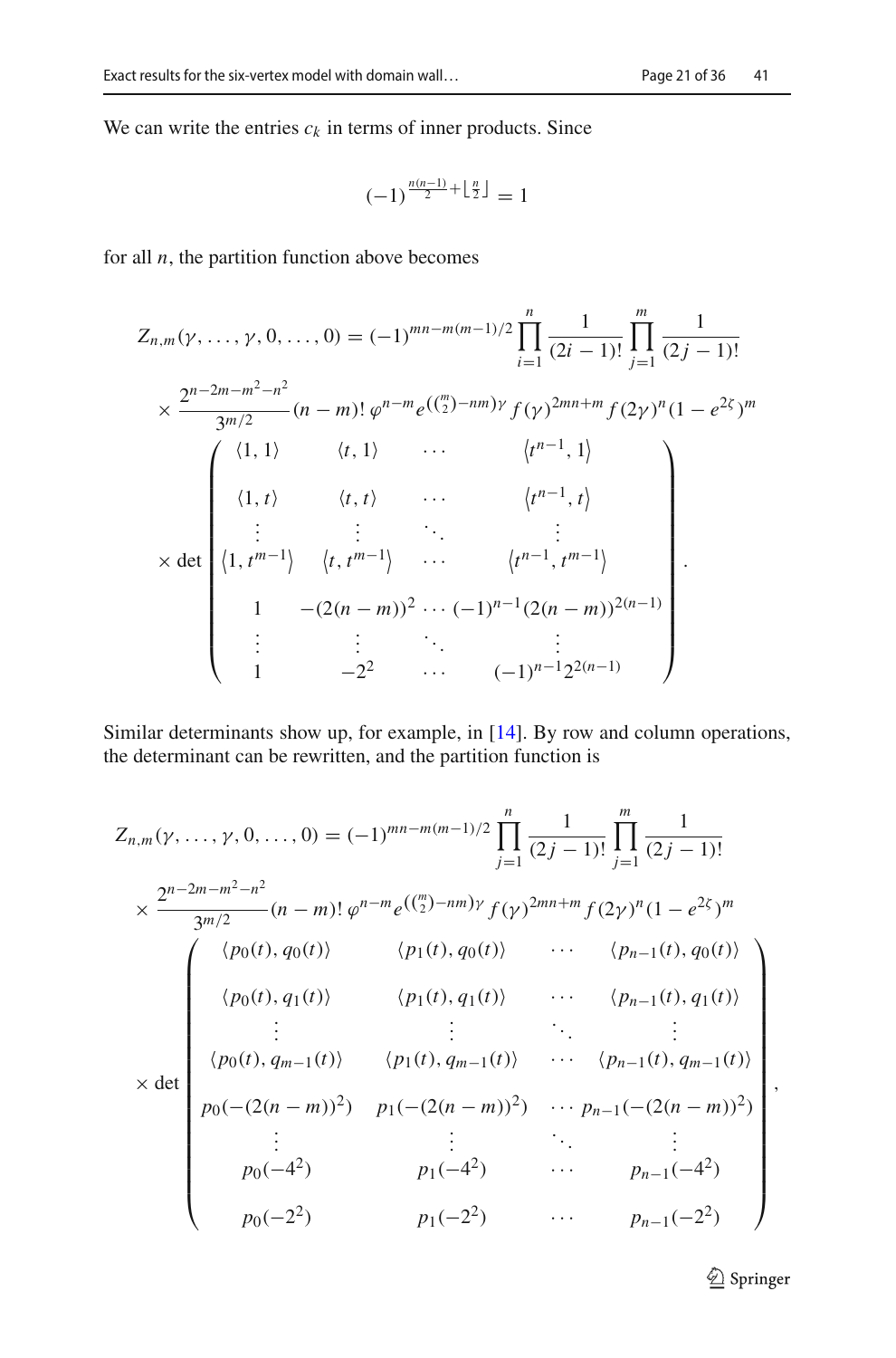where  $p_k(t)$  and  $q_k(t)$  are arbitrary monic polynomials of degree *k*. We can choose  ${p_i = q_i}_{i=1}^n$  orthogonal, i.e.

<span id="page-22-0"></span>
$$
\langle p_k(t), p_l(t) \rangle = \int p_k(t) p_l(t) \mathrm{d}\mu(t) = h_k \delta_{kl}, \tag{15}
$$

for some  $h_k$ . Then, most entries in the upper part of the matrix become 0, and we can simplify the expression further. We also rearrange the rows. Then, the partition function is

$$
Z_{n,m}(\gamma, ..., \gamma, 0, ..., 0)
$$
\n
$$
= \frac{2^{n-2m-m^2-n^2}}{3^{m/2}} (n-m)! \varphi^{n-m} e^{\left(\binom{m}{2} - nm\right) \gamma} f(\gamma)^{2mn+m} f(2\gamma)^n (1 - e^{2\zeta})^m
$$
\n
$$
\times (-1)^{\binom{n}{2}+m} \prod_{j=1}^n \frac{1}{(2j-1)!} \prod_{j=1}^m \frac{1}{(2j-1)!} \prod_{i=0}^{m-1} \langle p_i(t), p_i(t) \rangle
$$
\n
$$
= \begin{pmatrix} p_m(-2^2) & p_{m+1}(-2^2) & \cdots & p_{n-1}(-2^2) \\ p_m(-4^2) & p_{m+1}(-4^2) & \cdots & p_{n-1}(-4^2) \\ \vdots & \vdots & \ddots & \vdots \\ p_m(-(2(n-m))^2) & p_{m+1}(-(2(n-m))^2) & \cdots & p_{n-1}(-(2(n-m))^2) \end{pmatrix}.
$$
\n(16)

#### **5.2 Wilson polynomials**

Colomo and Pronko [\[14](#page-36-5)] found a way to write the determinant formula of the partition function of the 6V model with DWBC in terms of orthogonal polynomials. In this section, we show that we can rewrite the determinant formula [\(4\)](#page-10-2) in terms of orthogonal polynomials as well.

We can rewrite the weight  $\mu(t)$  in terms of the gamma function, defined as the analytic continuation of the integral

<span id="page-22-2"></span>
$$
\Gamma(z) = \int_0^\infty x^{z-1} e^{-x} \mathrm{d}x,
$$

which is defined only for  $Re(z) > 0$ . It can be shown that the gamma function satisfies the following identities:

$$
|\Gamma(1 + ix)|^2 = \frac{\pi x}{\sinh(\pi x)}
$$

and

<span id="page-22-1"></span>
$$
\prod_{k=0}^{l-1} \Gamma\left(x + \frac{k}{l}\right) = (2\pi)^{\frac{l-1}{2}} l^{\frac{1}{2} - lx} \Gamma(lx).
$$
 (17)

 $\mathcal{D}$  Springer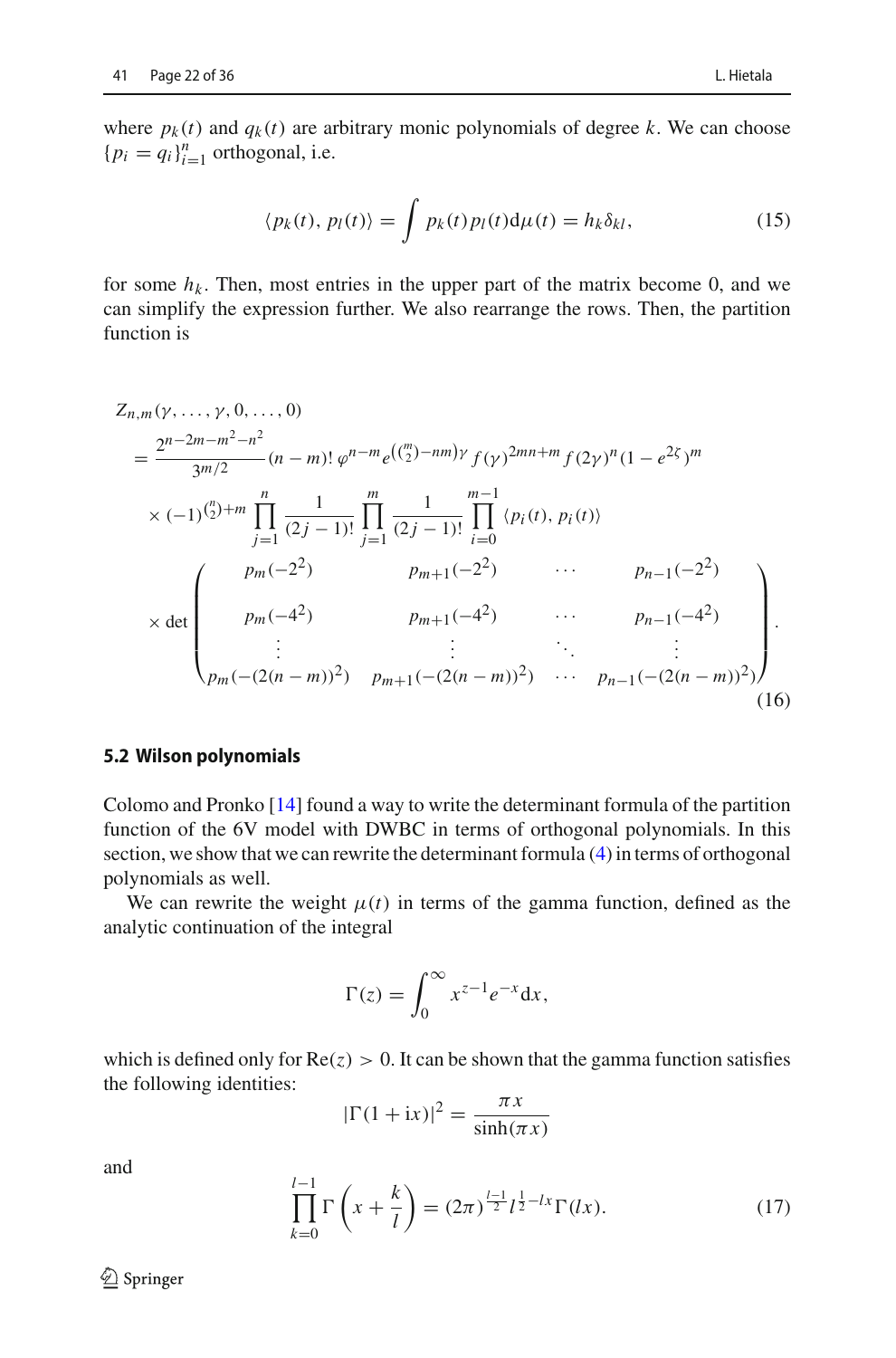Hence, we have

<span id="page-23-0"></span>
$$
\mu(t) = t^2 \frac{\sinh(\pi t/6)}{\sinh(\pi t/2)}
$$
  
= 
$$
\frac{3^2}{2^2 \pi^3} \left| \frac{\Gamma(it/6 + 1/3)\Gamma(it/6 + 1/2)\Gamma(it/6 + 2/3)\Gamma(it/6 + 1)}{\Gamma(it/3)} \right|^2
$$
. (18)

This is the orthogonality weight for a known family of polynomials, namely the Wilson polynomials. These are defined in terms of generalized hypergeometric series as (see, e.g. [\[17\]](#page-36-8))

$$
\frac{W_k(x^2; a, b, c, d)}{(a+b)_k(a+c)_k(a+d)_k} = {}_4F_3\left(\begin{matrix} -k, k+a+b+c+d-1, a+ix, a-ix \ a+b, a+c, a+d \end{matrix}\Big| 1\right),
$$

where the orthogonality condition reads

$$
\frac{1}{2\pi} \int_0^\infty W_k(x^2; a, b, c, d) W_l(x^2; a, b, c, d)
$$
\n
$$
\times \left| \frac{\Gamma(ix + a)\Gamma(ix + b)\Gamma(ix + c)\Gamma(ix + d)}{\Gamma(2ix)} \right|^2 dx
$$
\n
$$
= \frac{\Gamma(k + a + b)\Gamma(k + a + c)\Gamma(k + a + d)\Gamma(k + b + c)\Gamma(k + b + d)\Gamma(k + c + d)}{\Gamma(2k + a + b + c + d)}
$$
\n
$$
\times (k + a + b + c + d - 1)_{k} k! \delta_{kl}, \tag{19}
$$

and where  $(a)_k = a(a+1)\cdots(a+k-1)$ , for  $k \ge 1$ , and  $(a)_0 = 1$  is the rising factorial. Comparing this to [\(15\)](#page-22-0) and [\(18\)](#page-23-0), we choose the parameters  $a = 1/3$ ,  $b = 1/2$ ,  $c = 2/3$ ,  $d = 1$  and  $x = t/6$ . Then, the Wilson polynomials are:

$$
W_k \left( \left( \frac{t}{6} \right)^2; \frac{1}{3}, \frac{1}{2}, \frac{2}{3}, 1 \right)
$$
  
=  $(5/6)_k (4/3)_k k! \sum_{j=0}^k \frac{(-k)_j (3/2 + k)_j (1/3 + it/6)_j (1/3 - it/6)_j}{(5/6)_j (4/3)_j (j!)^2}$ . (20)

These are polynomials in  $t^2$  of degree k, with leading coefficient

<span id="page-23-2"></span><span id="page-23-1"></span>
$$
\kappa_k = \frac{(-1)^k (3/2 + k)_k}{6^{2k}}.
$$
\n(21)

The polynomials can hence be written

$$
W_k\left(\left(\frac{t}{6}\right)^2; \frac{1}{3}, \frac{1}{2}, \frac{2}{3}, 1\right) = \kappa_k p_k(t^2),
$$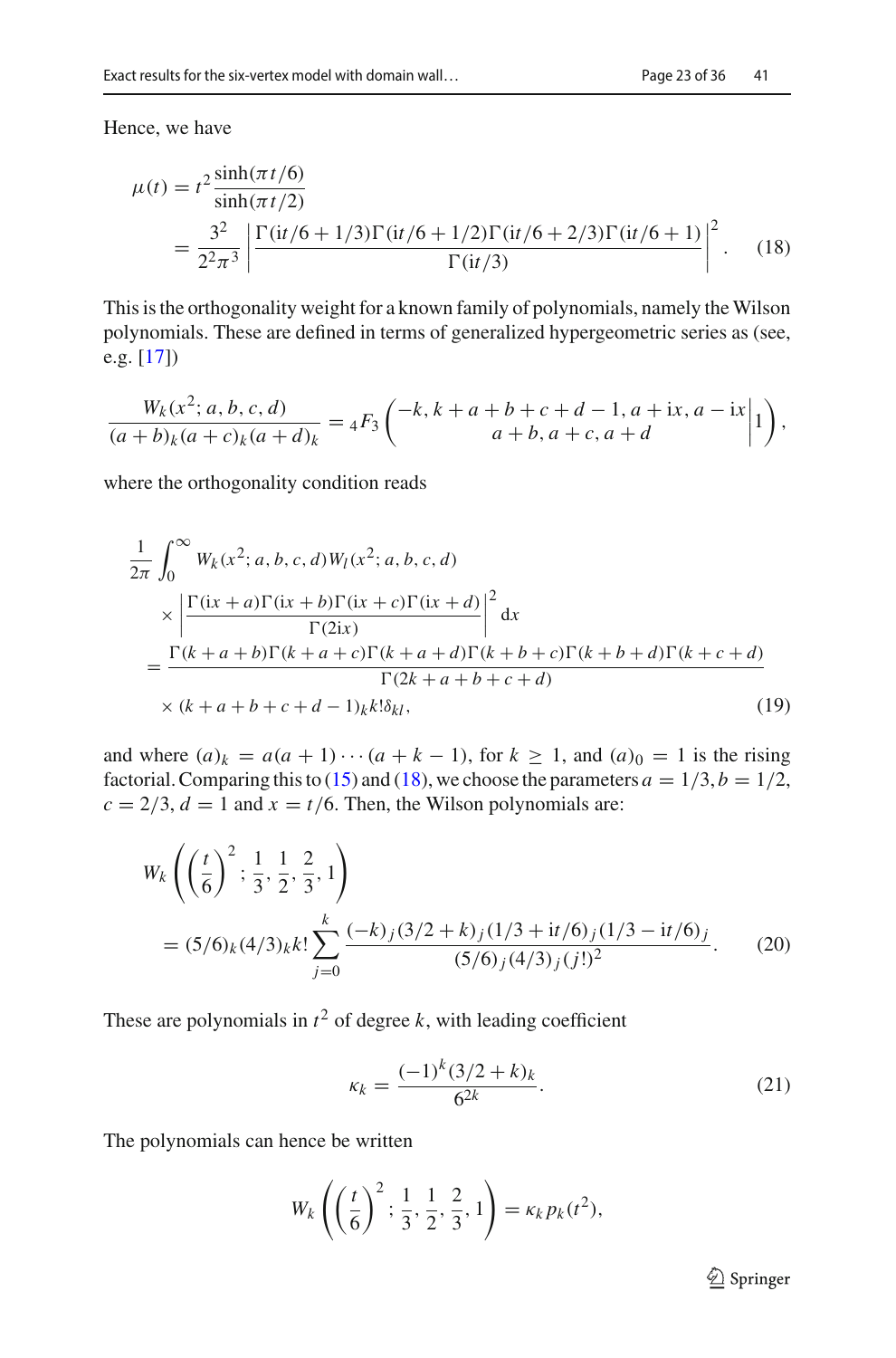where  $p_k(t)$  is a monic polynomial of degree k in t. The right-hand side of [\(19\)](#page-23-1) with the above choices of parameters is

$$
\frac{\Gamma(k+5/6)\Gamma(k+1)\Gamma(k+4/3)\Gamma(k+7/6)\Gamma(k+3/2)\Gamma(k+5/3)}{\Gamma(2k+5/2)}
$$
  
× (k+3/2)<sub>k</sub>k! $\delta_{kl} = \frac{\pi^2(k+3/2)_{k}k!(6k+4)!(2k+1)!}{2^{2k-1}3^{6k+9/2}(4k+3)!}\delta_{kl},$  (22)

where we have used [\(17\)](#page-22-1) and the fact that  $\Gamma(j + 1) = j!$  if *j* is a nonnegative integer. We insert  $(19)$ – $(22)$  into  $(15)$  and get

<span id="page-24-0"></span>
$$
\langle p_k(t), p_l(t) \rangle = \frac{2^{2k+1}k!(6k+4)!(2k+1)!}{3^{2k+3/2}(3/2+k)_k(4k+3)!} \delta_{kl}.
$$

Hence,

$$
\prod_{j=0}^{m-1} \left\langle p_j(t), \, p_j(t) \right\rangle = \frac{2^{2m^2-m}}{3^{m^2+m/2}} \prod_{j=1}^m \frac{(6j-2)!(2j-1)!)^2(2j-2)!}{(4j-3)!(4j-1)!},
$$

where we used that

<span id="page-24-1"></span>
$$
(x)_k = \frac{\Gamma(x+k)}{\Gamma(x)}.\tag{23}
$$

Insert  $p_k(t^2) = W_k\left(\left(\frac{t}{6}\right)^2; \frac{1}{3}, \frac{1}{2}, \frac{2}{3}, 1\right) / \kappa_k$  into the partition function [\(16\)](#page-22-2), which then reads

$$
Z_{n,m}(\gamma, \ldots, \gamma, 0, \ldots, 0)
$$
\n
$$
= \frac{2^{n-n^2-3m+m^2}}{3^{m^2+m}} (n-m)! \, \varphi^{n-m} e^{\left(\binom{m}{2} - nm\right) \gamma} f(\gamma)^{2mn+m} f(2\gamma)^n (1 - e^{2\zeta})^m
$$
\n
$$
\times (-1)^{\binom{n}{2}+m} \prod_{i=m+1}^n \frac{1}{(2i-1)!} \prod_{j=1}^m \frac{(6j-2)!(2j-2)!}{(4j-3)!(4j-1)!}
$$
\n
$$
\times \det_{1 \leq l, j \leq n-m} \left(W_{m+j-1}\left(-\frac{l^2}{9}; \frac{1}{3}, \frac{1}{2}, \frac{2}{3}, 1\right) / \kappa_{m+j-1}\right).
$$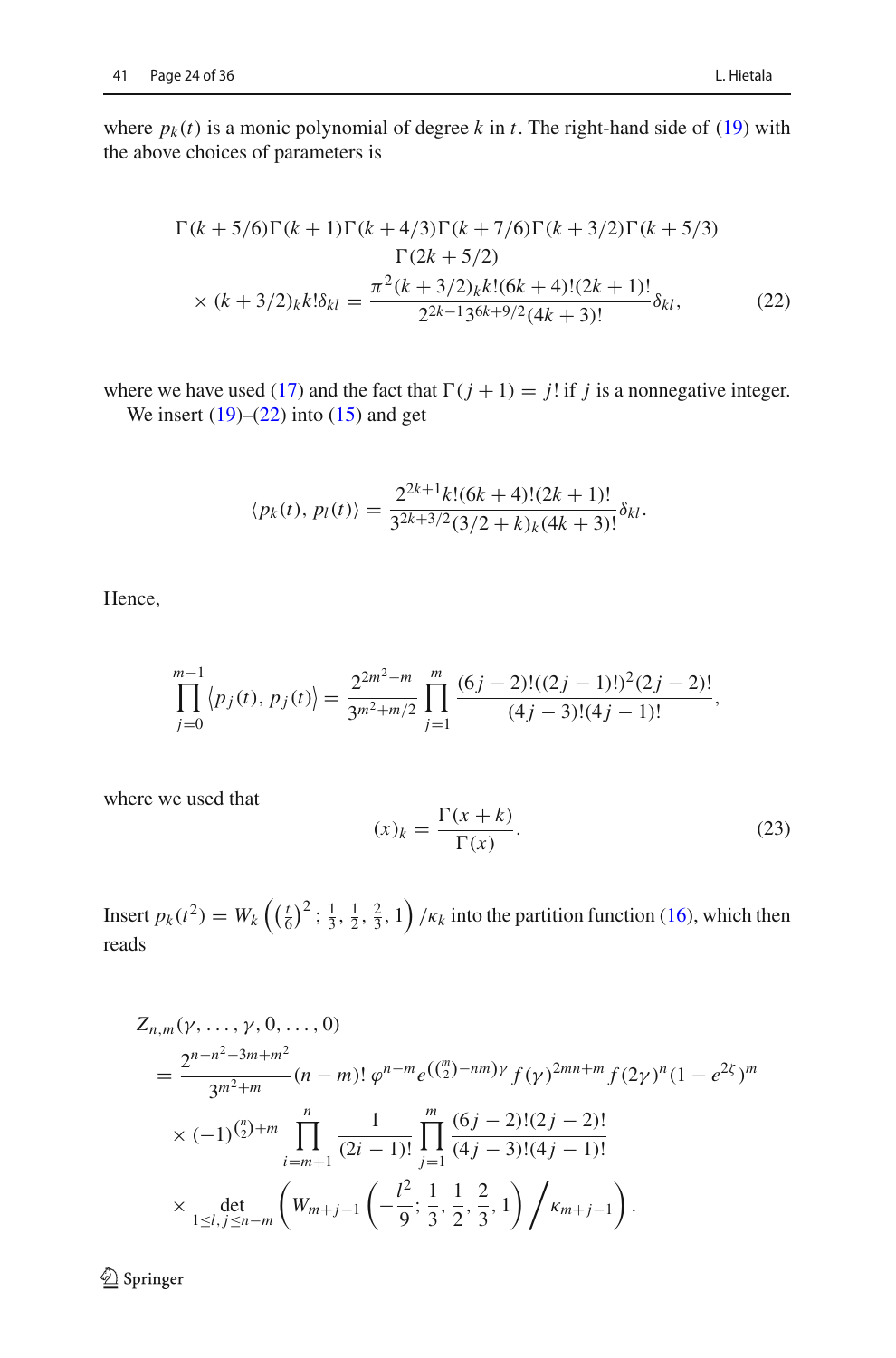We factor out  $\kappa_{m+j-1}$  from each column of the determinant and use [\(23\)](#page-24-1) and get

$$
Z_{n,m}(\gamma, \ldots, \gamma, 0, \ldots, 0)
$$
\n
$$
= \frac{2^{n^2 - n - m^2 - m}}{3^{2m^2 - n^2 + n}} (n - m)! \varphi^{n - m} e^{\left(\binom{m}{2} - n m\right) \gamma} f(\gamma)^{2mn + m} f(2\gamma)^n (1 - e^{2\zeta})^m
$$
\n
$$
\times (-1)^{\binom{m+1}{2}} \prod_{j=1}^n \frac{(2j - 2)!}{(4j - 3)!} \prod_{j=1}^m \frac{(6j - 2)!}{(4j - 1)!} \prod_{j=m+1}^n \frac{1}{(j - 1)!}
$$
\n
$$
\times \det_{1 \le l, j \le n - m} \left( W_{m+j-1} \left( -\frac{l^2}{9}; \frac{1}{3}, \frac{1}{2}, \frac{2}{3}, 1 \right) \right). \tag{24}
$$

#### **5.3 A formula for the number of states**

Next, we rewrite the partition function as a sum over the number of positive turns, *k*, to be able to identify the terms with the terms in the formulas from Sect. [4.](#page-13-0) We write

<span id="page-25-0"></span>
$$
1 - e^{2\zeta} = -\frac{e^{\gamma} f(\gamma)}{f(2\gamma)} \left( (e^{2\zeta} - e^{-2\gamma}) + \frac{e^{2\zeta} - e^{2\gamma}}{e^{2\gamma}} \right),
$$

and by using the binomial theorem we get

$$
(1 - e^{2\xi})^m = \left(-\frac{e^{\gamma} f(\gamma)}{f(2\gamma)}\right)^m \sum_{k=0}^m \left( \binom{m}{k} (e^{2\xi} - e^{-2\gamma})^k \left(\frac{e^{2\xi} - e^{2\gamma}}{e^{2\gamma}}\right)^{m-k} \right).
$$

For  $\gamma = 4\pi i/3$ , we have  $f(2\gamma) = -f(\gamma)$  and  $f(\gamma)^2 = -3$ . The partition function [\(24\)](#page-25-0) thus becomes

$$
Z_{n,m}(\gamma, \ldots, \gamma, 0, \ldots, 0) = \sum_{k=0}^{m} \left( {m \choose k} (e^{2\zeta} - e^{-2\gamma})^k \left( \frac{e^{2\zeta} - e^{2\gamma}}{e^{2\gamma}} \right)^{m-k} \right)
$$
  
 
$$
\times (-1)^{\binom{m+1}{2} + mn + n} \frac{2^{n^2 - n - m^2 - m}}{3^{2m^2 - n^2 + n - mn}} (n - m)! \varphi^{n - m} e^{\left( \binom{m+1}{2} - nm \right) \gamma} f(\gamma)^{m+n}
$$
  
 
$$
\times \prod_{j=1}^{n} \frac{(2j - 2)!}{(4j - 3)!} \prod_{j=1}^{m} \frac{(6j - 2)!}{(4j - 1)!} \prod_{j=m+1}^{n} \frac{1}{(j - 1)!}
$$
  
 
$$
\times \det_{1 \leq l, j \leq n - m} \left( W_{m+j-1} \left( -\frac{l^2}{9}; \frac{1}{3}, \frac{1}{2}, \frac{2}{3}, 1 \right) \right).
$$

The terms  $(e^{2\zeta} - e^{-2\gamma})^k \left(\frac{e^{2\zeta} - e^{2\gamma}}{e^{2\gamma}}\right)^{m-k}$  are linearly independent for different *k*'s as functions of  $\zeta$ , since the *k*th term has a zero of degree  $m - k$  in  $\zeta = \gamma$ . Therefore,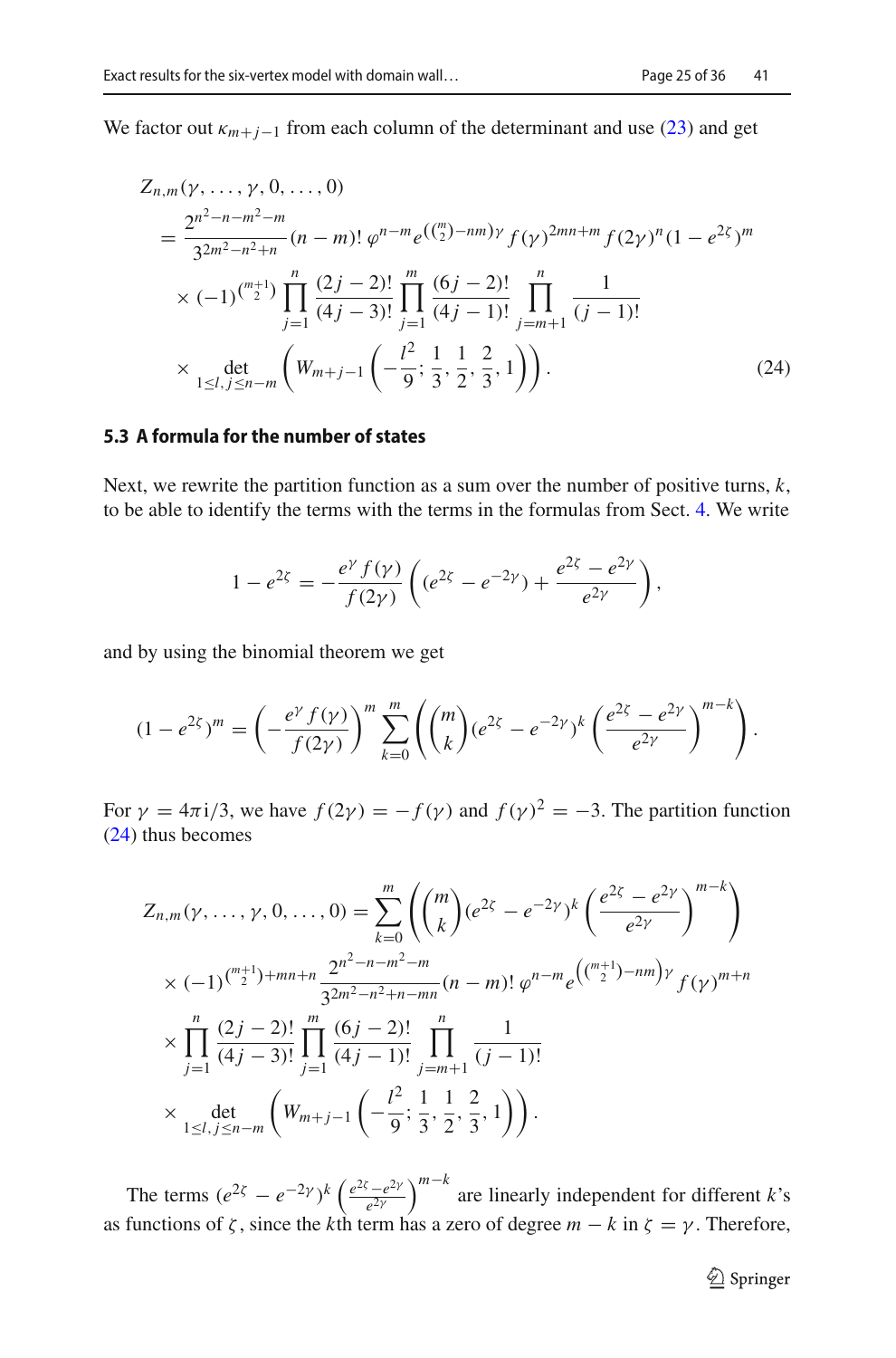we can fix a *k* as in the previous section, and we get

<span id="page-26-1"></span>
$$
Z_{n,m,k}(\gamma, \ldots, \gamma, 0, \ldots, 0) = {m \choose k} (e^{2\zeta} - e^{-2\gamma})^k \left( \frac{e^{2\zeta} - e^{2\gamma}}{e^{2\gamma}} \right)^{m-k}
$$
  
 
$$
\times (-1)^{\binom{m+1}{2} + mn + n} \frac{2^{n^2 - n - m^2 - m}}{3^{2m^2 - n^2 + n - mn}} (n - m)! \varphi^{n - m} e^{\left(\binom{m+1}{2} - nm\right) \gamma} f(\gamma)^{m+n}
$$
  
 
$$
\times \prod_{j=1}^n \frac{(2j - 2)!}{(4j - 3)!} \prod_{j=1}^m \frac{(6j - 2)!}{(4j - 1)!} \prod_{j=m+1}^n \frac{1}{(j - 1)!}
$$
  
 
$$
\times \det_{1 \le l, j \le n - m} \left( W_{m+j-1} \left( -\frac{l^2}{9}; \frac{1}{3}, \frac{1}{2}, \frac{2}{3}, 1 \right) \right).
$$
 (25)

Now we can go back to  $N_k$  [\(12\)](#page-15-0), the number of states where k is the number of  $k_+$ turns. We insert [\(25\)](#page-26-1) and get the following theorem.

**Theorem 5.1** *For the 6V model with DWBC and a partially reflecting end, the number of states with exactly k turns of type*  $k_+$  *is* 

<span id="page-26-2"></span><span id="page-26-0"></span>
$$
N_k = {m \choose k} \frac{2^{n^2 - n - m^2 - m} (n - m)!}{3^{2m^2 - m - n^2 + n - mn}} \prod_{j=1}^n \frac{(2j - 2)!}{(4j - 3)!} \prod_{j=1}^m \frac{(6j - 2)!}{(4j - 1)!} \prod_{j=m+1}^n \frac{1}{(j - 1)!}
$$
  
 
$$
\times \det_{1 \le l, j \le n - m} \left( W_{m+j-1} \left( -\frac{l^2}{9}; \frac{1}{3}, \frac{1}{2}, \frac{2}{3}, 1 \right) \right).
$$
 (26)

As a corollary, we get that the total number of states  $(13)$  of the model is

$$
A(m, n) = \frac{2^{n^2 - n - m^2} (n - m)!}{3^{2m^2 - m - n^2 + n - mn}} \prod_{j=1}^n \frac{(2j - 2)!}{(4j - 3)!} \prod_{j=1}^m \frac{(6j - 2)!}{(4j - 1)!} \prod_{j=m+1}^n \frac{1}{(j - 1)!}
$$
  
 
$$
\times \det_{1 \le l, j \le n - m} \left( W_{m+j-1} \left( -\frac{l^2}{9}; \frac{1}{3}, \frac{1}{2}, \frac{2}{3}, 1 \right) \right).
$$

From Proposition [4.3,](#page-16-2) it thus follows that the number of matrices described in Sect. [4.1](#page-15-2) is also given by this expression.

#### **5.4 An alternative expression for the number of states**

In this section, we derive another way to present the expression  $(26)$ . We can insert the formula [\(20\)](#page-23-2) for  $W_{m+j-1}$   $\left(-\frac{k^2}{9}; \frac{1}{3}, \frac{1}{2}, \frac{2}{3}, 1\right)$  into the determinant

$$
D = \det_{1 \leq k, j \leq n-m} \left( W_{m+j-1} \left( -\frac{k^2}{9}; \frac{1}{3}, \frac{1}{2}, \frac{2}{3}, 1 \right) \right).
$$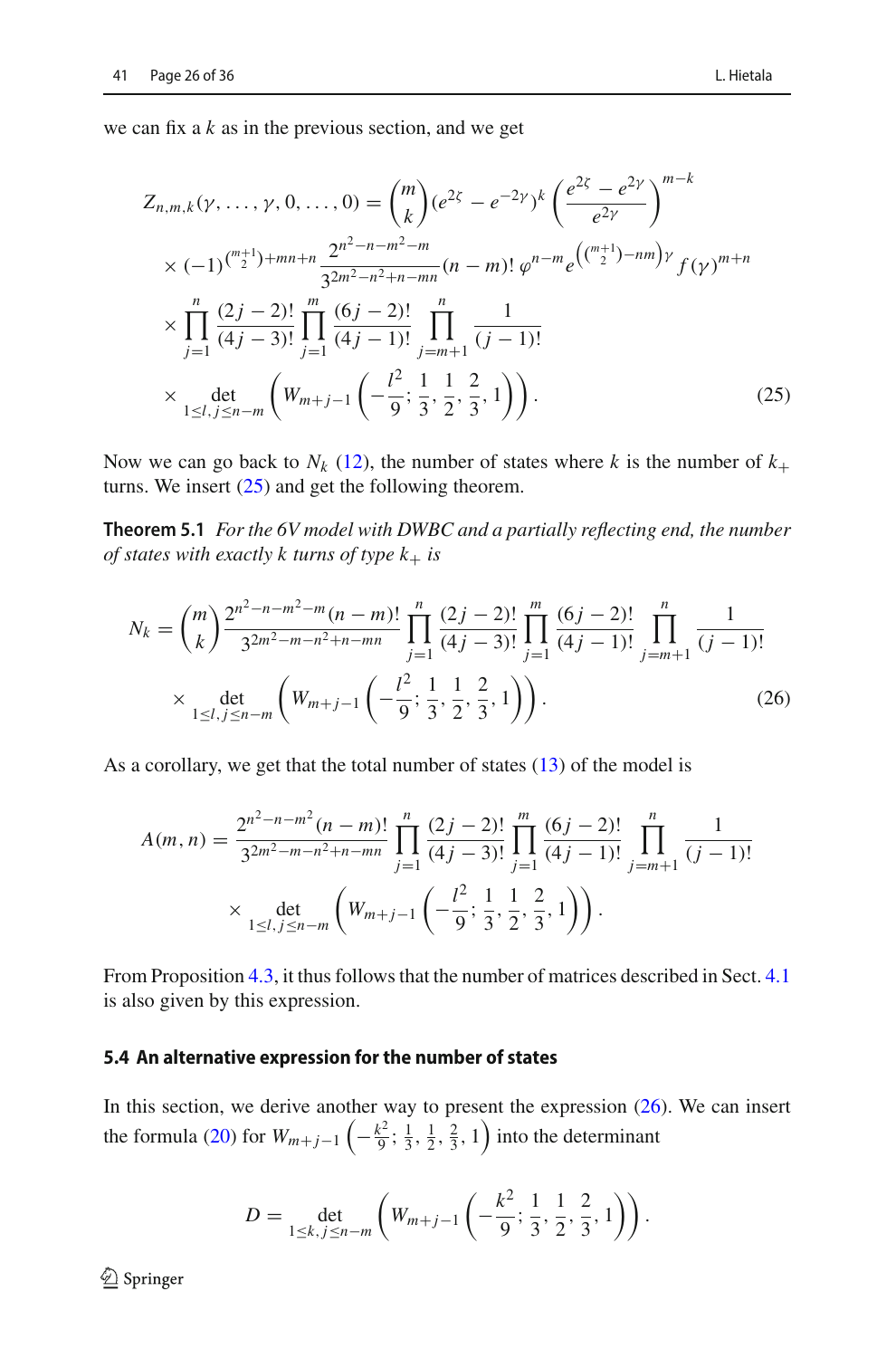Factor out  $(5/6)_{m+j-1}(4/3)_{m+j-1}(m+j-1)!$  from each column *j*. We can rewrite the sum in each determinant entry

$$
\sum_{l=0}^{m+j-1} \frac{(1-m-j)_{l}(1/2+m+j)_{l}(1/3-k/3)_{l}(1/3+k/3)_{l}}{(5/6)_{l}(4/3)_{l}(l!)^{2}}
$$

of row *k* and column *j* to go from 0 to  $n - 1$ , since the terms disappear when  $l >$  $m + j - 1$ . We then get

$$
D = \prod_{j=m}^{n-1} (5/6)_j (4/3)_j j!
$$
  
 
$$
\times \det_{1 \le k, j \le n-m} \left( \sum_{l=0}^{n-1} \frac{(1-m-j)_l (1/2+m+j)_l (1/3+k/3)_l (1/3-k/3)_l}{(5/6)_l (4/3)_l (l!)^2} \right).
$$

We use linearity of the rows and write the determinant as a sum of determinants. The above becomes

$$
D = \prod_{j=m}^{n-1} (5/6)_j (4/3)_j j! \sum_{l_1, l_2, \dots, l_{n-m}=0}^{n-1} \left( \prod_{i=1}^{n-m} \frac{((1-i)/3)_{l_i} ((1+i)/3)_{l_i}}{(5/6)_{l_i} (4/3)_{l_i} (l_i!)^2} \right)
$$
  
× 
$$
\det_{1 \le k, j \le n-m} \left( (1-m-j)_{l_k} (1/2+m+j)_{l_k} \right).
$$

Since  $(x)$ <sub>*j*</sub> /(x)<sub>*i*</sub> =  $(x + i)$ <sub>*j*−*i*</sub>, for *j* ≥ *i*, we can write

$$
(1 - m - j)_{l_k} (1/2 + m + j)_{l_k}
$$
  
= 
$$
\frac{(1 - n)_{l_k} (m + 3/2)_{l_k}}{(1 - n)_{n-m-j} (m + 3/2)_{j-1}} (1 - n + l_k)_{n-m-j} (m + 3/2 + l_k)_{j-1},
$$

and we can factor out all factors that depend either only on row *k* or only on column *j*. The determinant *D* now becomes

$$
D = \prod_{j=m}^{n-1} (5/6)_j (4/3)_j j!
$$
  
\n
$$
\times \sum_{l_1, l_2, \dots, l_{n-m}=0}^{n-1} \left( \prod_{i=1}^{n-m} \frac{((1-i)/3)_{l_i} ((1+i)/3)_{l_i} (1-n)_{l_i} (m+3/2)_{l_i}}{(5/6)_{l_i} (4/3)_{l_i} (l_i!)^2 (1-n)_{i-1} (m+3/2)_{i-1}} \right)
$$
  
\n
$$
\times \det_{1 \leq k, j, \leq n-m} ((1-n+l_k)_{n-m-j} (m+3/2+l_k)_{j-1}) \right).
$$

Each element of the alternant matrix

$$
\hat{D} = \det_{1 \le k, j, \le n-m} \left( (1 - n + l_k)_{n-m-j} (m + 3/2 + l_k)_{j-1} \right)
$$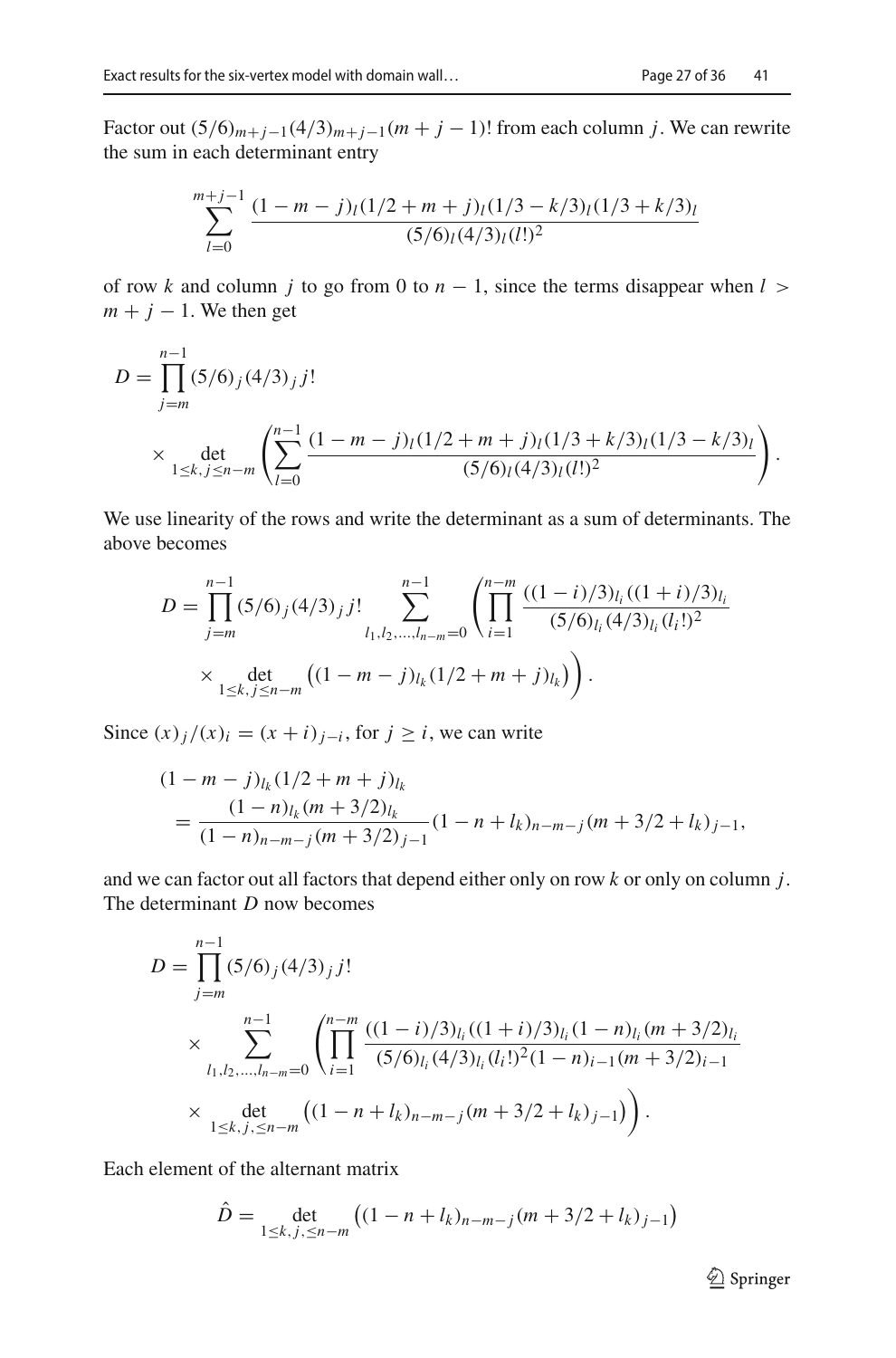is a polynomial in  $l_k$  of degree  $n - m - 1$ . This is a special case of a bigger family of determinants, see further [\[18](#page-36-9), Lemma 3]. The determinant is

$$
\hat{D} = C \prod_{1 \le i < j \le n-m} (l_i - l_j)
$$

for some *C* not depending on the  $l_k$ 's. To find *C*, we put  $l_k = -k - m - 1/2$  which makes the matrix triangular. Then,

$$
\prod_{j=0}^{n-m-1} (-1)^j j!(-1/2 - n - m - j)_{n-m-1-j} = C \prod_{1 \le i < j \le n-m} (j-i),
$$

so

$$
C = \prod_{j=1}^{n-m} (5/2 + 2n - 2j)_{j-1}.
$$

Hence, the determinant *D* becomes

$$
D = \prod_{j=m}^{n-1} (5/6)_j (4/3)_j j! \prod_{j=1}^{n-m} \frac{(5/2 + 2n - 2j)_{j-1}}{(1-n)_{j-1}(m+3/2)_{j-1}}
$$
  
 
$$
\times \sum_{l_1, l_2, \dots, l_{n-m}=0}^{n-1} \left( \prod_{i=1}^{n-m} \frac{((1-i)/3)_{l_i}((1+i)/3)_{l_i}(1-n)_{l_i}(m+3/2)_{l_i}}{(5/6)_{l_i}(4/3)_{l_i}(l_i!)^2} \right)
$$
  
 
$$
\times \prod_{1 \le i < j \le n-m} (l_i - l_j) \right).
$$

Series of similar type appear, for example, in [\[19,](#page-36-10) [20](#page-36-11)].

Inserting the above into  $(26)$  of the last section, we get an expression for the number of states with exactly *k* turns of type  $k_{+}$  as an  $(n - m)$ -fold hypergeometric sum,

$$
N_k = {m \choose k} \frac{2^{n^2 - n - m^2 - m} (n - m)!}{3^{2m^2 - m - n^2 + n - mn}} \prod_{j=1}^n \frac{(2j - 2)!}{(4j - 3)!} \prod_{j=1}^m \frac{(6j - 2)!}{(4j - 1)!}
$$
  
\n
$$
\times \prod_{j=m+1}^n (5/6)_{j-1} (4/3)_{j-1} \prod_{j=1}^{n-m} \frac{(5/2 + 2n - 2j)_{j-1}}{(1 - n)_{j-1} (m + 3/2)_{j-1}}
$$
  
\n
$$
\times \sum_{l_1, l_2, \dots, l_{n-m} = 0}^{n-1} \left( \prod_{i=1}^{n-m} \frac{((1 - i)/3)_{l_i} ((1 + i)/3)_{l_i} (1 - n)_{l_i} (m + 3/2)_{l_i}}{(5/6)_{l_i} (4/3)_{l_i} (l_i!)^2} \right)
$$
  
\n
$$
\times \prod_{1 \le i < j \le n-m} (l_i - l_j) \right).
$$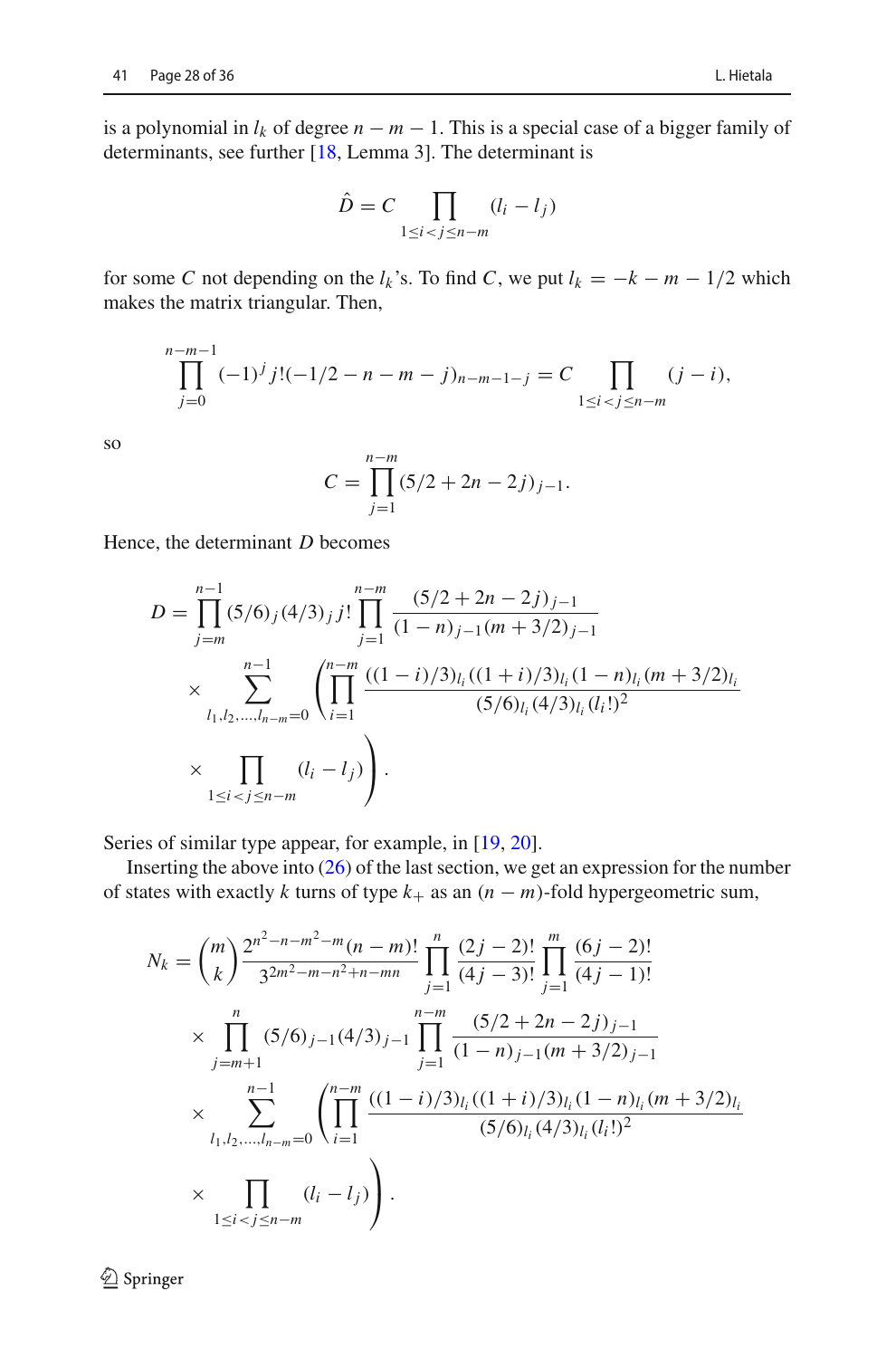**Acknowledgements** I would like to thank my supervisor Hjalmar Rosengren for his support and encouragement throughout the whole research process. I am also very thankful for support from and discussions with my cosupervisor Jules Lamers. Thanks also to the anonymous reviewers.

**Funding** Open access funding provided by Uppsala University. This paper was written during my time as a Ph.D. student at University of Gothenburg and Chalmers University of Technology.

**Data availability** Data sharing is not applicable to this article as no datasets were generated or analysed during the study.

# **Declarations**

**Conflict of interest** There is no conflict of interests.

**Open Access** This article is licensed under a Creative Commons Attribution 4.0 International License, which permits use, sharing, adaptation, distribution and reproduction in any medium or format, as long as you give appropriate credit to the original author(s) and the source, provide a link to the Creative Commons licence, and indicate if changes were made. The images or other third party material in this article are included in the article's Creative Commons licence, unless indicated otherwise in a credit line to the material. If material is not included in the article's Creative Commons licence and your intended use is not permitted by statutory regulation or exceeds the permitted use, you will need to obtain permission directly from the copyright holder. To view a copy of this licence, visit [http://creativecommons.org/licenses/by/4.0/.](http://creativecommons.org/licenses/by/4.0/)

#### **Appendix A: Foda–Wheeler method**

Another way to find the partition function is suggested in [\[12\]](#page-36-3), by starting from Tsuchiya's determinant for the partition function on a  $2n \times n$  lattice and step by step removing the extra vertical lines by letting the corresponding variables  $\mu_j \to \infty$ , following Foda and Wheeler [\[11](#page-36-2)].

To do this, we need to choose weights that behave well in the limit. The weights that we have chosen in Sect. [2](#page-3-0) will do the job. In the lattice, the local weights are either  $w(\lambda - \mu)$  for vertices on the upper part of a double line, or  $w(\mu + \lambda)$  for vertices on the lower part, where w is one of  $a_{\pm}$ ,  $b_{\pm}$  and  $c_{\pm}$ . When letting  $\mu_i \to \infty$ , the local weights become

$$
\lim_{\mu \to \infty} a_{\pm}(\lambda - \mu) = \lim_{\mu \to \infty} a_{\pm}(\lambda + \mu) = 1,
$$
  
\n
$$
\lim_{\mu \to \infty} b_{-}(\lambda - \mu) = e^{2\gamma},
$$
  
\n
$$
\lim_{\mu \to \infty} b_{+}(\lambda - \mu) = 1,
$$
  
\n
$$
\lim_{\mu \to \infty} b_{-}(\lambda + \mu) = 1,
$$
  
\n
$$
\lim_{\mu \to \infty} b_{+}(\lambda + \mu) = e^{-2\gamma},
$$
  
\n
$$
\lim_{\mu \to \infty} c_{-}(\lambda - \mu) = -e^{\gamma}(e^{\gamma} - e^{-\gamma}),
$$
  
\n
$$
\lim_{\mu \to \infty} c_{+}(\lambda - \mu) = -\lim_{\mu \to \infty} e^{\gamma}(e^{\gamma} - e^{-\gamma}) \frac{1}{e^{2\mu - 2\lambda}},
$$

 $\mathcal{D}$  Springer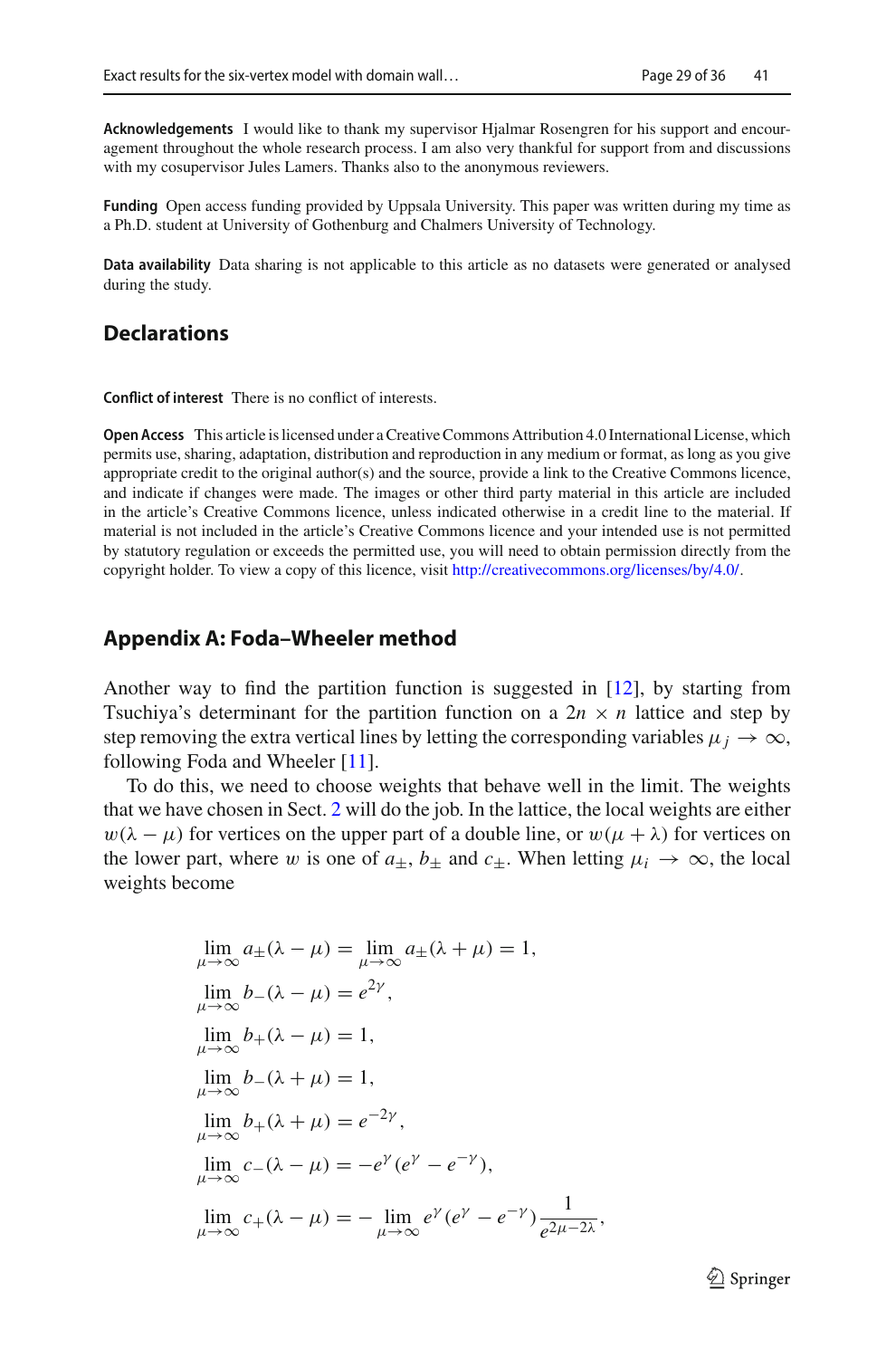

<span id="page-30-0"></span>**Fig. 12** A  $k_c$  turn comes from the sum of a  $k_+$  and  $k_-\$  turn, when removing the vertical line from the one size bigger lattice

$$
\lim_{\mu \to \infty} c_{+}(\lambda + \mu) = \frac{e^{\gamma} - e^{-\gamma}}{e^{\gamma}},
$$

$$
\lim_{\mu \to \infty} c_{-}(\lambda + \mu) = \lim_{\mu \to \infty} \left(\frac{e^{\gamma} - e^{-\gamma}}{e^{\gamma}}\right) \frac{1}{e^{2\mu + 2\lambda}}.
$$

We start from Tsuchiya's determinant for  $2n \times n$  lattices,

$$
Z_n(\lambda, \mu) = e^{-\binom{n+1}{2}\gamma} f(\gamma)^n \prod_{i=1}^n \left[ e^{\mu_i + \zeta} f(\mu_i - \zeta) f(2\lambda_i) \right]
$$
  
 
$$
\times \frac{\prod_{i=1}^n \prod_{j=1}^n \left[ f(\mu_j + \lambda_i) f(\mu_j - \lambda_i) \right]}{\prod_{1 \le i < j \le n} \left[ f(\mu_j + \mu_i) f(\mu_j - \mu_i) f(\lambda_i - \lambda_j) f(\lambda_i + \lambda_j + \gamma) \right]} \det_{1 \le i, j \le n} M,
$$
\n(A1)

where *M* is an  $n \times n$  matrix with

<span id="page-30-1"></span>
$$
M_{ij} = \frac{1}{f(\mu_i + \lambda_j)f(\mu_i - \lambda_j)f(\mu_i + (\lambda_j + \gamma))f(\mu_i - (\lambda_j + \gamma))}.
$$

Tsuchiya considered a diagonal *K*-matrix, but we have a triangular *K*-matrix. This does not affect the determinant formula in the  $2n \times n$  case, since the ice rule implies that there cannot be any  $k_c$  turns, coming from the off-diagonal entry in the  $K$ -matrix.

We first consider the  $2 \times 1$  lattice with reflecting end, since the observations that can be made for this case are important in the general case. This partition function consists of two terms (see Fig. [12\)](#page-30-0),

$$
c_{+}(\lambda+\mu)k_{+}(\lambda)b_{+}(\lambda-\mu)+b_{+}(\lambda+\mu)k_{-}(\lambda)c_{-}(\lambda-\mu),
$$

which in the limit is  $\frac{e^{y} - e^{-y}}{e^{y}}$  ( $k_+(\lambda) - k_-(\lambda)$ ). It is easy to check that  $k_+(\lambda) - k_-(\lambda) =$  $\frac{k_c(\lambda)}{\varphi}$ . Hence, letting  $\mu \to \infty$  yields that the partition function becomes  $\frac{e^{\gamma}-e^{-\gamma}}{\varphi e^{\gamma}}k_c(\lambda)$ . This makes sense in the picture as well, where removing the vertical line means that both the  $k_+$  and the  $k_-$  turn in the 2 × 1 lattice become a  $k_c$  turn in the 2 × 0 lattice. Conversely, the  $k_c$  turn in the smaller lattice can come from removing the vertical line from a state with a  $k_{+}$  turn, as well as from a state with a  $k_{-}$  turn.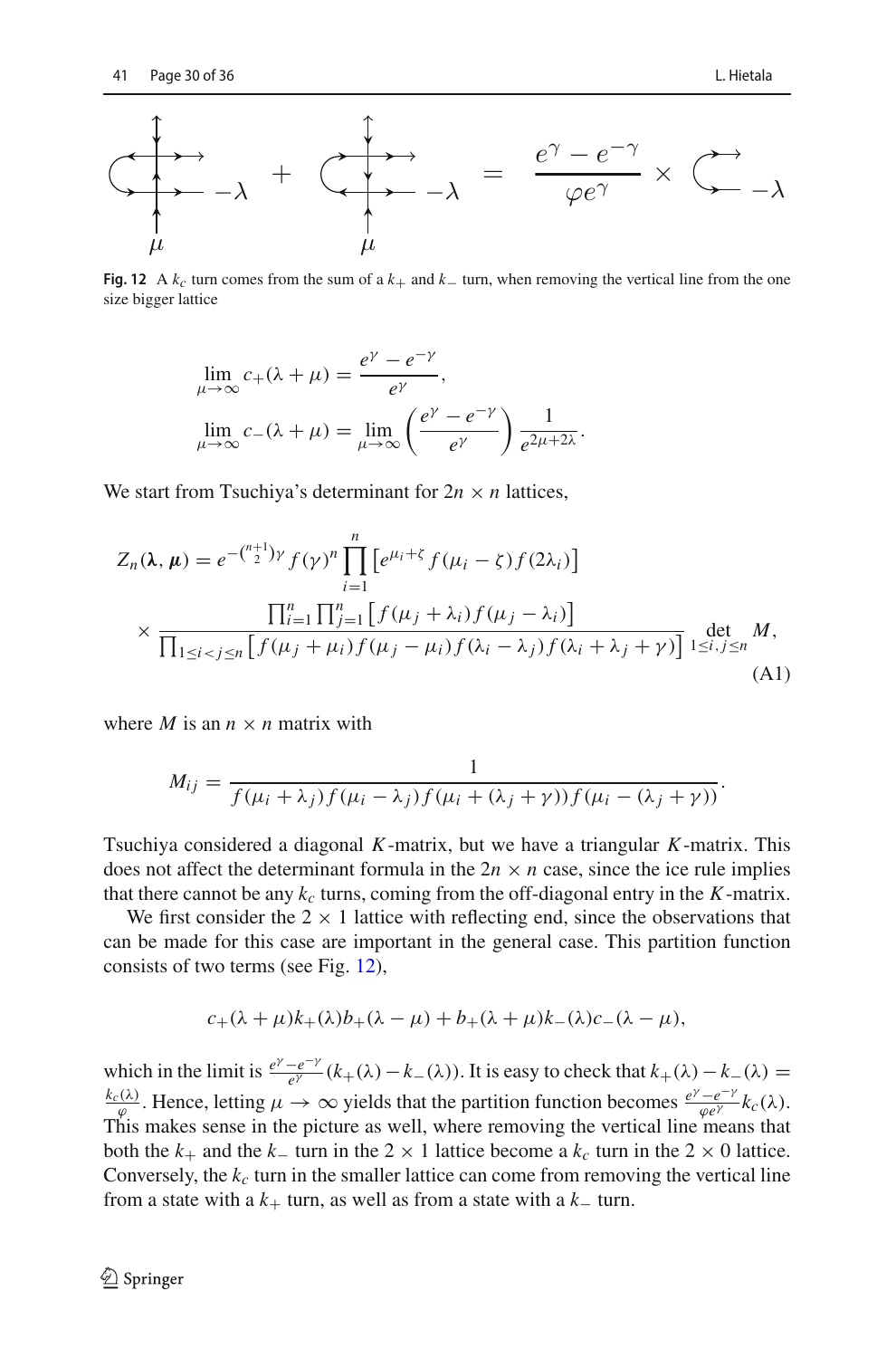

<span id="page-31-0"></span>**Fig. 13** The  $k_c$  turns in a lattice of size  $2n \times m$  come from either one of these configurations in the lattice of size  $2n \times (m + 1)$ , when letting  $\mu_{m+1} \to \infty$ 

**Lemma A.1** *Taking the limits*  $\mu_j \to \infty$ , for  $m+1 \leq j \leq n$ , in Tsuchiya's determinant *formula*  $Z_n(\lambda, \mu)$ *, one after each other, starting with*  $\mu_n \to \infty$ *, we obtain* 

$$
Z_{n,m}(\lambda, \mu_1, \dots, \mu_m)
$$
  
= 
$$
\frac{\varphi^{n-m}}{(1 - e^{-2(n-m)\gamma}) \cdots (1 - e^{-4\gamma})(1 - e^{-2\gamma})} \lim_{\mu_n, \mu_{n-1}, \dots, \mu_{m+1} \to \infty} Z_n(\lambda, \mu).
$$
  
(A2)

*Proof* Consider a lattice of general size. In each state, the leftmost vertical line has an odd number of  $c_{\pm}$  vertices, because of the DWBC and the ice rule. The  $c_{\pm}$  vertices appear as products  $c_+(\lambda_i + \mu_m)c_+(\lambda_j - \mu_m)$  or  $c_-(\lambda_i + \mu_m)c_-(\lambda_j - \mu_m)$ , where both *i* = *j* or *i* ≠ *j* are possible, except for one single  $c_{+}(λ_k + μ_m)$  or  $c_{-}(λ_k - μ_m)$ vertex which is not paired up. In the limit  $\mu_m \to \infty$ , the nonzero contribution to  $Z_{n,m}(\lambda, \mu_1, \ldots, \mu_m)$  comes from the states with exactly one  $c_{\pm}$  vertex in the *mth* column, so we only need to consider these states. In this case, each state contains exactly one of the configurations in Fig. [13a](#page-31-0) or [13b](#page-31-0).

Each state has  $n - m$  turns of type  $k_c$ . For  $m < n$ , each state of size  $2n \times m$  comes from letting  $\mu_{m+1} \to \infty$  in states of size  $2n \times (m + 1)$ . In the smaller lattice, all turns are the same as in the bigger lattice, except for at one double row *k*, where the  $k_c$  turn corresponds to either a  $k_+$  turn or a  $k_-$  turn in a bigger lattice configuration, just as in the case  $n = 1$ . Each  $k_{+}$  or  $k_{-}$  turn in the smaller lattice comes from one of the configurations in Fig. [14](#page-32-0) in the bigger lattice. In the limit, each state in Fig. [14,](#page-32-0) although consisting of two vertices and one turn, also has total weights  $k_{+}(\lambda_{i})$  or  $k=(\lambda_i)$ , respectively. We are interested in how the partition function for the smaller lattice differs from the bigger lattice, and therefore, we only need to consider the  $k_c$ turns in the  $2n \times m$  lattice, see Fig. [15.](#page-32-1) All turns of type  $k_c$  below row k come from turns of the type in Fig. [13c](#page-31-0). All turns of type  $k_c$  above row  $k$  come from turns of the type in Fig. [13d](#page-31-0). Each turn of type Fig. [13c](#page-31-0) has weight  $e^{-2\gamma} k_c(\lambda_i)$ , and each turn of type Fig. [13d](#page-31-0) has weight  $k_c(\lambda_i)$  in the limit.

The row  $k$  can be chosen in  $n - m$  different ways, so we need to sum over all these possibilities. Putting all of the above together, we conclude that

$$
Z_{n,m+1}(\lambda, \mu_1, \dots, \mu_{m+1}) \to \frac{e^{\gamma} - e^{-\gamma}}{\varphi e^{\gamma}} \left( 1 + \frac{1}{e^{2\gamma}} + \dots + \frac{1}{e^{2(n-m-1)\gamma}} \right)
$$
  
×  $Z_{n,m}(\lambda, \mu_1, \dots, \mu_m)$ , (A3)

<span id="page-31-1"></span> $\mathcal{D}$  Springer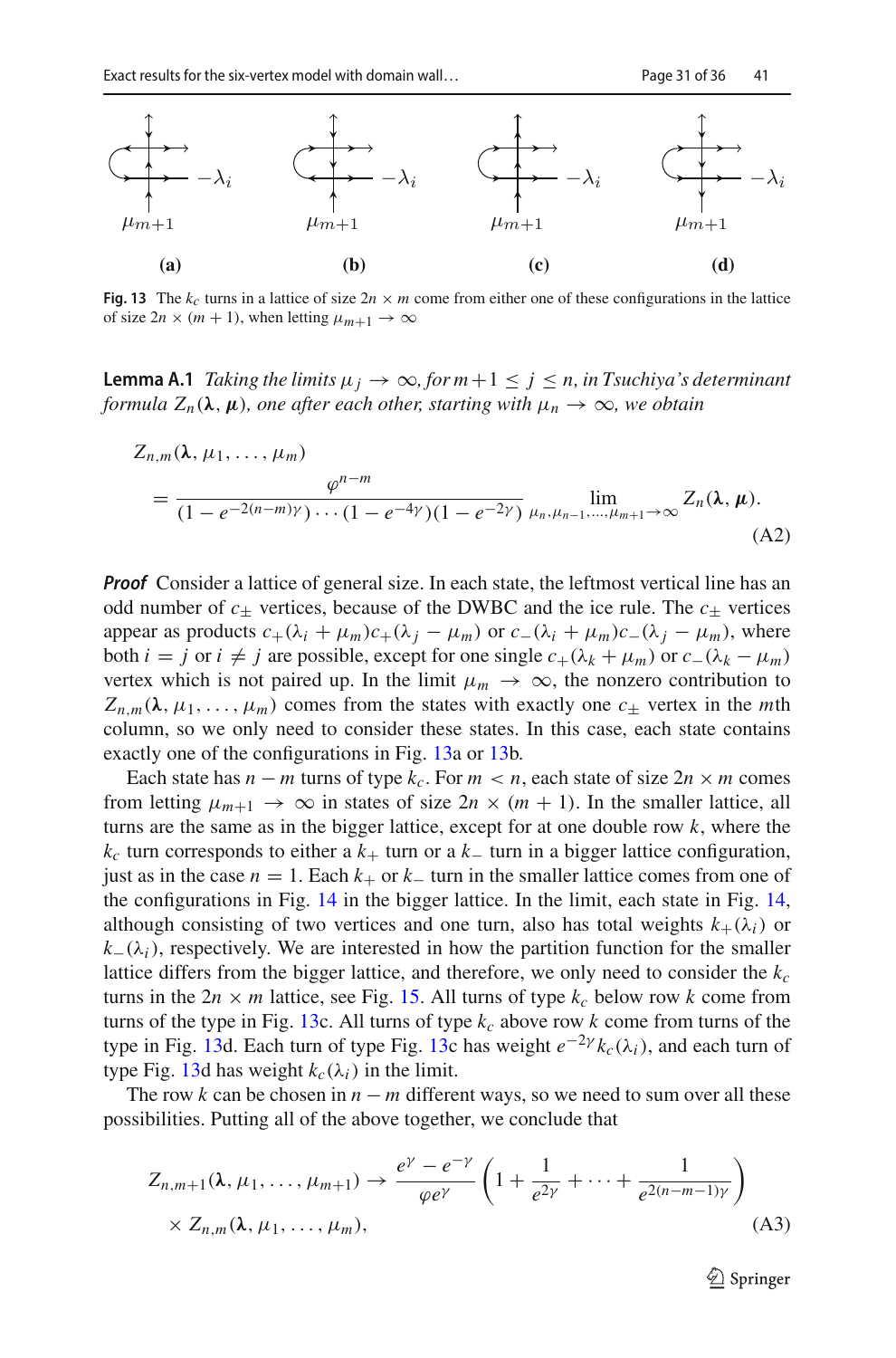

<span id="page-32-0"></span>**Fig. 14** The turns that are not  $k_c$  turns in a lattice of size  $2n \times m$  come from either one of these configurations in the lattice of size  $2n \times (m + 1)$ , when letting  $\mu_{m+1} \to \infty$ 

<span id="page-32-1"></span>

as  $\mu_{m+1} \rightarrow \infty$ . By iteration, the lemma follows.

We now prove the determinant formula by induction.

**Proposition A.2** *For the 6V model with DWBC and a partially reflecting end on a lattice of size*  $2n \times m$ ,  $m \leq n$ , the partition function is

$$
Z_{n,m}(\lambda, \mu_1, ..., \mu_m) = \frac{\varphi^{n-m} e^{-{\binom{n+1}{2}} \gamma} f(\gamma)^n}{(1 - e^{-2(n-m)\gamma}) \cdots (1 - e^{-4\gamma})(1 - e^{-2\gamma})}
$$
  
\n
$$
\times \frac{\prod_{i=1}^m \left[ e^{\mu_i + \zeta} f(\mu_i - \zeta) \right] \prod_{i=1}^n f(2\lambda_i) \prod_{i=1}^n \prod_{j=1}^m \left[ f(\mu_j + \lambda_i) f(\mu_j - \lambda_i) \right]}{\prod_{1 \le i < j \le m} \left[ f(\mu_j + \mu_i) f(\mu_j - \mu_i) \right] \prod_{1 \le i < j \le n} \left[ f(\lambda_i - \lambda_j) f(\lambda_i + \lambda_j + \gamma) \right]}
$$
  
\n
$$
\times \det \begin{pmatrix} F(\lambda_1, \mu_1) & \cdots & F(\lambda_n, \mu_1) \\ \vdots & \ddots & \vdots \\ F(\lambda_1, \mu_m) & \cdots & F(\lambda_n, \mu_m) \\ C_{n-m-1}(\lambda_1) & \cdots & C_{n-m-1}(\lambda_n) \\ \vdots & \ddots & \vdots \\ C_0(\lambda_1) & \cdots & C_0(\lambda_n) \end{pmatrix}, \tag{A4}
$$

<sup>2</sup> Springer

<span id="page-32-2"></span> $\Box$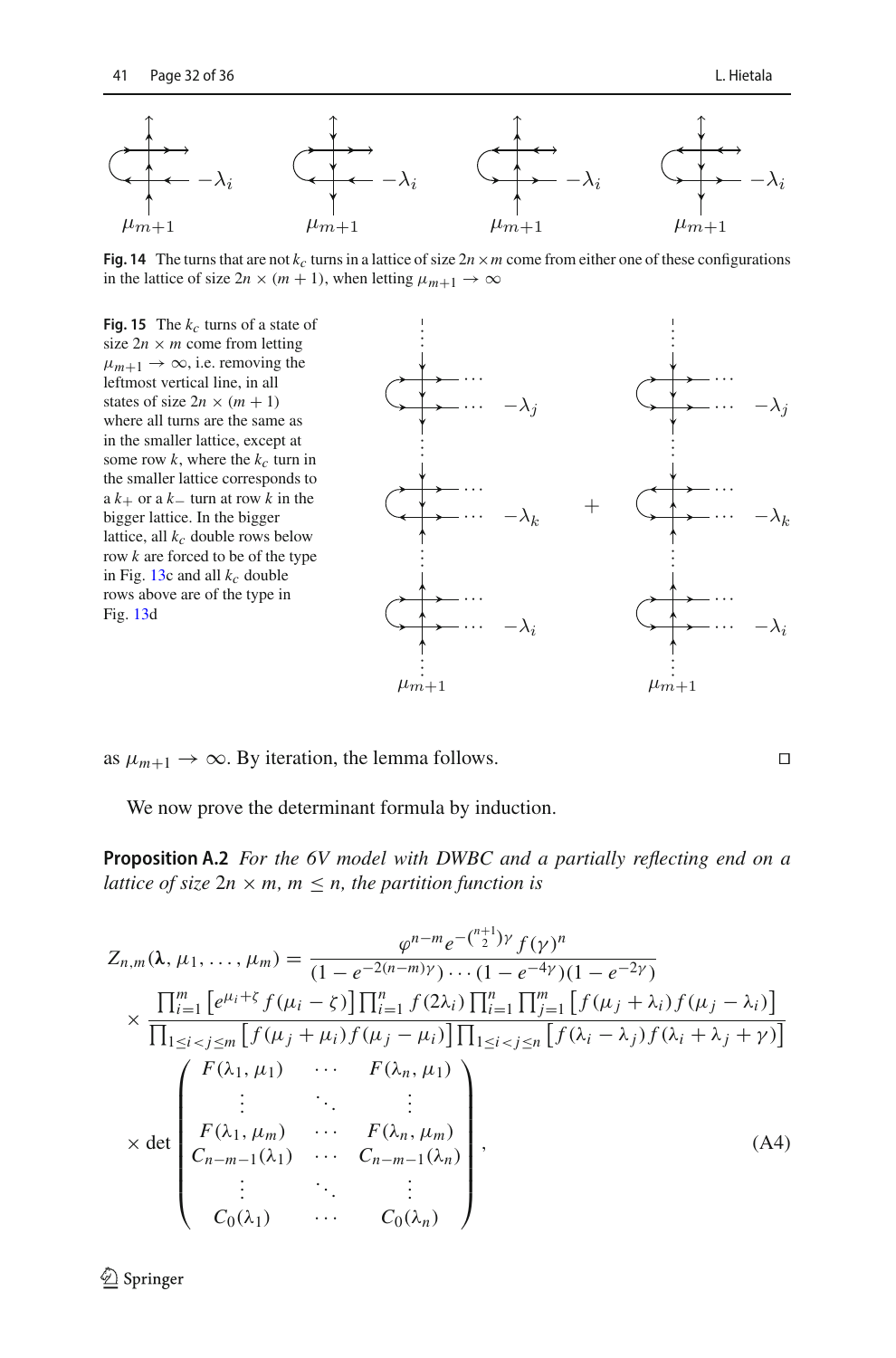*where*

$$
F(\lambda_i, \mu_j) = \frac{1}{f(\mu_j + \lambda_i) f(\mu_j - \lambda_i) f(\mu_j + (\lambda_i + \gamma)) f(\mu_j - (\lambda_i + \gamma))},
$$

*and*

<span id="page-33-0"></span>
$$
C_k(\lambda_i) = \sum_{\substack{k_1, k_2, k_3, k_4 \ge 0 \\ k_1 + k_2 + k_3 + k_4 = k}} e^{(k_1 + k_2 - k_3 - k_4)v_i + (k_1 - k_2 + k_3 - k_4)\gamma}
$$
 (A5)

*for*  $v_i = 2\lambda_i + \gamma$ .

*Proof* We start from Tsuchiya's determinant formula [\(A1\)](#page-30-1). Let *P<sub>n−m</sub>* be the claim that  $(A4)$  holds. We know that  $P_0$  is true, since this is Tsuchiya's determinant. Assume  $P_{n-m}$ . We will prove that  $P_{n-m+1}$  also holds. From [\(A3\)](#page-31-1), we have

$$
Z_{n,m-1}(\lambda,\mu_1,\ldots,\mu_{m-1})=\frac{\varphi}{1-e^{-2(n-m+1)\gamma}}\lim_{\mu_m\to\infty}Z_{n,m}(\lambda,\mu_1,\ldots,\mu_m)
$$

Insert [\(A4\)](#page-32-2). Absorb factors that have to do with  $\mu_m$  into the *m*th row of the matrix,

$$
Z_{n,m-1}(\lambda, \mu_1, ..., \mu_{m-1}) = \frac{\varphi^{n-m+1} e^{-{\binom{n+1}{2}} \gamma} f(\gamma)^n}{(1 - e^{-2(n-m+1)\gamma}) \cdots (1 - e^{-4\gamma})(1 - e^{-2\gamma})}
$$

$$
\times \frac{\prod_{i=1}^{m-1} \left[ e^{\mu_i + \zeta} f(\mu_i - \zeta) \right] \prod_{i=1}^n f(2\lambda_i) \prod_{i=1}^n \prod_{j=1}^{m-1} \left[ f(\mu_j + \lambda_i) f(\mu_j - \lambda_i) \right]}{\prod_{1 \le i < j \le m-1} \left[ f(\mu_j + \mu_i) f(\mu_j - \mu_i) \right] \prod_{1 \le i < j \le n} \left[ f(\lambda_i - \lambda_j) f(\lambda_i + \lambda_j + \gamma) \right]}
$$

$$
= \begin{cases} F(\lambda_1, \mu_1) & \cdots & F(\lambda_n, \mu_1) \\ \vdots & \ddots & \vdots \\ F(\lambda_1, \mu_{m-1}) & \cdots & F(\lambda_n, \mu_{m-1}) \\ \vdots & \ddots & \vdots \\ d_1^m(\epsilon_m) & \cdots & d_n^m(\epsilon_m) \\ C_{n-m-1}(\lambda_1) & \cdots & C_{n-m-1}(\lambda_n) \\ \vdots & \ddots & \vdots \\ C_0(\lambda_1) & \cdots & C_0(\lambda_n) \end{cases},
$$

where

$$
d_j^k = \frac{e^{\mu_k + \zeta} f(\mu_k - \zeta) \prod_{i=1}^n [f(\mu_k + \lambda_i) f(\mu_k - \lambda_i)]}{\prod_{i=1}^{k-1} [f(\mu_k + \mu_i) f(\mu_k - \mu_i)]} F(\lambda_j, \mu_k).
$$

Write  $v_i = 2\lambda_i + \gamma$ . Then

$$
F(\lambda_i, \mu_j) = \frac{e^{-4\pi}}{(1 - e^{-2\mu_j + v_i + \gamma})(1 - e^{-2\mu_j + v_i - \gamma})(1 - e^{-2\mu_j - v_i + \gamma})(1 - e^{-2\mu_j - v_i - \gamma})}.
$$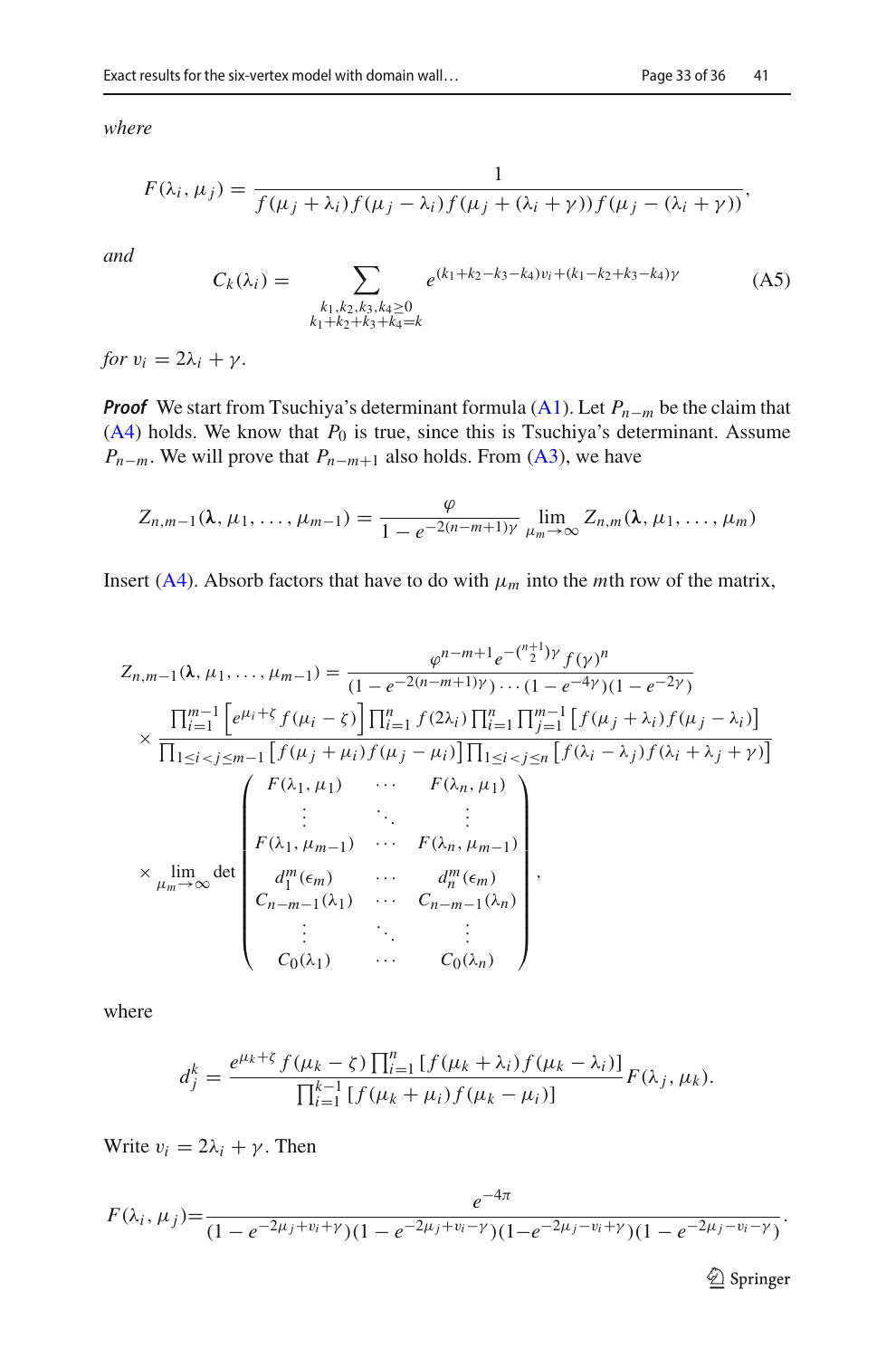By Taylor expansion,

$$
F(\lambda_i, \mu_j) = \sum_{k=0}^{\infty} C_k(\lambda_i) e^{-2(k+2)\mu_j},
$$

with  $C_k(\lambda_i)$  as defined in [\(A5\)](#page-33-0).

Consider

$$
d_j^m = \frac{e^{\mu_m + \zeta} f(\mu_m - \zeta) \prod_{i=1}^n [f(\mu_m + \lambda_i) f(\mu_m - \lambda_i)]}{\prod_{i=1}^{m-1} [f(\mu_m + \mu_i) f(\mu_m - \mu_i)]} \sum_{l=0}^{\infty} C_l(\lambda_j) e^{-2(l+2)\mu_m}.
$$

By row reduction in the determinant, all terms with  $C_l(\lambda_i)$ , for  $0 \le l \le n - m - 1$ , can be removed from the sum. The elements of row *m* become

$$
\hat{d}_j^m = \frac{e^{\mu_m + \zeta} f(\mu_m - \zeta) \prod_{i=1}^n [f(\mu_m + \lambda_i) f(\mu_m - \lambda_i)]}{\prod_{i=1}^{m-1} [f(\mu_m + \mu_i) f(\mu_m - \mu_i)]} \sum_{l=n-m}^{\infty} C_l(\lambda_j) e^{-2(l+2)\mu_m}.
$$

Now we take the limit,

$$
\lim_{\mu_m \to \infty} \hat{d}_j^m = \lim_{\mu_m \to \infty} \frac{(1 - e^{2\zeta - 2\mu_m}) \prod_{i=1}^n \left[ (1 - e^{-2\mu_m - 2\lambda_i}) (1 - e^{-2\mu_m + 2\lambda_i}) \right]}{\prod_{i=1}^{m-1} \left[ (1 - e^{-2\mu_m - 2\mu_i}) (1 - e^{-2\mu_m + 2\mu_i}) \right]}
$$
  
 
$$
\times e^{2(n - m + 2)\mu_m} \sum_{l=n-m}^{\infty} C_l(\lambda_j) e^{-2(l+2)\mu_m}
$$
  
=  $C_{n-m}(\lambda_j)$ ,

so  $P_{n-m+1}$  is true.

The last thing left to do is to simplify the last  $n - m$  rows of the determinant.

**Theorem A.3** (Theorem [3.5\)](#page-10-0) *For the 6V model with DWBC and a partially reflecting end on a lattice of size*  $2n \times m$ ,  $m \leq n$ , the partition function is

$$
Z_{n,m}(\lambda, \mu_1, \ldots, \mu_m) = \varphi^{n-m} e^{\left(\binom{m}{2} - n m\right) \gamma} f(\gamma)^m
$$
  
\n
$$
\times \frac{\prod_{i=1}^m \left[ e^{\mu_i + \zeta} f(\mu_i - \zeta) \right] \prod_{i=1}^n f(2\lambda_i) \prod_{i=1}^n \prod_{j=1}^m \left[ f(\mu_j + \lambda_i) f(\mu_j - \lambda_i) \right]}{\prod_{1 \le i < j \le m} \left[ f(\mu_j + \mu_i) f(\mu_j - \mu_i) \right] \prod_{1 \le i < j \le n} \left[ f(\lambda_i - \lambda_j) f(\lambda_i + \lambda_j + \gamma) \right]}
$$
\n
$$
F(\lambda_1, \mu_1) \cdots F(\lambda_n, \mu_1)
$$
\n
$$
\vdots \qquad \vdots \qquad \vdots \qquad \vdots
$$
\n
$$
F(\lambda_1, \mu_m) \cdots F(\lambda_n, \mu_m)
$$
\n
$$
\times \det \begin{pmatrix} F(\lambda_1, \mu_m) & \cdots & F(\lambda_n, \mu_m) \\ h(2(n - m - 1)(\lambda_1 + \gamma/2)) & \cdots & h(2(n - m - 1)(\lambda_n + \gamma/2)) \\ \vdots & \ddots & \vdots \\ h(2(\lambda_1 + \gamma/2)) & \cdots & h(2(\lambda_n + \gamma/2)) \end{pmatrix},
$$

<sup>2</sup> Springer

 $\Box$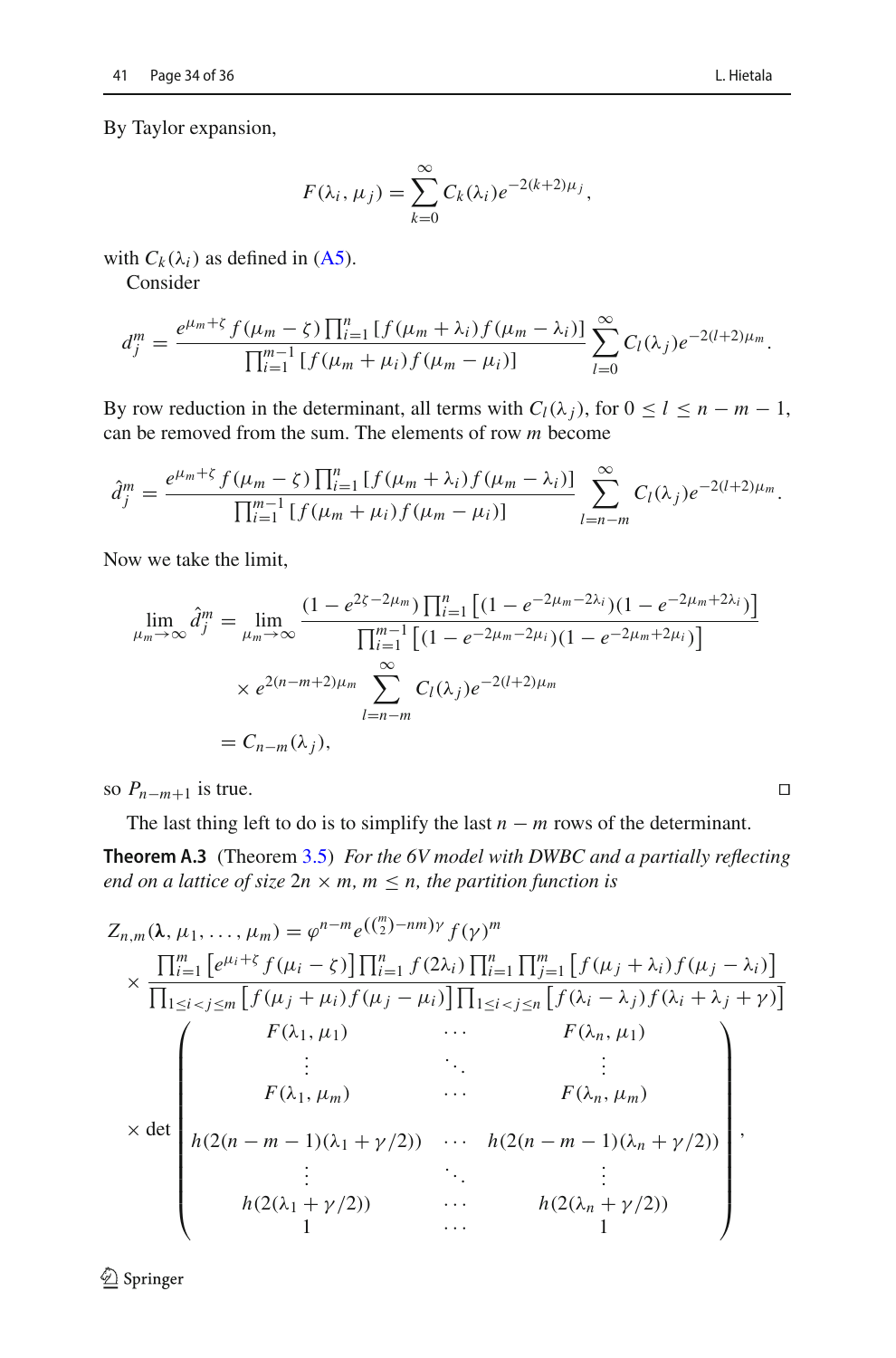*where*

$$
F(\lambda_i, \mu_j) = \frac{1}{f(\mu_j + \lambda_i) f(\mu_j - \lambda_i) f(\mu_j + (\lambda_i + \gamma)) f(\mu_j - (\lambda_i + \gamma))},
$$

*and where*  $f(x) = 2 \sinh x$  *and*  $h(x) = 2 \cosh x$ .

*Remark A.1* In Theorem [3.5,](#page-10-0) the determinant is expressed in a more compact form.

*Proof* We start from the determinant [\(A4\)](#page-32-2) from the last proposition. Focus on the entries of the lower part of the determinant, defined in  $(A5)$  as

$$
C_k(\lambda_j) = \sum_{\substack{k_1, k_2, k_3, k_4 \ge 0 \\ k_1 + k_2 + k_3 + k_4 = k}} e^{(k_1 + k_2 - k_3 - k_4)v_j + (k_1 - k_2 + k_3 - k_4)\gamma}.
$$

These are clearly Laurent polynomials of degree *k* in  $e^{v_j}$ , and they are even in  $v_j$ . We have already seen that  $C_0(\lambda_i) = 1$ . For  $k > 0$ , the leading coefficient is

$$
\sum_{\substack{k_1,k_2\geq 0\\k_1+k_2=k}} e^{(k_1+k_2)v_j+(k_1-k_2)\gamma} = \frac{f((k+1)\gamma)}{f(\gamma)}.
$$

Thus by row reduction in the determinant, we can replace  $C_k(\lambda_i)$  by

$$
\frac{f((k+1)\gamma)}{f(\gamma)}(e^{kv_j}+e^{-kv_j})
$$

for *k* > 0. Switching back to the variables  $\lambda_j$  and factoring out  $\frac{f((k+1)\gamma)}{f(\gamma)}$  from each row of the lower part of the determinant yields the desired result.  $\Box$ 

## **References**

- <span id="page-35-0"></span>1. Lieb, E.H.: Residual entropy of square ice. Phys. Rev. **162**(1), 162–172 (1967). [https://doi.org/10.](https://doi.org/10.1103/physrev.162.162) [1103/physrev.162.162](https://doi.org/10.1103/physrev.162.162)
- <span id="page-35-1"></span>2. Sutherland, B.: Exact solution of a two-dimensional model for hydrogen-bonded crystals. Phys. Rev. Lett. **19**(3), 103–104 (1967). <https://doi.org/10.1103/physrevlett.19.103>
- <span id="page-35-2"></span>3. Korepin, V.E.: Calculation of norms of Bethe wave functions. Commun. Math. Phys. **86**(3), 391–418 (1982). <https://doi.org/10.1007/bf01212176>
- <span id="page-35-3"></span>4. Zeilberger, D.: Proof of the alternating sign matrix conjecture. Electron. J. Combin. **3**, R13 (1996). [https://doi.org/10.37236/1271.](https://doi.org/10.37236/1271) [arXiv:math/9407211](http://arxiv.org/abs/math/9407211)
- <span id="page-35-4"></span>5. Mills, W.H., Robbins, D.P., Rumsey, H.: Alternating sign matrices and descending plane partitions. J. Combin. Theory Ser. A **34**, 340–359 (1983). [https://doi.org/10.1016/0097-3165\(83\)90068-7](https://doi.org/10.1016/0097-3165(83)90068-7)
- <span id="page-35-5"></span>6. Izergin, A.G.: Partition function of the six-vertex model in a finite volume. Soviet Phys. Dokl. **32**, 878–879 (1987)
- <span id="page-35-6"></span>7. Izergin, A.G., Coker, D.A., Korepin, V.E.: Determinant formula for the six-vertex model. J. Phys. A **25**, 4315–4334 (1992). <https://doi.org/10.1088/0305-4470/25/16/010>
- <span id="page-35-7"></span>8. Kuperberg, G.: Another proof of the alternating sign matrix conjecture. Int. Math. Res. Not. **1996**(3), 139–150 (1996). [arXiv:math/9712207](http://arxiv.org/abs/math/9712207)